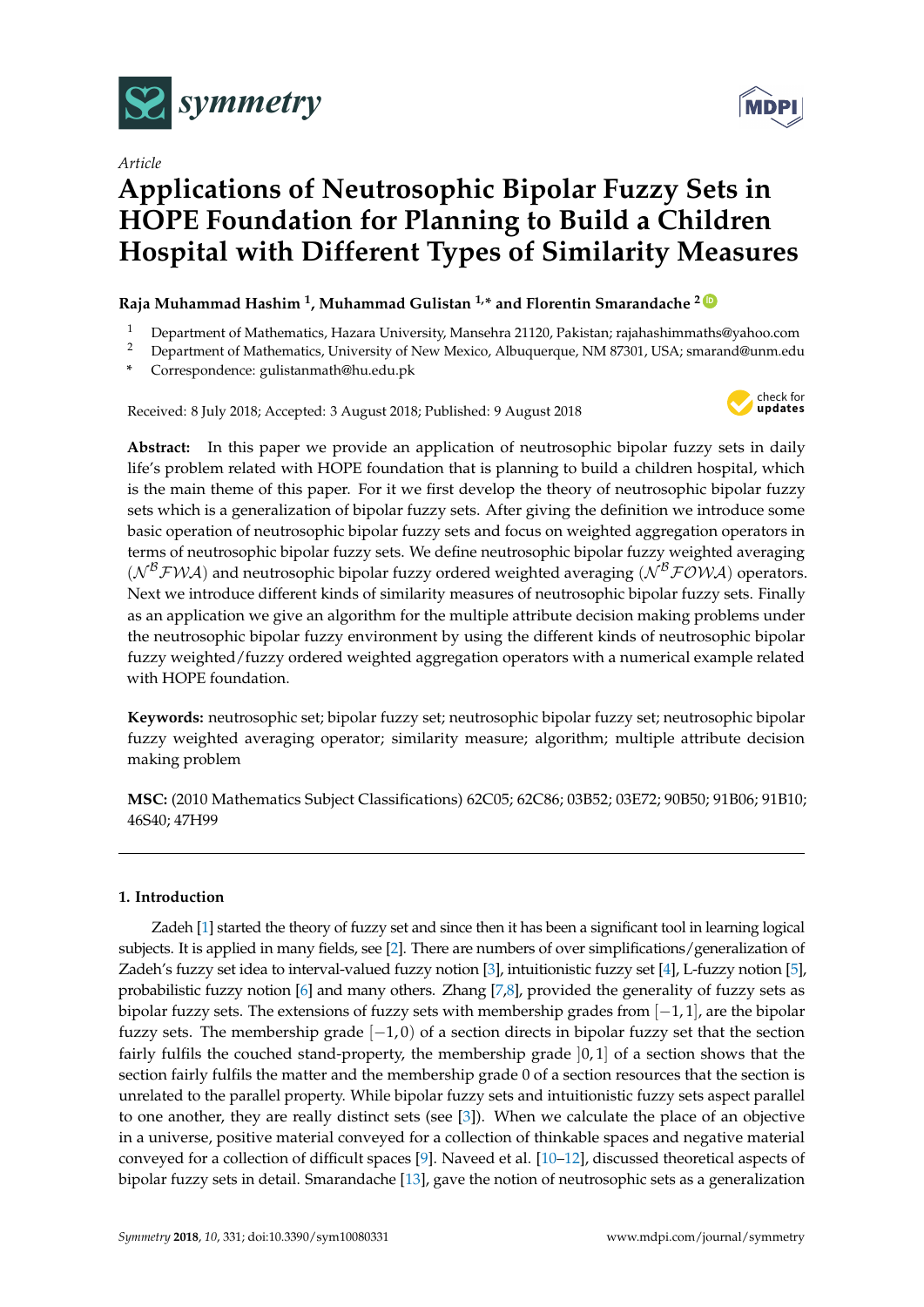of intutionistic fuzzy sets. The applications of Neutrosophic set theory are found in many fields (see [http://fs.gallup.unm.edu/neutrosophy.htm\)](http://fs.gallup.unm.edu/neutrosophy.htm). Recently Zhang et al. [\[14\]](#page-23-12), Majumdar et al. [\[15\]](#page-23-13), Liu et al. [\[16,](#page-23-14)[17\]](#page-23-15), Peng et al. [\[18\]](#page-23-16) and Sahin et al. [\[19\]](#page-23-17) have discussed various uses of neutrosophic set theory in deciding problems. Now a days, neutrosophic sets are very actively used in applications and MCGM problems. Bausys and Juodagalviene [\[20\]](#page-23-18), Qun et al. [\[21\]](#page-24-0), Zavadskas et al. [\[22\]](#page-24-1), Chan and Tan [\[23\]](#page-24-2), Hong and Choi [\[24\]](#page-24-3), Zhan et al. [\[25\]](#page-24-4) studied the applications of neutrosophic cubic sets in multi-criteria decision making in different directions. Anyhow, these approaches use the maximum, minimum operations to workout the aggregation procedure. This leads to subsequent loss of data and, therefore, inaccurate last results. How ever this restriction can be dealt by using famous weighted averaging (WA) operator [\[26\]](#page-24-5) and the ordered weighted averaging (OWA) operator [\[27\]](#page-24-6). Medina and Ojeda-Aciego [\[28\]](#page-24-7), gave t-notion lattice as a set of triples related to graded tabular information explained in a non-commutative fuzzy logic. Medina et al. [\[28\]](#page-24-7) introduces a new frame work for the symbolic representation of informations which is called to as signatures and given a very useful technique in fuzzy modelling. In [\[29\]](#page-24-8), Nowaková et al., studied a novel technique for fuzzy medical image retrieval (FMIR) by vector quantization (VQ) with fuzzy signatures in conjunction with fuzzy S-trees. In [\[30\]](#page-24-9) Kumar et al., discussed data clustering technique, Fuzzy C-Mean algorithem and moreover Artificial Bee Colony (ABC) algorithm. In [\[31\]](#page-24-10) Scellato et al.,discuss the rush of vehicles in urban street networks. Recently Gulistan et al. [\[32\]](#page-24-11), combined neutrosophic cubic sets and graphs and gave the concept of neutrosophic cubic graphs with practical life applications in different areas. For more application of neutrosophic sets, we refer the reader to [\[33–](#page-24-12)[37\]](#page-24-13). Since, the models presented in literature have different limitations in different situations. We mainly concern with the following tools:

- (1) Neutrosophic sets are the more summed up class by which one can deal with uncertain informations in a more successful way when contrasted with fuzzy sets and all other versions of fuzzy sets. Neutrosophic sets have the greater adaptability, accuracy and similarity to the framework when contrasted with past existing fuzzy models.
- (2) And bipolar fuzzy sets are proved to very affective in uncertain problems which can characterized not only the positive characteristics but also the negative characteristics of a certain problem.

We try to blend these two concepts together and try to develop a more powerful tool in the form of neutrosophic bipolar fuzzy sets. In this work we initiate the study of neutrosophic bipolar fuzzy sets which are the generalization of bipolar fuzzy sets and neutrosophic sets. After introducing the definition we give some basic operations, properties and applications of neutrosophic bipolar fuzzy sets. And the rest of the paper is structured as follows; Section [2](#page-2-0) provides basic material from the existing literature to understand our proposal. Section [3](#page-3-0) consists of the basic notion and properties of neutrosophic bipolar fuzzy set. Section [4](#page-6-0) gives the role of weighted aggregation operator in terms of neutrosophic bipolar fuzzy sets. We define neutrosophic bipolar fuzzy weighted averaging operator  $(N^{\mathcal{B}}\mathcal{FWA})$  and neutrosophic bipolar fuzzy ordered weighted averaging  $(N^{\mathcal{B}}\mathcal{FOWA})$  operators. Section [5](#page-10-0) includes different kinds of similarity measures. In Section [6,](#page-17-0) an algorithm for the multiple attribute decision making problems under the neutrosophic bipolar fuzzy environment by using the different kinds of similarity measures of neutrosophic bipolar fuzzy sets and neutrosophic bipolar fuzzy weighted/fuzzy ordered weighted aggregation operators is proposed. In Section [7,](#page-19-0) we provide a daily life example related with HOPE foundation, which shows the applicability of the algorithm provided in Section [6.](#page-17-0) In Section [8,](#page-22-0) we provide a comparison with the previous existing methods. In Section [9,](#page-22-1) we discuss conclusion and some future research directions.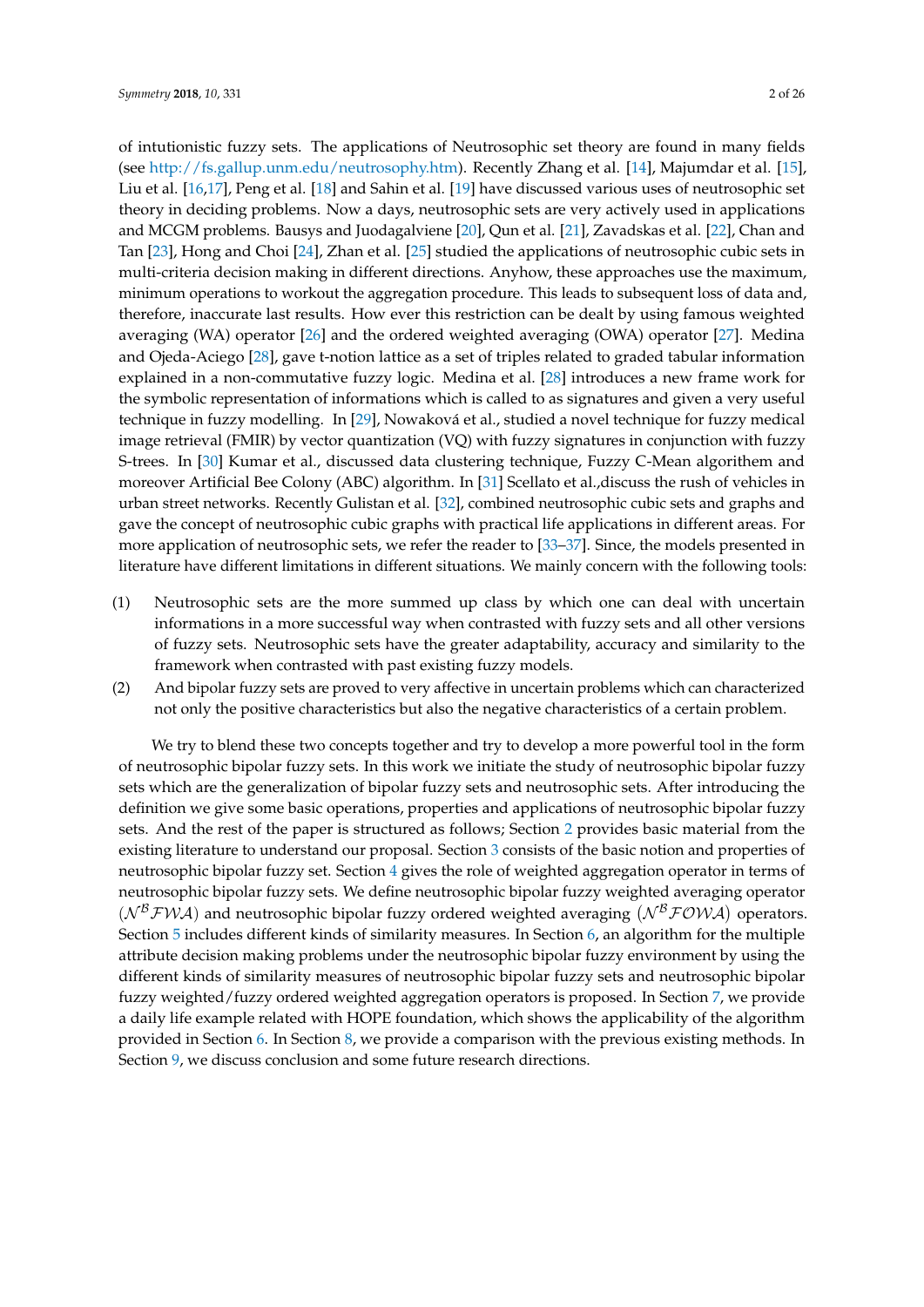#### <span id="page-2-0"></span>**2. Preliminaries**

Here we provide some basic material from the literature for subsequent use.

**Definition 1.** *Let* Y *be any nonempty set. Then a bipolar fuzzy set [\[7](#page-23-6)[,8\]](#page-23-7), is an object of the form*

$$
B = \langle u, \langle \mu^+(u), \, \mu^-(u) \rangle : u \in \mathcal{Y} \rangle,
$$

*and*  $\mu^+(u): \mathcal{Y} \to [0,1]$  and  $\mu^-(u): \mathcal{Y} \to [-1,0]$ ,  $\mu^+(u)$  is a positive material and  $\mu^-(u)$  is a negative *material of*  $u \in Y$ *. For simplicity, we donate the bipolar fuzzy set as*  $B = \langle \mu^+, \mu^- \rangle$  *in its place of*  $B =$  $\langle u, \langle \mu^+(u), \mu^-(u) \rangle : u \in \mathcal{Y} \rangle.$ 

**Definition 2.** *Let*  $B_1 = \langle \mu_1^+, \mu_1^- \rangle$  $\ket{\pi}$  *and*  $B_2 = \langle \mu_2^+, \mu_2^- \rangle$  be two bipolar fuzzy sets [\[7](#page-23-6)[,8\]](#page-23-7), on  $\mathcal{Y}$ . Then we define *the following operations.*

 $(1)$  $\mu'_1 = \{ \langle 1 - \mu_1^+ (u) \rangle, -1 - \mu_1^- (u) \rangle \};$  $1^{(\mu)'}$   $\mu_1$ 

- $B_1 \cup B_2 = \langle \max(\mu_1^+(u), \mu_2^+(u)), \min(\mu_1^-)\rangle$  $\frac{1}{1}(u), \mu_2^-(u))$ ;
- (3)  $B_1 \cap B_2 = \langle \min(\mu_1^+(u), \mu_1^+(u)), \max(\mu_1^-)\rangle$  $\frac{1}{1}(u), \mu_2^-(u))$ .

**Definition 3.** *A neutrosophic set [\[13\]](#page-23-11), is define as:*

$$
L = \{ \langle x, \text{Tr} u_L(x), \text{Ind}_L(x), \text{F} a l_L(x) \rangle : x \in X \},
$$

*where X is a universe of discoveries and L is characterized by a truth-membership function Tru<sup>L</sup>* : *X* →]0 <sup>−</sup>, 1+[*,* an indtermency-membership function  $\mathbf{Ind}_L : X \to ]0^-, 1^+[$  and a falsity-membership function  $\mathbf{Fal}_L : X \to$  $]0^-$ ,  $1^+[$  *such that*  $0 ≤ Tru_L(x) + Ind_L(x) + Fal_L(x) ≤ 3.$ 

**Definition 4.** *A single valued neutrosophic set [\[16\]](#page-23-14), is define as:*

$$
L = \{ \langle x, \text{Tr} u_L(x), \text{Ind}_L(x), \text{F} a l_L(x) \rangle : x \in X \},
$$

*where X* is a universe of discoveries and L is characterized by a truth-membership function  $\text{Tr}u_L : X \to [0,1]$ , *an indtermency-membership function*  $\text{Ind}_L : X \to [0,1]$  *and a falsity-membership function*  $\text{Fal}_L : X \to [0,1]$ *such that*  $0 \leq \text{Tr}u_L(x) + \text{Ind}_L(x) + \text{F}aL_L(x) \leq 3$ .

**Definition 5.** *Let [\[16\]](#page-23-14)*

$$
L = \{ \langle x, \text{Tr} u_L(x), \text{Ind}_L(x), \text{F} a l_L(x) \rangle : x \in X \},
$$

*and*

$$
B = \{ \langle x, \text{True}(x), \text{Ind}_{B}(x), \text{False}(x) \rangle : x \in X \},
$$

*be two single valued neutrosophic sets. Then*

(1)  $L \subset B$  if and only if  $\text{Tr} \textbf{u}_L(x) \leq \text{Tr} \textbf{u}_B(x)$ ,  $\text{Ind}_L(x) \leq \text{Ind}_B(x)$ ,  $\text{F} \textbf{a} \textbf{l}_L(x) \geq \text{F} \textbf{a} \textbf{l}_B(x)$ .

(2)  $L = B$  if and only if  $Tru_I(x) = Tru_R(x)$ ,  $Ind_I(x) = Ind_R(x)$ ,  $Fal_I(x) = Fal_R(x)$ , for any  $x \in X$ .

*(3) The complement of L is denoted by L<sup>c</sup> and is defined by*

$$
L^{c} = \{ \langle x, \mathbf{F}al_{L}(x), 1 - \mathbf{Ind}_{L}(x), \mathbf{Tr}u_{L}(x) \rangle / x \in X \}.
$$

### *(4) The intersection*

 $L \cap B = \{ \langle x, \min \{ \text{Tr} u_L(x), \text{Tr} u_R(x) \} \rangle$ ,  $\max \{ \text{Ind}_L(x), \text{Ind}_R(x) \}$ ,  $\max \{ \text{Gal}_L(x), \text{Gal}_R(x) \} \rangle$ :  $x \in X \}$ .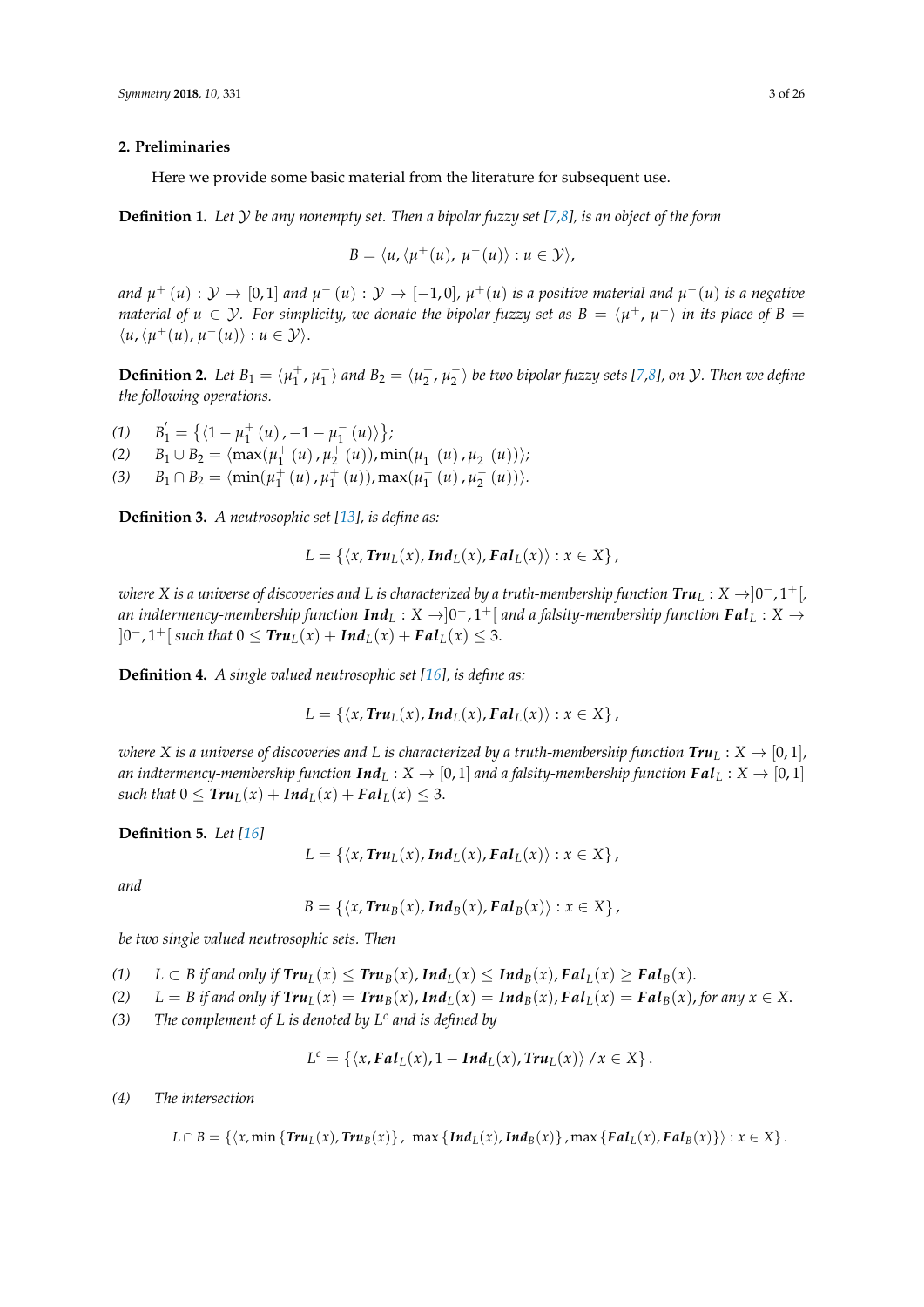*(5) The Union*

$$
L \cup B = \{ \langle x, \max \{ \text{Tr} u_L(x), \text{Tr} u_B(x) \} , \min \{ \text{Ind}_L(x), \text{Ind}_B(x) \} , \min \{ \text{F} a l_L(x), \text{F} a l_B(x) \} \rangle : x \in X \}.
$$

**Definition 6.** Let  $\tilde{A}_1 = \langle Tru_1, Ind_1, Fal_1 \rangle$  and  $\tilde{A}_2 = \langle Tru_2, Ind_2, Fal_2 \rangle$  be two single valued neutrosophic *number [\[16\]](#page-23-14). Then, the operations for NNs are defined as below:*

$$
(1) \quad \lambda \tilde{A} = \left\langle 1 - (1 - Tr u_1)^{\lambda}, Ind_1^{\lambda}, Fal_1^{\lambda} \right\rangle;
$$

 $\tilde{A}_1^{\lambda} = \left\langle \text{Tr} u_1^{\lambda}, 1 - (1 - \text{Ind}_1)^{\lambda}, 1 - (1 - \text{F} a l_1)^{\lambda} \right\rangle;$ 

*(3) A*˜  $\tilde{A}_1 + \tilde{A}_2 = \langle Tru_1 + Tru_2 - Tru_1 Tru_2, Ind_1Ind_2, Fal_1 Fal_2 \rangle;$ 

 $(4)$  $\hat{A}_2 = \langle Tru_1Tru_2, Ind_1 + Ind_{2}$ <sup>*Ind*</sup><sub>1</sub>  $Ind_2$ ,  $Fal_1 + Fal_2 - Fal_1 Fal_2$ <sup>*n*</sup> *where*  $\lambda > 0$ .

**Definition 7.** Let  $\tilde{A}_1 = \langle Tru_1, Ind_1, Fal_1 \rangle$  be a single valued neutrosophic number [\[16\]](#page-23-14). Then, the score function  $s(\tilde{A}_1)$ ,accuracy function  $L(\tilde{A}_1)$ , and certainty function  $c(\tilde{A}_1)$ , of an NNs are define as under:

$$
(1) \qquad s(\tilde{A}_1)=\frac{(Tr u_1+1-Ind_1+1- Fal_1)}{3};
$$

$$
(2) \qquad L(\tilde{A}_1) = \text{Tr}u_1 - \text{F}al_1;
$$

(3)  $c(\tilde{A}_1) = Tr u_1$ .

### <span id="page-3-0"></span>**3. Neutrosophic Bipolar Fuzzy Sets and Operations**

In this section we apply bipolarity on neutrosophic sets and initiate the notion of neutrosophic bipolar fuzzy set with the help of Section [2,](#page-2-0) which is the generalization of bipolar fuzzy set. We also study some basic operation on neutrosophic bipolar fuzzy sets.

<span id="page-3-1"></span>**Definition 8.** *A neutrosophic bipolar fuzzy set is an object of the form*  $\mathcal{N}^B = (\mathcal{N}^{B+}, \mathcal{N}^{B-})$  *where* 

$$
\mathcal{N}^{\mathcal{B}+} = \langle u, \langle \text{Tr} u_{\mathcal{N}^{\mathcal{B}+}}, \text{Ind}_{\mathcal{N}^{\mathcal{B}+}}, \text{Fal}_{\mathcal{N}^{\mathcal{B}+}} \rangle : u \in \mathcal{Y} \rangle,
$$
  

$$
\mathcal{N}^{\mathcal{B}-} = \langle u, \langle \text{Tr} u_{\mathcal{N}^{\mathcal{B}-}}, \text{Ind}_{\mathcal{N}^{\mathcal{B}-}}, \text{Fal}_{\mathcal{N}^{\mathcal{B}-}} \rangle : u \in \mathcal{Y} \rangle,
$$

*where*  $\text{Tr}u_{\mathcal{N}^{\mathcal{B}+}}$ ,  $\text{Ind}_{\mathcal{N}^{\mathcal{B}+}}$ ,  $\text{F}al_{\mathcal{N}^{\mathcal{B}+}} : \mathcal{Y} \to [0,1]$  and  $\text{Tr}u_{\mathcal{N}^{\mathcal{B}-}}$ ,  $\text{Ind}_{\mathcal{N}^{\mathcal{B}-}}$ ,  $\text{F}al_{\mathcal{N}^{\mathcal{B}-}} : \mathcal{Y} \to [-1,0]$ .

**Note:** In the Definition [8,](#page-3-1) we see that a neutrosophic bipolar fuzzy sets  $\mathcal{N}^B = (\mathcal{N}^{B+}, \mathcal{N}^{B-})$ , consists of two parts, positive membership functions  $\mathcal{N}^{B+}$  and negative membership functions  $\mathcal{N}^{B-}$ . Where positive membership function  $N^{B+}$  denotes what is desirable and negative membership function  $\mathcal{N}^{B-}$  denotes what is unacceptable. Desirable characteristics are further characterize as: *Tru*<sub> $N B+$ </sub> denotes what is desirable in past, *Ind*<sub> $N B+$ </sub> denotes what is desirable in future and *Fal*<sub> $N B+$ </sub> denotes what is desirable in present time. Similarly *Tru*<sub>NB−</sub> denotes what is unacceptable in past, *Ind<sub>NB−</sub>* denotes what is unacceptable in future and *Fal<sub>NB</sub>*− denotes what is unacceptable in present time.

**Definition 9.** Let  $\mathcal{N}_1^{\mathcal{B}} = (\mathcal{N}_1^{\mathcal{B}+}, \mathcal{N}_1^{\mathcal{B}-})$  and  $\mathcal{N}_2^{\mathcal{B}} = (\mathcal{N}_2^{\mathcal{B}+}, \mathcal{N}_2^{\mathcal{B}-})$  be two neutrosophic bipolar fuzzy sets. *Then we define the following operations:*

(1) 
$$
\mathcal{N}_1^{\mathcal{B}^c} = \left\{ \left\langle 1 - \text{Tr} u_{\mathcal{N}_1^{\mathcal{B}+}} 1 - \text{Ind}_{\mathcal{N}_1^{\mathcal{B}+}} -1 - \text{ Fal}_{\mathcal{N}_1^{\mathcal{B}+}} \text{ and } 1 - \text{Tr} u_{\mathcal{N}_1^{\mathcal{B}-}} 1 - \text{Ind}_{\mathcal{N}_1^{\mathcal{B}-}} -1 - \text{ Fal}_{\mathcal{N}_1^{\mathcal{B}-}} \right\} \right\};
$$

$$
\mathcal{N}_1^{\mathcal{B}} \cup \mathcal{N}_2^{\mathcal{B}} = \left\langle \begin{array}{c} \max( \textit{Tru}_{\mathcal{N}_1^{\mathcal{B}+}}, \textit{Tru}_{\mathcal{N}_2^{\mathcal{B}+}}), \max( \textit{Ind}_{\mathcal{N}_1^{\mathcal{B}+}}, \textit{Ind}_{\mathcal{N}_2^{\mathcal{B}+}}), \min( \textit{Fal}_{\mathcal{N}_1^{\mathcal{B}+}}, \textit{Fal}_{\mathcal{N}_2^{\mathcal{B}+}}), \\ \max( \textit{Tru}_{\mathcal{N}_1^{\mathcal{B}-}}, \textit{Tru}_{\mathcal{N}_2^{\mathcal{B}-}}), \max( \textit{Ind}_{\mathcal{N}_1^{\mathcal{B}-}}, \textit{Ind}_{\mathcal{N}_2^{\mathcal{B}-}}), \min( \textit{Fal}_{\mathcal{N}_1^{\mathcal{B}-}}, \textit{Fal}_{\mathcal{N}_2^{\mathcal{B}-}}) \end{array} \right\rangle;
$$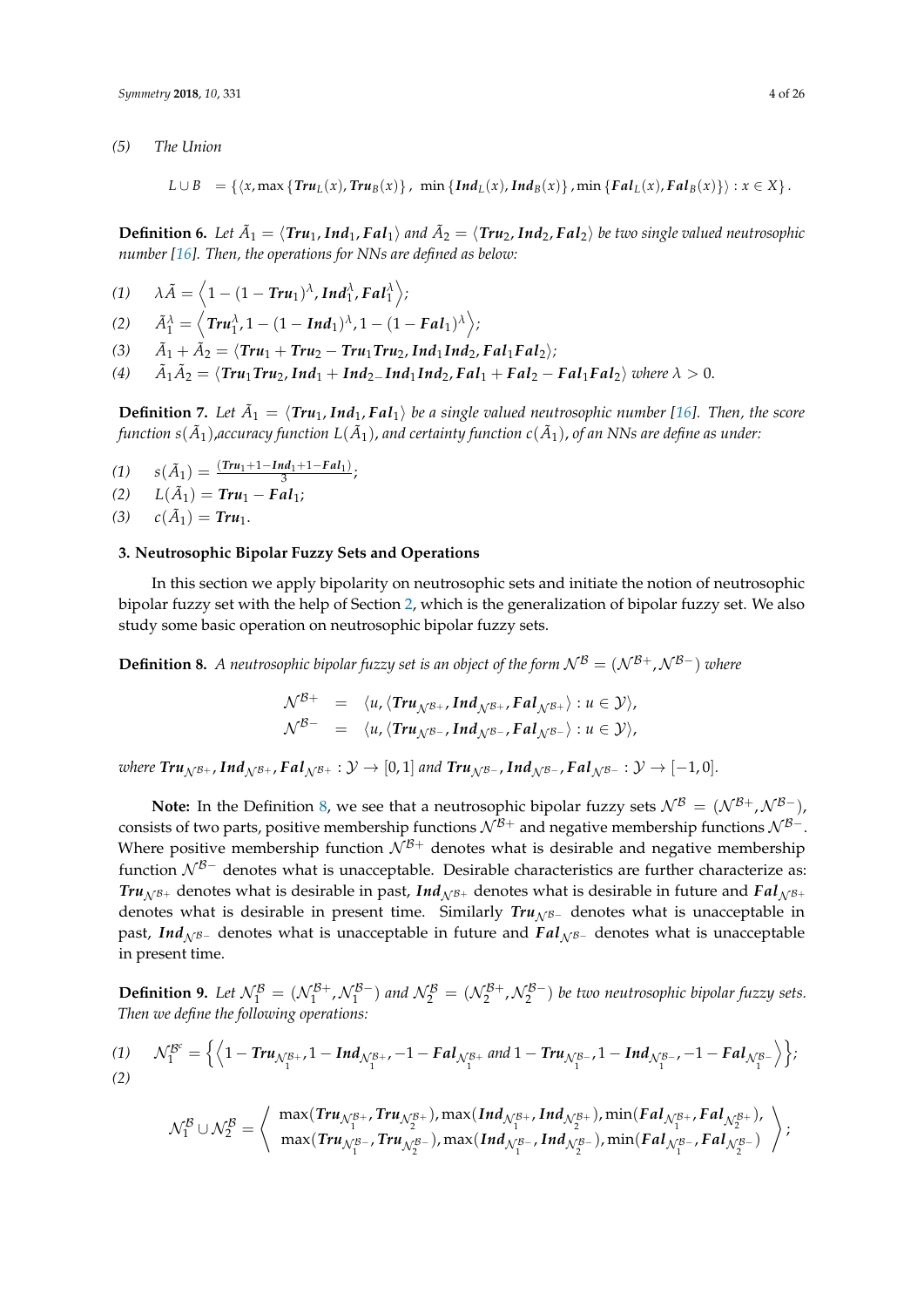*(3)*

$$
\mathcal{N}_1^{\mathcal{B}}\cap\mathcal{N}_2^{\mathcal{B}}=\left\langle \begin{array}{c} \min( \textit{Tru}_{\mathcal{N}_1^{\mathcal{B}+}}, \textit{Tru}_{\mathcal{N}_2^{\mathcal{B}+}}), \min( \textit{Ind}_{\mathcal{N}_1^{\mathcal{B}+}}, \textit{Ind}_{\mathcal{N}_2^{\mathcal{B}+}}), \max( \textit{Fal}_{\mathcal{N}_1^{\mathcal{B}+}}, \textit{Fal}_{\mathcal{N}_2^{\mathcal{B}+}}),\\ \min( \textit{Tru}_{\mathcal{N}_1^{\mathcal{B}-}}, \textit{Tru}_{\mathcal{N}_2^{\mathcal{B}-}}), \min( \textit{Ind}_{\mathcal{N}_1^{\mathcal{B}-}}, \textit{Ind}_{\mathcal{N}_2^{\mathcal{B}-}}), \max( \textit{Fal}_{\mathcal{N}_1^{\mathcal{B}-}}, \textit{Fal}_{\mathcal{N}_2^{\mathcal{B}-}}). \end{array} \right\rangle.
$$

**Definition 10.** Let  $\mathcal{N}_1^{\mathcal{B}} = (\mathcal{N}_1^{\mathcal{B}+}, \mathcal{N}_1^{\mathcal{B}-})$  and  $\mathcal{N}_2^{\mathcal{B}} = (\mathcal{N}_2^{\mathcal{B}+}, \mathcal{N}_2^{\mathcal{B}-})$  be two neutrosophic bipolar fuzzy sets. *Then we define the following operations:*

*(1)*

$$
\mathcal{N}_1^{\mathcal{B}+}\oplus \mathcal{N}_2^{\mathcal{B}+}=\left\langle \begin{array}{c} \textit{Tr} u_{\mathcal{N}_1^{\mathcal{B}+}}+\textit{Tr} u_{\mathcal{N}_2^{\mathcal{B}+}}-\textit{Tr} u_{\mathcal{N}_1^{\mathcal{B}+}}\cdot \textit{Tr} u_{\mathcal{N}_2^{\mathcal{B}+}}\textit{Ind}_{\mathcal{N}_1^{\mathcal{B}+}}+\textit{Ind}_{\mathcal{N}_2^{\mathcal{B}+}}-\textit{Ind}_{\mathcal{N}_2^{\mathcal{B}+}}\\ -(\left|\textit{F}a\textit{I}_{\mathcal{N}_1^{\mathcal{B}+}}\right|\cdot \left|\textit{F}a\textit{I}_{\mathcal{N}_2^{\mathcal{B}+}}\right|\right) \end{array}\right\rangle,
$$

*and*

$$
\mathcal{N}_1^{\mathcal{B}-} \oplus \mathcal{N}_2^{\mathcal{B}-} = \left\langle \begin{array}{c} \mathit{Tr} u_{\mathcal{N}_1^{\mathcal{B}-}} + \mathit{Tr} u_{\mathcal{N}_2^{\mathcal{B}-}} - \mathit{Tr} u_{\mathcal{N}_1^{\mathcal{B}-}} \cdot \mathit{Tr} u_{\mathcal{N}_2^{\mathcal{B}-}} , \mathit{Ind}_{\mathcal{N}_1^{\mathcal{B}-}} + \mathit{Ind}_{\mathcal{N}_2^{\mathcal{B}-}} - \mathit{Ind}_{\mathcal{N}_2^{\mathcal{B}-}} , \\ - (\left| \mathit{F}al_{\mathcal{N}_1^{\mathcal{B}-}} \right| \cdot \left| \mathit{F}al_{\mathcal{N}_2^{\mathcal{B}-}} \right| ) \end{array} \right\rangle;
$$

*(2)*

$$
\mathcal{N}_1^{\mathcal{B}+} \otimes \mathcal{N}_2^{\mathcal{B}+} = \left\langle \text{Tr} u_{\mathcal{N}_1^{\mathcal{B}+}} \cdot \text{Tr} u_{\mathcal{N}_2^{\mathcal{B}+}} \cdot \text{Ind}_{\mathcal{N}_1^{\mathcal{B}+}} \cdot \text{Ind}_{\mathcal{N}_2^{\mathcal{B}+}} \text{Fal}_{\mathcal{N}_1^{\mathcal{B}+}} + \text{Fal}_{\mathcal{N}_2^{\mathcal{B}+}} - (\left| \text{Fal}_{\mathcal{N}_1^{\mathcal{B}+}} \right| \cdot \left| \text{Fal}_{\mathcal{N}_2^{\mathcal{B}+}} \right| \right) \right\rangle,
$$

*and*

$$
\mathcal{N}_1^{\mathcal{B}-} \otimes \mathcal{N}_2^{\mathcal{B}-} = \left\langle \textit{Tru}_{\mathcal{N}_1^{\mathcal{B}-}} \cdot \textit{Tru}_{\mathcal{N}_2^{\mathcal{B}-}}, \textit{Ind}_{\mathcal{N}_1^{\mathcal{B}-}} \cdot \textit{Ind}_{\mathcal{N}_2^{\mathcal{B}-}}, \textit{Fal}_{\mathcal{N}_1^{\mathcal{B}-}} + \textit{Fal}_{\mathcal{N}_2^{\mathcal{B}-}} - (\left| \textit{Fal}_{\mathcal{N}_1^{\mathcal{B}-}} \right| \cdot \left| \textit{Fal}_{\mathcal{N}_2^{\mathcal{B}-}} \right| \right) \right\rangle;
$$

*(3)*

$$
\mathcal{N}_1^{\mathcal{B}+}-\mathcal{N}_2^{\mathcal{B}+}=\left\langle \min(Tr u_{\mathcal{N}_1^{\mathcal{B}+}},Tr u_{\mathcal{N}_2^{\mathcal{B}+}}),\min(Ind_{\mathcal{N}_1^{\mathcal{B}+}},Ind_{\mathcal{N}_2^{\mathcal{B}+}}),\max( Fal_{\mathcal{N}_1^{\mathcal{B}+}}, Fal_{\mathcal{N}_2^{\mathcal{B}+}})\right\rangle,
$$

*and*

$$
\mathcal{N}_1^{\mathcal{B}-}-\mathcal{N}_2^{\mathcal{B}-}=\left\langle \min(Tr u_{\mathcal{N}_1^{\mathcal{B}-}},Tr u_{\mathcal{N}_2^{\mathcal{B}-}}),\min(Ind_{\mathcal{N}_1^{\mathcal{B}-}},Ind_{\mathcal{N}_2^{\mathcal{B}-}}),\max( Fal_{\mathcal{N}_1^{\mathcal{B}-}}, Fal_{\mathcal{N}_2^{\mathcal{B}-}})\right\rangle.
$$

**Definition 11.** *Let*  $\mathcal{N}^B = (\mathcal{N}^{B+}, \mathcal{N}^{B-})$  *be a neutrosophic bipolar fuzzy set and*  $\lambda \ge 0$ *. Then,* 

*(1)*

$$
\lambda \mathcal{N}^{\mathcal{B}+} = \langle 1 - (1 - \text{Tr} u_{\mathcal{N}^{\mathcal{B}+}})^{\lambda}, 1 - (1 - \text{Ind}_{\mathcal{N}^{\mathcal{B}+}})^{\lambda}, - |\text{ Fal}_{\mathcal{N}^{\mathcal{B}+}}|^{\lambda} \rangle,
$$
  

$$
\lambda \mathcal{N}^{\mathcal{B}-} = \langle 1 - (1 - \text{Tr} u_{\mathcal{N}^{\mathcal{B}-}})^{\lambda}, 1 - (1 - \text{Ind}_{\mathcal{N}^{\mathcal{B}-}})^{\lambda}, - |\text{fal}_{\mathcal{N}^{\mathcal{B}-}}|^{\lambda} \rangle.
$$

*(2)*

$$
\mathcal{N}^{\mathcal{B}+\lambda} = \langle (\text{Tr}u_{\mathcal{N}^{\mathcal{B}+}})^{\lambda}, (\text{Ind}_{\mathcal{N}^{\mathcal{B}+}})^{\lambda}, -1+|-1+\text{F}al_{\mathcal{N}^{\mathcal{B}+}}|^{\lambda},\mathcal{N}^{\mathcal{B}-\lambda} = \langle (\text{Tr}u_{\mathcal{N}^{\mathcal{B}-}})^{\lambda}, (\text{Ind}_{\mathcal{N}^{\mathcal{B}-}})^{\lambda}, -1+|-1+\text{F}al_{\mathcal{N}^{\mathcal{B}-}}(u)|^{\lambda} \rangle.
$$

**Theorem 1.** Let  $\mathcal{N}_1^{\mathcal{B}} = (\mathcal{N}_1^{\mathcal{B}+}, \mathcal{N}_1^{\mathcal{B}-}), \mathcal{N}_2^{\mathcal{B}} = (\mathcal{N}_2^{\mathcal{B}+}, \mathcal{N}_2^{\mathcal{B}-})$  and  $\mathcal{N}_3^{\mathcal{B}} = (\mathcal{N}_3^{\mathcal{B}+}, \mathcal{N}_3^{\mathcal{B}-})$  be neutrosophic *bipolar fuzzy sets. Then, the following properties hold:*

(1) *Complementary law:*  $(\mathcal{N}_1^{\mathcal{B}c})^c = \mathcal{N}_1^{\mathcal{B}}$ *.*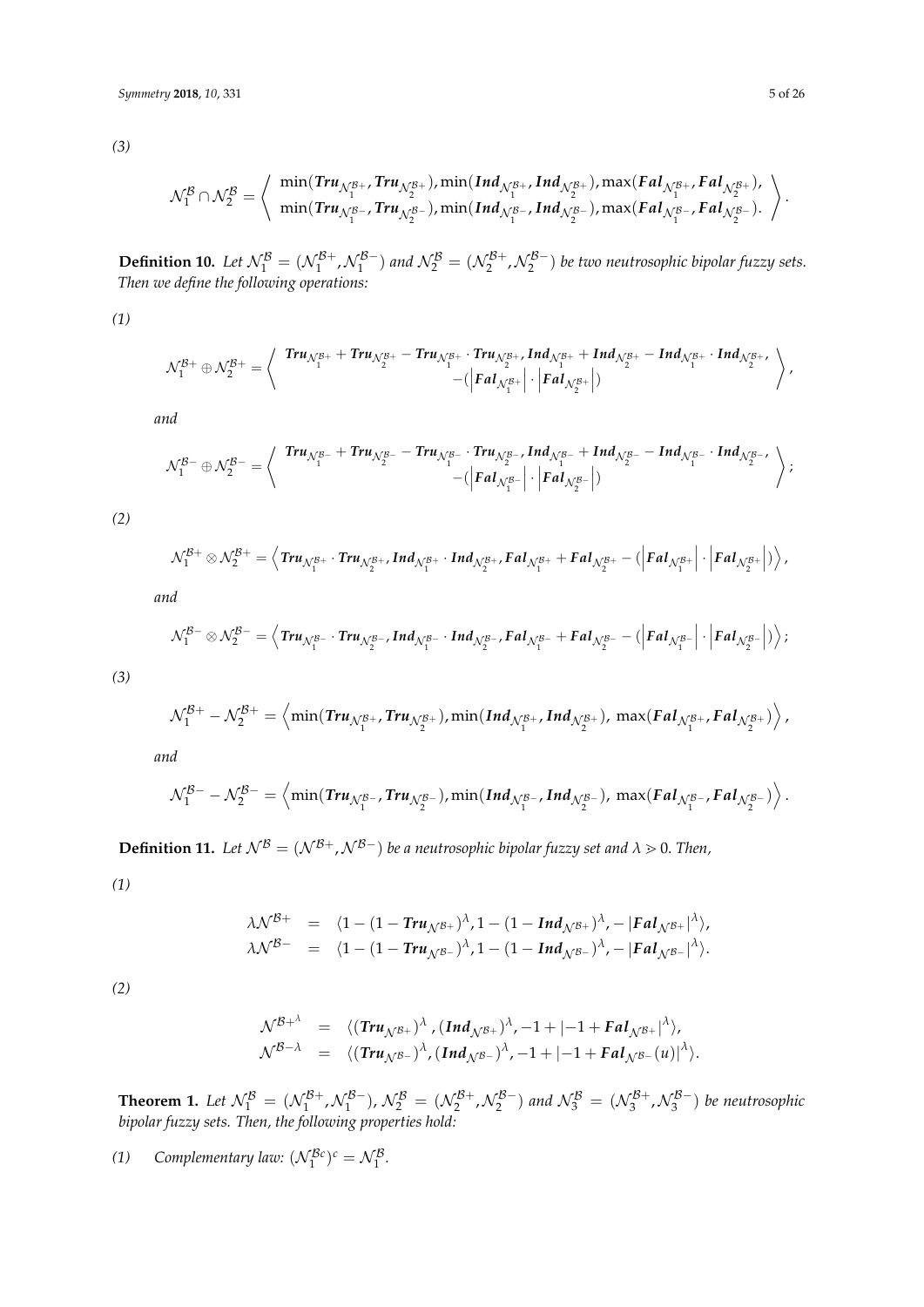*(2) Idempotent law:*

$$
(i) \mathcal{N}_1^{\mathcal{B}} \cup \mathcal{N}_1^{\mathcal{B}} = \mathcal{N}_1^{\mathcal{B}},
$$
  

$$
(ii) \mathcal{N}_1^{\mathcal{B}} \cap \mathcal{N}_1^{\mathcal{B}} = \mathcal{N}_1^{\mathcal{B}}.
$$

### *(3) Commutative law:*

$$
(i) \mathcal{N}_1^{\mathcal{B}} \cup \mathcal{N}_2^{\mathcal{B}} = \mathcal{N}_2^{\mathcal{B}} \cup \mathcal{N}_1^{\mathcal{B}},
$$
  
\n
$$
(ii) \mathcal{N}_1^{\mathcal{B}} \cap \mathcal{N}_2^{\mathcal{B}} = \mathcal{N}_2^{\mathcal{B}} \cap \mathcal{N}_1^{\mathcal{B}},
$$
  
\n
$$
(iii) \mathcal{N}_1^{\mathcal{B}} \oplus \mathcal{N}_2^{\mathcal{B}} = \mathcal{N}_2^{\mathcal{B}} \oplus \mathcal{N}_1^{\mathcal{B}},
$$
  
\n
$$
(iv) \mathcal{N}_1^{\mathcal{B}} \otimes \mathcal{N}_2^{\mathcal{B}} = \mathcal{N}_2^{\mathcal{B}} \otimes \mathcal{N}_1^{\mathcal{B}}.
$$

*(4) Associative law:*

(i) 
$$
(\mathcal{N}_1^B \cup \mathcal{N}_2^B) \cup \mathcal{N}_3^B = \mathcal{N}_1^B \cup (\mathcal{N}_2^B \cup \mathcal{N}_3^B),
$$
  
\n(ii)  $(\mathcal{N}_1^B \cap \mathcal{N}_2^B) \cap \mathcal{N}_3^B = \mathcal{N}_1^B \cap (\mathcal{N}_2^B \cap \mathcal{N}_3^B),$   
\n(iii)  $(\mathcal{N}_1^B \oplus \mathcal{N}_2^B) \oplus \mathcal{N}_3^B = \mathcal{N}_1^B \oplus (\mathcal{N}_2^B \oplus \mathcal{N}_3^B),$   
\n(iv)  $(\mathcal{N}_1^B \otimes \mathcal{N}_2^B) \otimes \mathcal{N}_3^B = \mathcal{N}_1^B \otimes (\mathcal{N}_2^B \otimes \mathcal{N}_3^B).$ 

## *(5) Distributive law:*

(i) 
$$
N_1^B \cup (N_2^B \cap N_3^B) = (N_1^B \cup N_2^B) \cap (N_1^B \cup N_3^B)
$$
,  
\n(ii)  $N_1^B \cap (N_2^B \cup N_3^B) = (N_1^B \cap N_2^B) \cup (N_1^B \cap N_3^B)$ ,  
\n(iii)  $N_1^B \oplus (N_2^B \cup N_3^B) = (N_1^B \oplus N_2^B) \cup (N_1^B \oplus N_3^B)$ ,  
\n(iv)  $N_1^B \oplus (N_2^B \cap N_3^B) = (N_1^B \oplus N_2^B) \cap (N_1^B \oplus N_3^B)$ ,  
\n(v)  $N_1^B \otimes (N_2^B \cup N_3^B) = (N_1^B \otimes N_2^B) \cup (N_1^B \otimes N_3^B)$ ,  
\n(vi)  $N_1^B \otimes (N_2^B \cap N_3^B) = (N_1^B \otimes N_2^B) \cap (N_1^B \otimes N_3^B)$ .

# *(6)* De Morgan's laws:

$$
(i) \; (\mathcal{N}_1^{\mathcal{B}} \cup \mathcal{N}_2^{\mathcal{B}})^c \;\; = \;\; \mathcal{N}_1^{\mathcal{B}c} \cap \mathcal{N}_2^{\mathcal{B}c},
$$
\n
$$
(ii) \; \left(\mathcal{N}_1^{\mathcal{B}} \cap \mathcal{N}_2^{\mathcal{B}}\right)^c \;\; = \;\; \mathcal{N}_1^{\mathcal{B}c} \cup \mathcal{N}_2^{\mathcal{B}c},
$$
\n
$$
(iii) \; (\mathcal{N}_1^{\mathcal{B}} \oplus \mathcal{N}_2^{\mathcal{B}})^c \;\; \neq \;\; \mathcal{N}_1^{\mathcal{B}c} \otimes \mathcal{N}_2^{\mathcal{B}c},
$$
\n
$$
(iv) \; \left(\mathcal{N}_1^{\mathcal{B}} \otimes \mathcal{N}_2^{\mathcal{B}}\right)^c \;\; \neq \;\; \mathcal{N}_1^{\mathcal{B}c} \oplus \mathcal{N}_2^{\mathcal{B}c}.
$$

**Proof.** Straightforward. □

**Theorem 2.** Let  $\mathcal{N}_1^{\mathcal{B}} = (\mathcal{N}_1^{\mathcal{B}+}, \mathcal{N}_1^{\mathcal{B}-})$  and  $\mathcal{N}_2^{\mathcal{B}} = (\mathcal{N}_2^{\mathcal{B}+}, \mathcal{N}_2^{\mathcal{B}-})$  be two neutrosophic bipolar fuzzy sets and let  $\mathcal{N}_3^{\mathcal{B}}=\mathcal{N}_1^{\mathcal{B}}\oplus\mathcal{N}_2^{\mathcal{B}}$  and  $\mathcal{N}_4^{\mathcal{B}}=\lambda\mathcal{N}_1^{\mathcal{B}}$   $(\lambda>0).$  Then both  $\mathcal{N}_3^{\mathcal{B}}$  and  $\mathcal{N}_4^{\mathcal{B}}$  are also neutrosophic bipolar *fuzzy sets.*

# Proof. Straightforward. □

**Theorem 3.** Let  $\mathcal{N}_1^{\mathcal{B}} = (\mathcal{N}_1^{\mathcal{B}+}, \mathcal{N}_1^{\mathcal{B}-})$  and  $\mathcal{N}_2^{\mathcal{B}} = (\mathcal{N}_2^{\mathcal{B}+}, \mathcal{N}_2^{\mathcal{B}-})$  be two neutrosophic bipolar fuzzy sets,  $\lambda$ ,  $\lambda_1$ ,  $\lambda_2 > 0$ . *Then, we have:*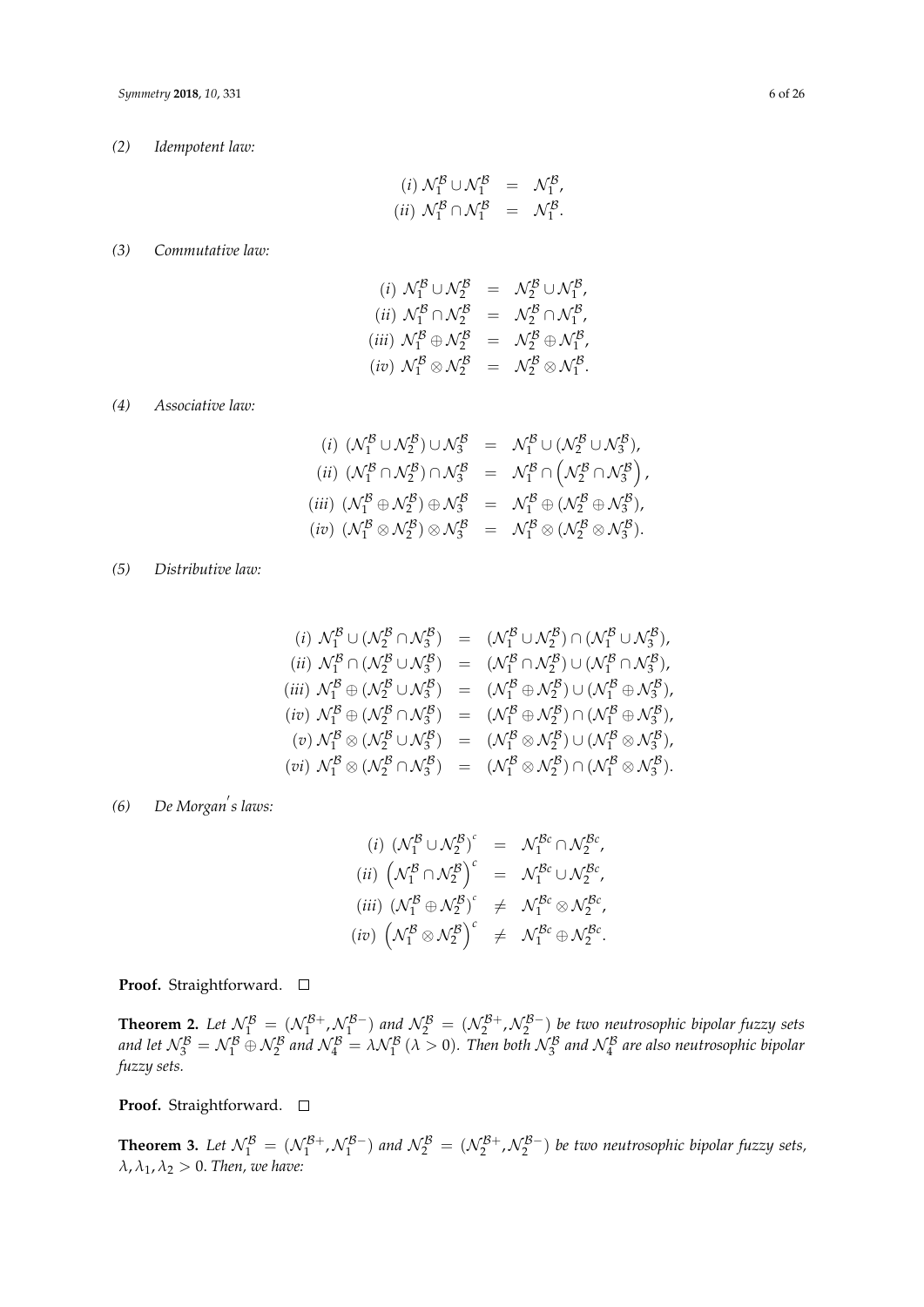$$
(i) \lambda(\mathcal{N}_1^{\mathcal{B}} \oplus \mathcal{N}_2^{\mathcal{B}}) = \lambda \mathcal{N}_1^{\mathcal{B}} \oplus \lambda \mathcal{N}_2^{\mathcal{B}},
$$
  

$$
(ii) \lambda_1 \mathcal{N}_1^{\mathcal{B}} \oplus \lambda_2 \mathcal{N}_2^{\mathcal{B}} = (\lambda_1 \oplus \lambda_2) \mathcal{N}_1^{\mathcal{B}}.
$$

**Proof.** Straightforward. □

### <span id="page-6-0"></span>**4. Neutrosophic Bipolar Fuzzy Weighted**/**Fuzzy Ordered Weighted Aggregation Operators**

After defining neutrosophic bipolar fuzzy sets and some basic operations in Section [3.](#page-3-0) We in this section as applications point of view we focus on weighted aggregation operator in terms of neutrosophic bipolar fuzzy sets. We define  $(\mathcal{N}^{\mathcal{B}}\mathcal{FWA})$  and  $(\mathcal{N}^{\mathcal{B}}\mathcal{FOWA})$  operators.

**Definition 12.** Let  $\mathcal{N}^{\mathcal{B}}_j = (\mathcal{N}^{\mathcal{B}+}_j, \mathcal{N}^{\mathcal{B}-}_j)$  be the collection of neutrosophic bipolar fuzzy values. Then we define N <sup>B</sup>FWA *as a mapping* N <sup>B</sup>FWA*<sup>k</sup>* : Ω*<sup>n</sup>* → Ω *by*

$$
\mathcal{N}^{\mathcal{B}}\mathcal{FWA}_{k}\left(\mathcal{N}^{\mathcal{B}}_{1},\mathcal{N}^{\mathcal{B}}_{2},...,\mathcal{N}^{\mathcal{B}}_{n}\right)=k_{1}\mathcal{N}^{\mathcal{B}}_{1}\oplus k_{2}\mathcal{N}^{\mathcal{B}}_{2}\oplus,...,\oplus k_{n}\mathcal{N}^{\mathcal{B}}_{n}.
$$

If  $k = \left(\frac{1}{n}, \frac{1}{n}, ..., \frac{1}{n}\right)$  then the  $\mathcal{N}^{\mathcal{B}}\mathcal{FWA}$  operator is reduced to

$$
\mathcal{N}^{\mathcal{B}}\mathcal{FA}\left(\mathcal{N}_{1}^{\mathcal{B}},\mathcal{N}_{2}^{\mathcal{B}},...,\mathcal{N}_{n}^{\mathcal{B}}\right)=\frac{1}{n}\left(\mathcal{N}_{1}^{\mathcal{B}}\oplus\mathcal{N}_{2}^{\mathcal{B}}\oplus,...,\oplus\mathcal{N}_{n}^{\mathcal{B}}\right).
$$

**Theorem 4.** Let  $\mathcal{N}^\mathcal{B}_j = (\mathcal{N}^{\mathcal{B}+}_j, \mathcal{N}^{\mathcal{B}-}_j)$  be the collection of neutrosophic bipolar fuzzy values. Then

$$
\mathcal{N}^{\mathcal{B}} \mathcal{FWA}_{k} \left( \mathcal{N}_{1}^{\mathcal{B}+}, \mathcal{N}_{2}^{\mathcal{B}+}, ..., \mathcal{N}_{j}^{\mathcal{B}+} \right) = \begin{bmatrix} 1 - \Pi_{j=1}^{n} \left( 1 - \text{Tr} u_{\mathcal{N}_{j}^{\mathcal{B}+}} \right)^{k_{j}} \\ 1 - \Pi_{j=1}^{n} \left( 1 - \text{Ind}_{\mathcal{N}_{j}^{\mathcal{B}+}} \right)^{k_{j}} \\ - \Pi_{j=1}^{n} \left| \left( \text{Fal}_{\mathcal{N}_{j}^{\mathcal{B}+}} \right)^{k_{j}} \right| \\ 1 - \Pi_{j=1}^{n} \left| \left( \text{Fal}_{\mathcal{N}_{j}^{\mathcal{B}+}} \right)^{k_{j}} \right| \\ 1 - \Pi_{j=1}^{n} \left( 1 - \text{Tr} u_{\mathcal{N}_{j}^{\mathcal{B}-}} \right)^{k_{j}} \cdot \\ 1 - \Pi_{j=1}^{n} \left( 1 - \text{Ind}_{\mathcal{N}_{j}^{\mathcal{B}-}} \right)^{k_{j}} \cdot \\ - \Pi_{j=1}^{n} \left| \left( \text{Fal}_{\mathcal{N}_{j}^{\mathcal{B}-}} \right)^{k_{j}} \right| \end{bmatrix} . \tag{1}
$$

**Proof.** Let  $\mathcal{N}^{\mathcal{B}}_j = (\mathcal{N}^{\mathcal{B}+}_j, \mathcal{N}^{\mathcal{B}-}_j)$  be a collection of neutrosophic bipolar fuzzy values. We first prove the result for  $n = 2$ . Since

$$
k_1 \mathcal{N}_L^{\mathcal{B}+} = \left[1 - \left(1 - \text{Tr} u_{\mathcal{N}_L^{\mathcal{B}+}}\right)^{k_1}, 1 - \left(1 - \text{Ind}_{\mathcal{N}_L^{\mathcal{B}+}}\right)^{k_1}, -(\left|\text{F} a l_{\mathcal{N}_L^{\mathcal{B}+}}\right|)^{k_1}\right],
$$
  
\n
$$
k_1 \mathcal{N}_L^{\mathcal{B}-} = \left[1 - \left(1 - \text{Tr} u_{\mathcal{N}_L^{\mathcal{B}-}}\right)^{k_1}, 1 - \left(1 - \text{Ind}_{\mathcal{N}_L^{\mathcal{B}-}}\right)^{k_1}, -(\left|\text{F} a l_{\mathcal{N}_L^{\mathcal{B}-}}\right|)^{k_1}\right],
$$
  
\n
$$
k_1 \mathcal{N}_b^{\mathcal{B}+} = \left[1 - \left(1 - \text{Tr} u_{\mathcal{N}_b^{\mathcal{B}+}}\right)^{k_2}, 1 - \left(1 - \text{Ind}_{\mathcal{N}_b^{\mathcal{B}+}}\right)^{k_2}, -(\left|\text{F} a l_{\mathcal{N}_b^{\mathcal{B}+}}\right|)^{k_2}\right],
$$
  
\n
$$
k_1 \mathcal{N}_b^{\mathcal{B}+} = \left[1 - \left(1 - \text{Tr} u_{\mathcal{N}_b^{\mathcal{B}-}}\right)^{k_2}, 1 - \left(1 - \text{Ind}_{\mathcal{N}_b^{\mathcal{B}-}}\right)^{k_2}, -(\left|\text{F} a l_{\mathcal{N}_b^{\mathcal{B}-}}\right|)^{k_2}\right],
$$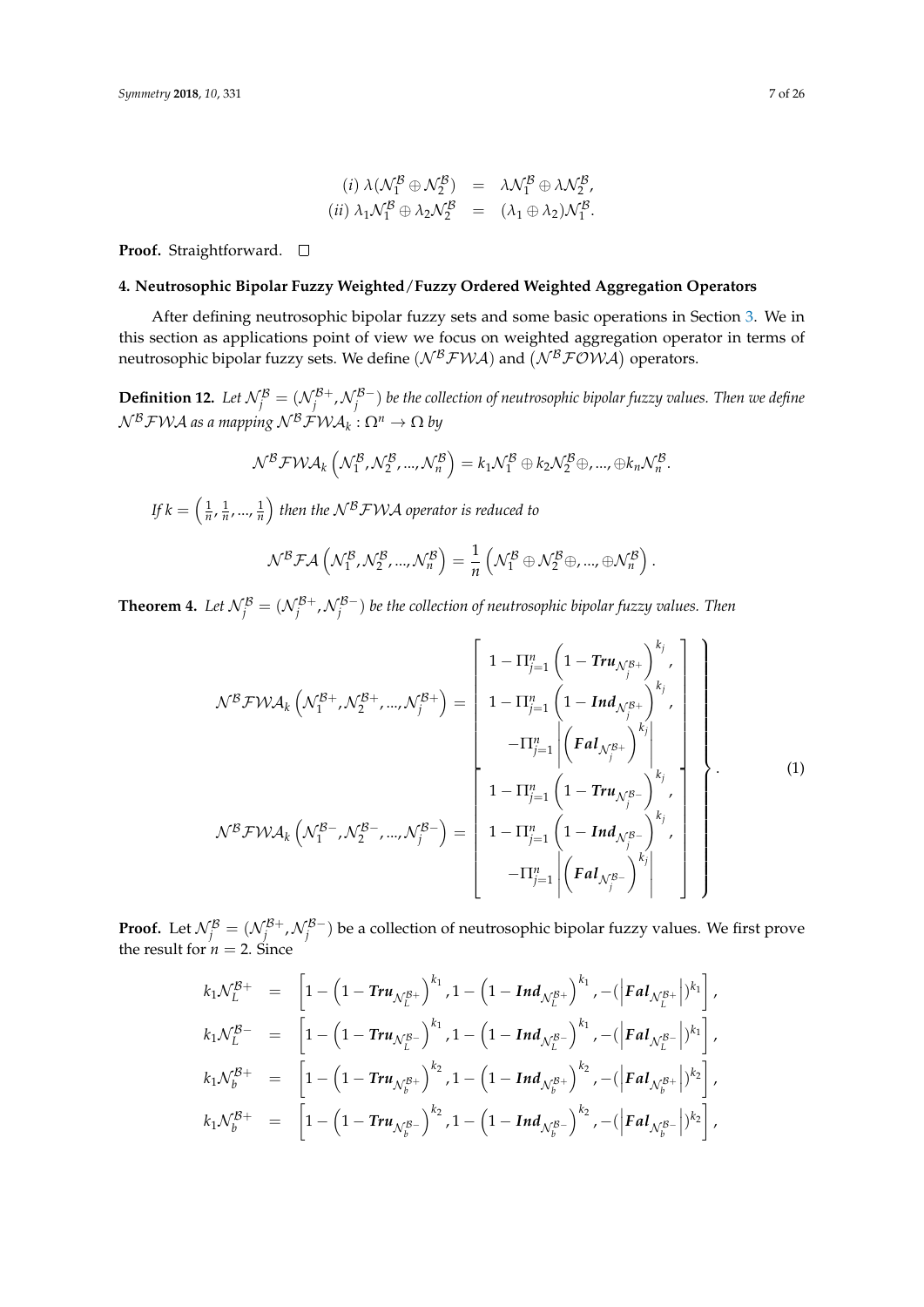then

$$
\begin{array}{rcl}\nN^B \mathcal{F} W A_k \left( \mathcal{N}_L^B, \mathcal{N}_b^B \right) & = & k_1 \mathcal{N}_1^B \oplus k_2 \mathcal{N}_2^B, \\
N^B \mathcal{F} W A_k \left( \mathcal{N}_L^{B-}, \mathcal{N}_b^{B+} \right) & = & k_1 \mathcal{N}_1^B \oplus k_2 \mathcal{N}_2^{B+}, \\
N^B \mathcal{F} W A_k \left( \mathcal{N}_L^{B-}, \mathcal{N}_b^{B-} \right) & = & k_1 \mathcal{N}_1^B \oplus k_2 \mathcal{N}_2^{B-}, \\
\left[ 2 - \left( 1 - \text{Tr} u_{\mathcal{N}_L^{B+}} \right)^{k_1} - \left( 1 - \text{Tr} u_{\mathcal{N}_b^{B+}} \right)^{k_2} - \left( 1 - \left( 1 - \text{Tr} u_{\mathcal{N}_L^{B+}} \right)^{k_1} \right) \right. \\
& & \times \left( 1 - \left( 1 - \text{Tr} u_{\mathcal{N}_b^{B+}} \right)^{k_2} - \left( 1 - \left( 1 - \text{Tr} u_{\mathcal{N}_b^{B+}} \right)^{k_1} \right) \right. \\
& & \times \left( 1 - \left( 1 - \text{Tr} u_{\mathcal{N}_b^{B+}} \right)^{k_2} - \left( 1 - \left( 1 - \text{Tr} u_{\mathcal{N}_b^{B+}} \right)^{k_1} \right) \right. \\
& & \times \left( 1 - \left( 1 - \text{Tr} u_{\mathcal{N}_b^{B+}} \right)^{k_2} \right), \\
\left. \mathcal{N}^B \mathcal{F} W A_k \left( \mathcal{N}_L^{B+}, \mathcal{N}_b^{B+} \right) & = \left[ 1 - \left( 1 - \text{Tr} u_{\mathcal{N}_L^{B+}} \right)^{k_1} \left( 1 - \text{Tr} u_{\mathcal{N}_b^{B+}} \right)^{k_2} \right. \\
& & \left. \mathcal{N}^B \mathcal{F} W A_k \left( \mathcal{N}_L^{B+}, \mathcal{N}_b^{B+}
$$

$$
N^B F W A_k \left(N_L^B, N_b^B\right) = \begin{bmatrix} 2 - \left(1 - Tr u_{N_L^B}\right)^{k_1} - \left(1 - Tr u_{N_b^B}\right)^{k_2} - \left(1 - \left(1 - Tr u_{N_L^B}\right)^{k_1}\right) \\ \times \left(1 - \left(1 - Tr u_{N_b^B}\right)^{k_2}\right), \\ 2 - \left(1 - Ind_{N_L^B}\right)^{k_1} - \left(1 - Ind_{N_b^B}\right)^{k_2} - \left(1 - \left(1 - Ind_{N_L^B}\right)^{k_1}\right) \\ \times \left(1 - \left(1 - Ind_{N_b^B}\right)^{k_2} - \left(1 - \left(1 - Ind_{N_L^B}\right)^{k_1}\right)\right), \\ \times \left(1 - \left(1 - Ind_{N_b^B}\right)^{k_2}\right), \\ - (\left|Gal_{N_L^B}\right|)^{k_1} (\left|Gal_{N_b^B}\right|)^{k_2} \end{bmatrix},
$$
\n
$$
N^B F W A_k \left(N_L^B^-, N_b^B^-\right) = \begin{bmatrix} 1 - \left(1 - Tr u_{N_L^B}\right)^{k_1} \left(1 - Tr u_{N_b^B}\right)^{k_2}, 1 - \left(1 - Ind_{N_b^B}\right)^{k_1} \left(1 - Ind_{N_b^B}\right)^{k_2}, \\ - (\left|Gal_{N_L^B}\right|)^{k_1} (\left|Gal_{N_b^B}\right|)^{k_2} \end{bmatrix}.
$$

So  $\mathcal{N}^B \mathcal{F} \mathcal{W} \mathcal{A}_k \left( \mathcal{N}_L^B, \mathcal{N}_b^B \right) = k_1 \mathcal{N}_1^B \oplus k_2 \mathcal{N}_2^B$ . If result is true for  $n=k$ , that is

$$
\begin{array}{rcl} \mathcal{N}^{\mathcal{B}} \mathcal{FWA}_k \left( \mathcal{N}_1^{\mathcal{B}+}, \mathcal{N}_2^{\mathcal{B}+}, ..., \mathcal{N}_j^{\mathcal{B}+} \right) & = & \left[ \begin{array}{c} 1 - \Pi_{j=1}^k \left( 1 - \textit{Tr} u_{\mathcal{N}_j^{\mathcal{B}+}} \right)^{k_j}, \\[10pt] 1 - \Pi_{j=1}^k \left( 1 - \textit{Ind}_{\mathcal{N}_j^{\mathcal{B}+}} \right)^{k_j}, \\[10pt] - \Pi_{j=1}^k \left| \left( \textit{Fal}_{\mathcal{N}_j^{\mathcal{B}+}} \right)^{k_j} \right| \end{array} \right], \\[10pt] \mathcal{N}^{\mathcal{B}} \mathcal{FWA}_k \left( \mathcal{N}_1^{\mathcal{B}-}, \mathcal{N}_2^{\mathcal{B}-}, ..., \mathcal{N}_j^{\mathcal{B}-} \right) & = & \left[ \begin{array}{c} 1 - \Pi_{j=1}^k \left( 1 - \textit{Tr} u_{\mathcal{N}_j^{\mathcal{B}-}} \right)^{k_j}, \\[10pt] 1 - \Pi_{j=1}^k \left( 1 - \textit{Ind}_{\mathcal{N}_j^{\mathcal{B}-}} \right)^{k_j}, \\[10pt] - \Pi_{j=1}^k \left| \left( \textit{Fal}_{\mathcal{N}_j^{\mathcal{B}-}} \right)^{k_j} \right| \end{array} \right], \end{array}
$$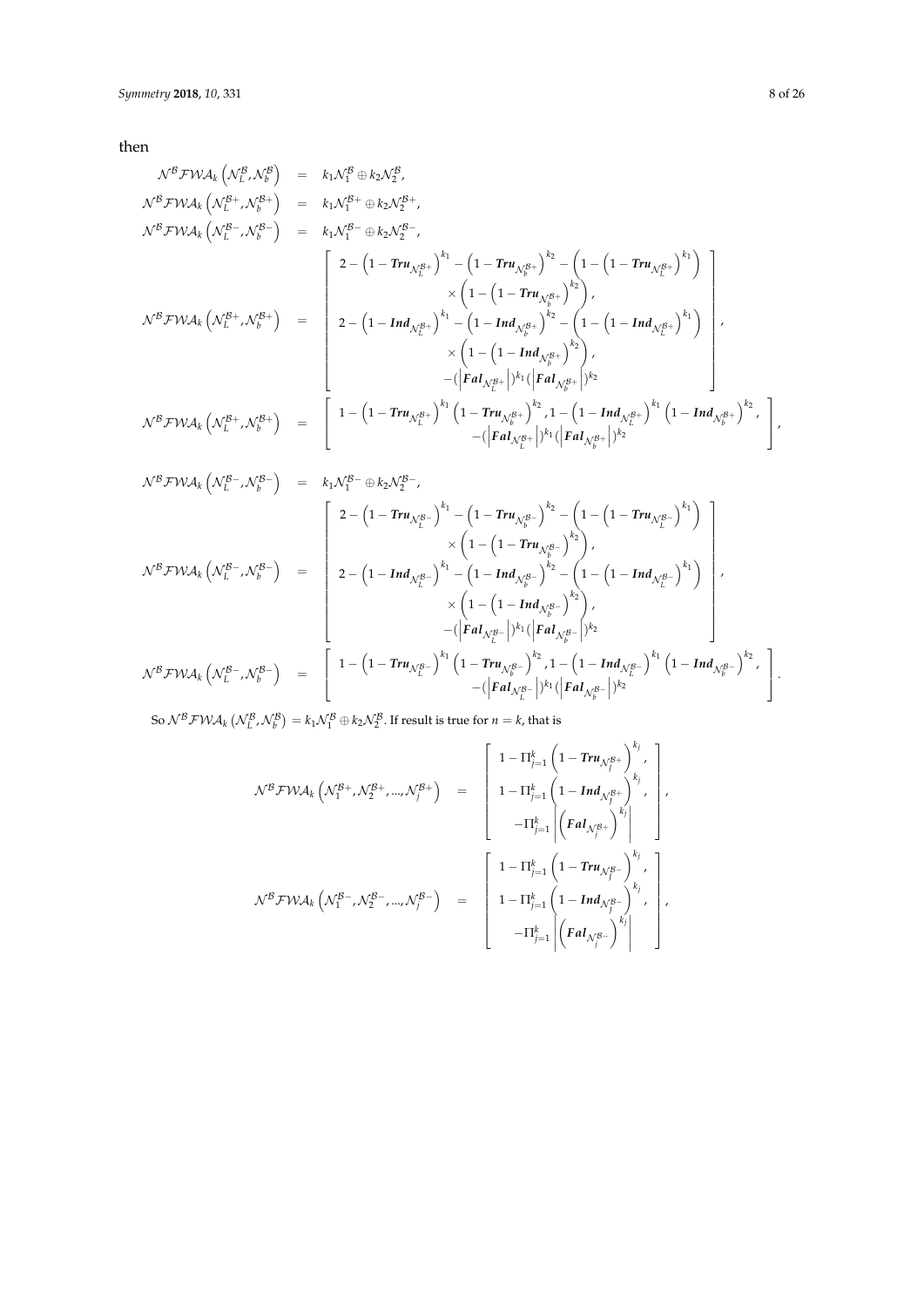then, when  $k + 1$ , we have

$$
\mathcal{N}^B \mathcal{FWA}_k \left( \mathcal{N}_1^{B+}, \mathcal{N}_2^{B+}, ..., \mathcal{N}_j^{B+} \right) = \begin{bmatrix} 1 - \Pi_{j=1}^k \left( 1 - \text{Tr} \mathbf{u}_{\mathcal{N}_j^{B+}} \right)^{k_j} + \left( 1 - \left( 1 - \text{Tr} \mathbf{u}_{\mathcal{N}_{k+1}^{B+}} \right)^{k_{k+1}} \right) \\ - (1 - \Pi_{j=1}^k \left( 1 - \text{Tr} \mathbf{u}_{\mathcal{N}_j^{B+}} \right)^{k_j} ) \times \left( 1 - \left( 1 - \text{Tr} \mathbf{u}_{\mathcal{N}_{k+1}^{B+}} \right)^{k_{k+1}} \right) \\ - (1 - \Pi_{j=1}^k \left( 1 - \text{Im} \mathbf{d}_{\mathcal{N}_j^{B+}} \right)^{k_j} + \left( 1 - \left( 1 - \text{Im} \mathbf{d}_{\mathcal{N}_{k+1}^{B+}} \right)^{k_{k+1}} \right) \\ - (1 - \Pi_{j=1}^k \left( 1 - \text{Im} \mathbf{d}_{\mathcal{N}_j^{B+}} \right)^{k_j} ) \times \left( 1 - \left( 1 - \text{Im} \mathbf{d}_{\mathcal{N}_{k+1}^{B+}} \right)^{k_{k+1}} \right) \\ - \Pi_{j=1}^{k+1} \left( 1 - \text{Tr} \mathbf{u}_{\mathcal{N}_j^{B+}} \right)^{k_j} , \\ 1 - \Pi_{j=1}^{k+1} \left( 1 - \text{Tr} \mathbf{u}_{\mathcal{N}_j^{B+}} \right)^{k_j} , \\ - (1 - \Pi_{j=1}^k \left( 1 - \text{Tr} \mathbf{u}_{\mathcal{N}_j^{B+}} \right)^{k_j} ) \times \left( 1 - \left( 1 - \text{Tr} \mathbf{u}_{\mathcal{N}_{k+1}^{B+}} \right)^{k_{k+1}} \right) , \\ - (1 - \Pi_{j=1}^k \left( 1 - \text{Tr} \mathbf{u}_{\mathcal{N}_j^{B+}} \right)^{k_j} ) \times \left( 1 - \left( 1 - \text{Tr} \mathbf{u}_{\mathcal{N}_{k+1}^{B+}} \
$$

So result holds for  $n = k + 1$ .  $\Box$ 

**Theorem 5.** Let  $\mathcal{N}^{\mathcal{B}}_j = (\mathcal{N}^{\mathcal{B}+}_j, \mathcal{N}^{\mathcal{B}-}_j)$  be the collection of neutrosophic bipolar fuzzy values and  $k =$  $(k_1,k_2,...,k_n)^T$  is the weight vector of  $\mathcal{N}_j^{\mathcal{B}}$   $(j=1,2,...,n)$ , with  $k_j\in[0,1]$  and  $\Sigma_{j=1}^nk_j=1$ . Then we have *the following:*

*(1) (Idempotency): If all*  $\mathcal{N}_j^{\mathcal{B}\sim}$  *(j* = 1, 2, ..., *n*) *are equal, i.e.,* $\mathcal{N}_j^{\mathcal{B}} = \mathcal{N}_j^{\mathcal{B}}$ , for all j, then

$$
\mathcal{N}^{\mathcal{B}} \mathcal{F} \mathcal{W} \mathcal{A}_{k} \left( \mathcal{N}^{\mathcal{B}}_{1}, \mathcal{N}^{\mathcal{B}}_{2}, ..., \mathcal{N}^{\mathcal{B}}_{n} \right) = \mathcal{N}^{\mathcal{B}}.
$$

*(2) (Boundary):*

$$
\mathcal{N}^{\mathcal{B}^-} \leq \mathcal{N}^{\mathcal{B}} \mathcal{F} \mathcal{W} \mathcal{A}_k \left( \mathcal{N}_1^{\mathcal{B}}, \mathcal{N}_2^{\mathcal{B}}, ..., \mathcal{N}_n^{\mathcal{B}} \right) \leq \mathcal{N}^{\mathcal{B}^+}, \text{ for every } k.
$$

(3) (Monotonicity) If  $\pmb{Tru}_{\mathcal{N}_j^{B+}}\leq \pmb{Tru}_{\mathcal{N}_j^{B+}}$ ,  $\pmb{Ind}_{\mathcal{N}_j^{B+}}\leq \pmb{Ind}_{\mathcal{N}_j^{B+}}$  and  $\pmb{Pal}_{\mathcal{N}_j^{B-}}\geq \pmb{Pal}_{\mathcal{N}_j^{B-}}$ , for all j, then

$$
\mathcal{N}^{\mathcal{B}}\mathcal{FWA}_{k}\left(\mathcal{N}_{1}^{\mathcal{B}},\mathcal{N}_{2}^{\mathcal{B}},...,\mathcal{N}_{n}^{\mathcal{B}}\right)\leq\mathcal{N}^{\mathcal{B}}\mathcal{FWA}_{k}\left(\mathcal{N}_{1^{*}}^{\mathcal{B}},\mathcal{N}_{2^{*}}^{\mathcal{B}},...,\mathcal{N}_{n^{*}}^{\mathcal{B}}\right),\text{ for every }k.
$$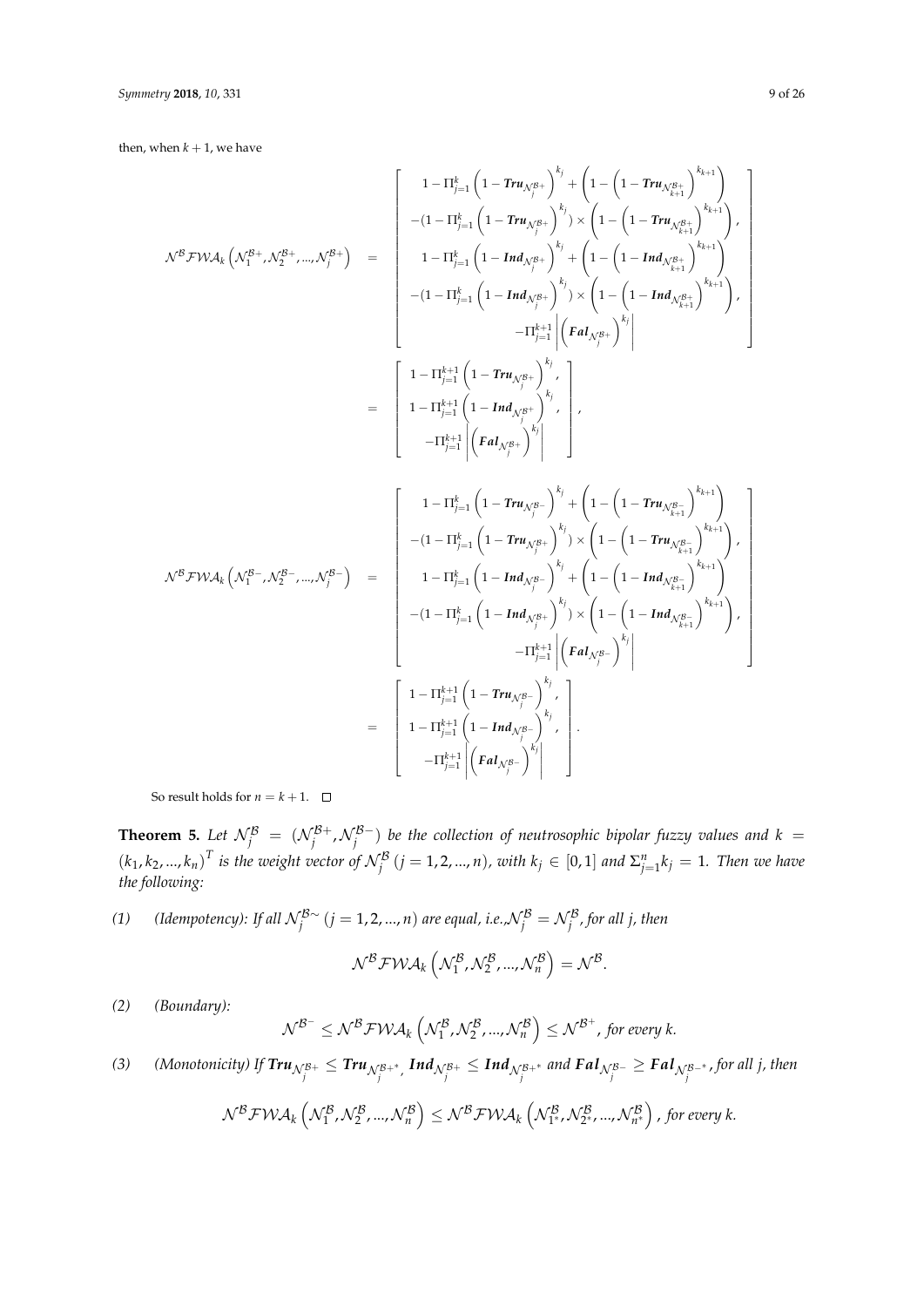**Definition 13.** Let  $\mathcal{N}^{\mathcal{B}}_j = (\mathcal{N}^{\mathcal{B}+}_j, \mathcal{N}^{\mathcal{B}-}_j)$  be the  $\mathcal{N}^{\mathcal{B}}\mathcal{FWA}$  be a collection of neutrosophic bipolar fuzzy values. *An neutrosophic bipolar fuzzy OWA(N<sup>B</sup>FOWA) operator of dimension is a mapping N<sup>B</sup>FOWA : Ω<sup>n</sup> →* Ω *defined by*

$$
\mathcal{N}^{\mathcal{B}} \mathcal{F} \mathcal{O} \mathcal{W} \mathcal{A}_{k} \left( \mathcal{N}_{1}^{\mathcal{B}+}, \mathcal{N}_{2}^{\mathcal{B}+}, ..., \mathcal{N}_{n}^{\mathcal{B}+} \right) = k_{1} \mathcal{N}_{\sigma(1)}^{\mathcal{B}+} \oplus k_{2} \mathcal{N}_{\sigma(2)}^{\mathcal{B}+} \oplus ... , \oplus k_{n} \mathcal{N}_{\sigma(n)}^{\mathcal{B}+},
$$
  

$$
\mathcal{N}^{\mathcal{B}} \mathcal{F} \mathcal{O} \mathcal{W} \mathcal{A}_{k} \left( \mathcal{N}_{1}^{\mathcal{B}-}, \mathcal{N}_{2}^{\mathcal{B}-}, ..., \mathcal{N}_{n}^{\mathcal{B}-} \right) = k_{1} \mathcal{N}_{\sigma(1)}^{\mathcal{B}-} \oplus k_{2} \mathcal{N}_{\sigma(2)}^{\mathcal{B}-} \oplus ... , \oplus k_{n} \mathcal{N}_{\sigma(n)}^{\mathcal{B}-},
$$

*where*  $(\sigma(1), \sigma(2), ..., \sigma(n))$  *is a permutation of*  $(1, 2, ..., n)$  *such that*  $\mathcal{N}^{\mathcal{B}}_{\sigma(j-1)} \geq \mathcal{N}^{\mathcal{B}}_{\sigma(j)}$  *for all j. If*  $k =$  $\left(\frac{1}{n}, \frac{1}{n}, ..., \frac{1}{n}\right)^T$  then BFOWA operator is reduced to BFA operator having dimension n.

**Theorem 6.** Let  $\mathcal{N}^{\mathcal{B}}_j = (\mathcal{N}^{\mathcal{B}+}_j, \mathcal{N}^{\mathcal{B}-}_j)$  be the collection of neutrosophic bipolar fuzzy values. Then

$$
\mathcal{N}^{\mathcal{B}} \mathcal{F} \mathcal{O} \mathcal{W} \mathcal{A}_{k} \left( \mathcal{N}_{1}^{\mathcal{B}+}, \mathcal{N}_{2}^{\mathcal{B}+}, ..., \mathcal{N}_{n}^{\mathcal{B}+} \right) = \begin{bmatrix} 1 - \Pi_{j=1}^{n} \left( 1 - \text{Tr} u_{\mathcal{N}_{(\sigma(j))}^{\mathcal{B}+}} \right)^{k_{j}} \\ 1 - \Pi_{j=1}^{n} \left( 1 - \text{Ind}_{\mathcal{N}_{(\sigma(j))}^{\mathcal{B}+}} \right)^{k_{j}} \\ - \Pi_{j=1}^{n} \left| \left( \text{Tr} u_{\mathcal{N}_{(\sigma(j))}^{\mathcal{B}+}} \right)^{k_{j}} \right| \\ - \Pi_{j=1}^{n} \left| \left( \text{Tr} u_{\mathcal{N}_{(\sigma(j))}^{\mathcal{B}+}} \right)^{k_{j}} \right| \\ 1 - \Pi_{j=1}^{n} \left( 1 - \text{Tr} u_{\mathcal{N}_{(\sigma(j))}^{\mathcal{B}+}} \right)^{k_{j}} \cdot \\ 1 - \Pi_{j=1}^{n} \left( 1 - \text{Ind}_{\mathcal{N}_{(\sigma(j))}^{\mathcal{B}+}} \right)^{k_{j}} \cdot \\ - \Pi_{j=1}^{n} \left| \left( \text{Tr} u_{\mathcal{N}_{(\sigma(j))}^{\mathcal{B}+}} \right)^{k_{j}} \right| \cdot \begin{bmatrix} \end{bmatrix}, \qquad (2)
$$

*where*

$$
k = (k_1, k_2, ..., k_n)^T,
$$

*is the weight vector of*  $N^B \textit{FOWA}$  *operator with*  $k_j \in [0,1]$  *and*  $\Sigma^n_{j=1} k_j = 1$ *, for all*  $j = 1,2,...,n$ *, i.e., all* N B∼ *j* (*j* = 1, 2, ..., *n*)*, are reduced to the following form:*

$$
\mathcal{N}^{\mathcal{B}} \mathcal{F} \mathcal{O} \mathcal{W} \mathcal{A}_k \left( \mathcal{N}_1^{\mathcal{B}+}, \mathcal{N}_2^{\mathcal{B}+}, ..., \mathcal{N}_n^{\mathcal{B}+} \right) = 1 - \Pi_{j=1}^n \left( 1 - \mathbf{Tr} \mathbf{u}_{\mathcal{N}_{(\sigma(j))}^{\mathcal{B}+}} \right)^{k_j},
$$
  

$$
\mathcal{N}^{\mathcal{B}} \mathcal{F} \mathcal{O} \mathcal{W} \mathcal{A}_k \left( \mathcal{N}_1^{\mathcal{B}-}, \mathcal{N}_2^{\mathcal{B}-}, ..., \mathcal{N}_n^{\mathcal{B}-} \right) = 1 - \Pi_{j=1}^n \left( 1 - \mathbf{Tr} \mathbf{u}_{\mathcal{N}_{(\sigma(j))}^{\mathcal{B}-}} \right)^{k_j}.
$$

**Theorem 7.** Let  $\mathcal{N}^{\mathcal{B}\sim}_j=\langle\mathcal{N}^{\mathcal{B}+}_{\mathcal{N}^{\mathcal{B}\sim}_j},\mathcal{N}^{\mathcal{B}-}_{\mathcal{N}^{\mathcal{B}\sim}_j}\rangle$   $(j=1,2,...,n)$  be a collection of neutrosophic bipolar fuzzy values and

$$
k = (k_1, k_2, ..., k_n)^T,
$$

*is the weighting vector of*  $N^B \mathcal{F} \mathcal{O} \mathcal{W} \mathcal{A}$  *operator with*  $k_j \in [0,1]$  *and*  $\Sigma_{j=1}^n k_j = 1$ *; then we have the following.* 

*(1)* Idempotency: If all  $\mathcal{N}^{\mathcal{B}}_j$   $(j = 1, 2, ..., n)$  are equal, i.e.,  $\mathcal{N}^{\mathcal{B}}_j = \mathcal{N}^{\mathcal{B}}$ , for all j, then

$$
\mathcal{N}^{\mathcal{B}}\mathcal{F}\mathcal{O}\mathcal{W}\mathcal{A}_{k}\left(\mathcal{N}_{1}^{\mathcal{B}},\mathcal{N}_{2}^{\mathcal{B}},...,\mathcal{N}_{n}^{\mathcal{B}}\right)=\mathcal{N}^{\mathcal{B}}.
$$

*(2) Boundary:*

$$
\mathcal{N}^{\mathcal{B}^-} \leq \mathcal{N}^{\mathcal{B}} \mathcal{F} \mathcal{O} \mathcal{W} \mathcal{A}_k \left( \mathcal{N}^{\mathcal{B}}_1, \mathcal{N}^{\mathcal{B}}_2, ..., \mathcal{N}^{\mathcal{B}}_n \right) \leq \mathcal{N}^{\mathcal{B}^+},
$$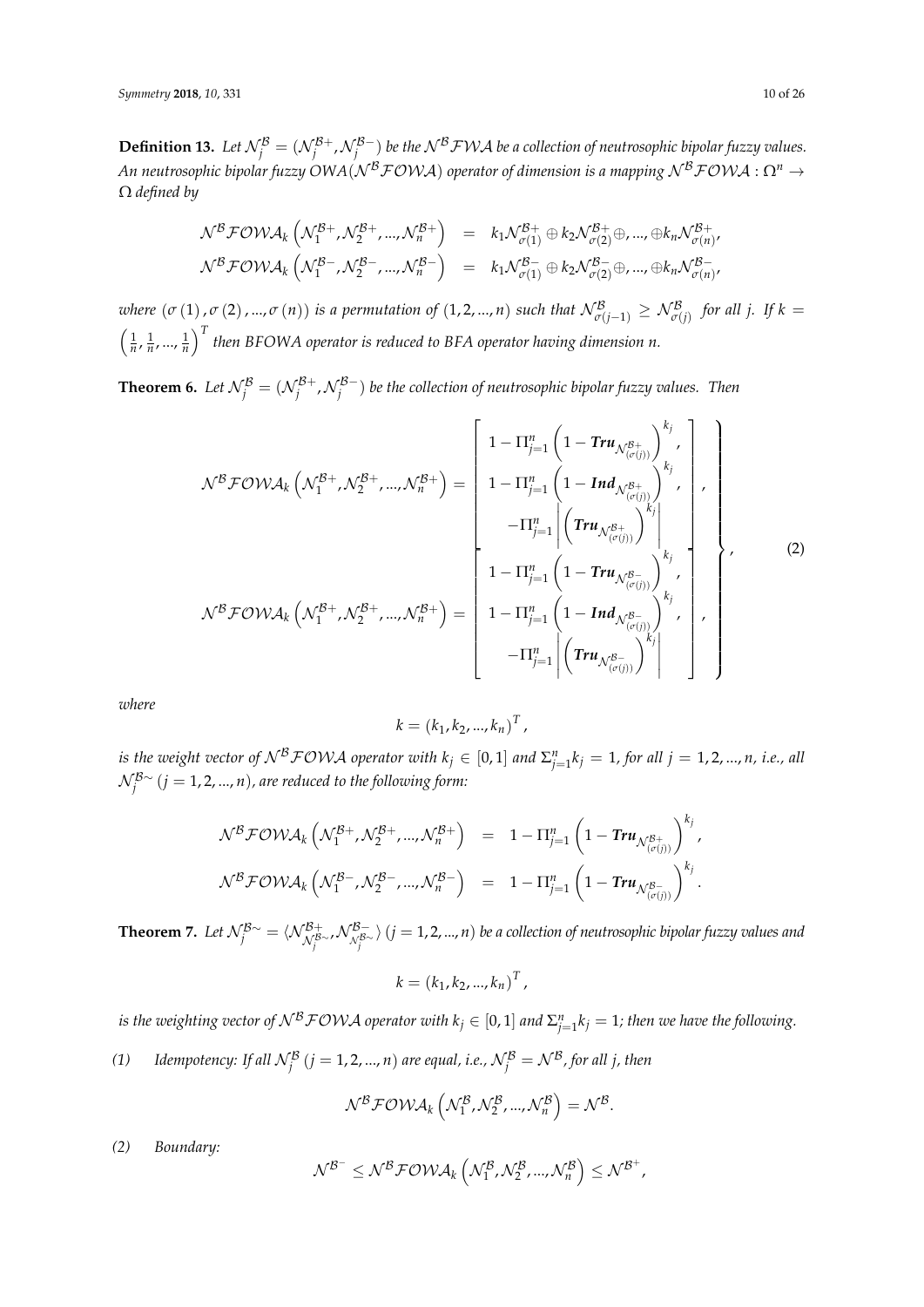for where *k*, where  $\mathcal{N}^{\mathcal{B}}_j = (\mathcal{N}^{\mathcal{B}+}_j, \mathcal{N}^{\mathcal{B}-}_j)$  be the  $\mathcal{N}^{\mathcal{B}}\mathcal{FWA}$   $\mathcal{N}^{\mathcal{B}+}_j = \langle \textbf{Tr} u_{\mathcal{N}^{\mathcal{B}+}_j}, \textbf{Ind}_{\mathcal{N}^{\mathcal{B}+}_j}, \textbf{Fd} I_{\mathcal{N}^{\mathcal{B}+}_j} \rangle$  $(j=1,2,...,n)$  and  $\mathcal{N}^{\mathcal{B}-}_j=\langle\bm{Tru}_{\mathcal{N}^{\mathcal{B}-}_j},\bm{Ind}_{\mathcal{N}^{\mathcal{B}-}_j},\bm{FdI}_{\mathcal{N}^{\mathcal{B}-}_j}\rangle~(j=1,2,...,n)$  be a collection of neutrosophic *bipolar fuzzy values*

$$
\mathcal{N}^{\mathcal{B}^-} = \left[ \min_j \left( \text{Tr} u_{\mathcal{N}_j^{\mathcal{B}^-}} \right), \min_j \left( \text{Ind}_{\mathcal{N}_j^{\mathcal{B}^-}} \right), -\max_j \left( \text{F} a l_{\mathcal{N}_j^{\mathcal{B}^-}} \right) \right],
$$
  

$$
\mathcal{N}^{\mathcal{B}^+} = \left[ \max_j \left( \text{Tr} u_{\mathcal{N}_j^{\mathcal{B}^+}} \right), \max_j \left( \text{Ind}_{\mathcal{N}_j^{\mathcal{B}^+}} \right), -\min_j \left( \text{F} a l_{\mathcal{N}_j^{\mathcal{B}^+}} \right) \right].
$$

*(3)* Monotonicity: Let  $\mathcal{N}_j^{B+*}$  and  $\mathcal{N}_j^{B-*}$   $(j = 1, 2, ..., n)$  be a collection of neutrosophic bipolar fuzzy values.  $f$   $\bm{Tru}_{\mathcal{N}^{\mathcal{B}+}_{j}} \leq \bm{Tru}_{\mathcal{N}^{\mathcal{B}+}_{j}}$  ,  $\bm{Ind}_{\mathcal{N}^{\mathcal{B}+}_{j}}$  and  $\bm{Fal}_{\mathcal{N}^{\mathcal{B}-}_{j}} \geq \bm{Fal}_{\mathcal{N}^{\mathcal{B}-*}_{j}}$  , for all j, then

$$
\mathcal{N}^{\mathcal{B}}\mathcal{F}\mathcal{OWA}_{k}\left(\mathcal{N}^{\mathcal{B}}_{1},\mathcal{N}^{\mathcal{B}}_{2},...,\mathcal{N}^{\mathcal{B}}_{n}\right) \leq BFWL_{k}\left(\mathcal{N}^{\mathcal{B}}_{1^*},\mathcal{N}^{\mathcal{B}}_{2^*},...,\mathcal{N}^{\mathcal{B}}_{n^*}\right), for every k.
$$

*(4)* Commutativity: Let  $\mathcal{N}^{\mathcal{B}}_j = (\mathcal{N}^{\mathcal{B}+}_j, \mathcal{N}^{\mathcal{B}-}_j)$  be a collection of neutrosophic bipolar fuzzy values. Then

$$
BFOWL_k\left(\mathcal{N}_1^{\mathcal{B}},\mathcal{N}_2^{\mathcal{B}},...,\mathcal{N}_n^{\mathcal{B}}\right)=BFOWL_k\left(\mathcal{N}_1^{\mathcal{B}'},\mathcal{N}_2^{\mathcal{B}'},...,\mathcal{N}_n^{\mathcal{B}'}\right)
$$

for every w, where  $\left( \mathcal{N}_{1}^{\mathcal{B}'}\right)$  $\binom{1}{1}$ ,  $\mathcal{N}_{2}^{\mathcal{B}^{\prime}}$  $\frac{1}{2}^{\prime\prime}$  , ...,  $\mathcal{N}_{n}^{\mathcal{B}^{\prime}}$  $\left( \mathcal{N}_1^\mathcal{B}, \mathcal{N}_2^\mathcal{B}, ..., \mathcal{N}_n^\mathcal{B} \right).$ 

**Theorem 8.** Let  $\mathcal{N}^\mathcal{B}_j = (\mathcal{N}^{\mathcal{B}+}_j, \mathcal{N}^{\mathcal{B}-}_j)$  be a collection of neutrosophic bipolar fuzzy values

$$
k = (k_1, k_2, ..., k_n)^T,
$$

*is the weighting vector of*  $N^B$ *FOWA operator with* 

$$
k_j \in [0,1] \text{ and } \Sigma_{j=1}^n k_j = 1;
$$

*then we have the following:*

(1) If 
$$
k = (1, 0, ..., 0)^T
$$
, then

$$
\mathcal{N}^{\mathcal{B}}\mathcal{F}\mathcal{O}\mathcal{W}\mathcal{A}_k\left(\mathcal{N}_1^{\mathcal{B}},\mathcal{N}_2^{\mathcal{B}},...,\mathcal{N}_n^{\mathcal{B}}\right)=\max_j\left(\mathcal{N}_j^{\mathcal{B}}\right).
$$

(2) If  $k = (0, 0, ..., 1)^T$ , then

$$
\mathcal{N}^{\mathcal{B}}\mathcal{F}\mathcal{OWA}_{k}\left(\mathcal{N}^{\mathcal{B}}_{1},\mathcal{N}^{\mathcal{B}}_{2},...,\mathcal{N}^{\mathcal{B}}_{n}\right)=\min_{j}\left(\mathcal{N}^{\mathcal{B}}_{j}\right).
$$

(3) *If*  $k_i = 1$ ,  $k_i = 0$ , and  $i \neq j$ , then

$$
\mathcal{BFOWA}_{k}\left(\mathcal{N}_{1}^{\mathcal{B}\sim},\mathcal{N}_{2}^{\mathcal{B}\sim},...,\mathcal{N}_{n}^{\mathcal{B}\sim}\right)=\mathcal{N}_{\sigma(j)}^{\mathcal{B}\sim},
$$

where  $\mathcal{N}^{\mathcal{B}}_{\sigma(j)}$  is the largest of  $\mathcal{N}^{\mathcal{B}}_{i}$   $(i=1,2,...,n)$  .

### <span id="page-10-0"></span>**5. Similarity Measures of Neutrosophic Bipolar Fuzzy Sets**

In Section [4](#page-6-0) we define different aggregation operators with the help of operations defined in Section [3.](#page-3-0) Next in this section we are aiming to define some similarity measures which will be used in the next Section [6.](#page-17-0) A comparisons of several different fuzzy similarity measures as well as their

,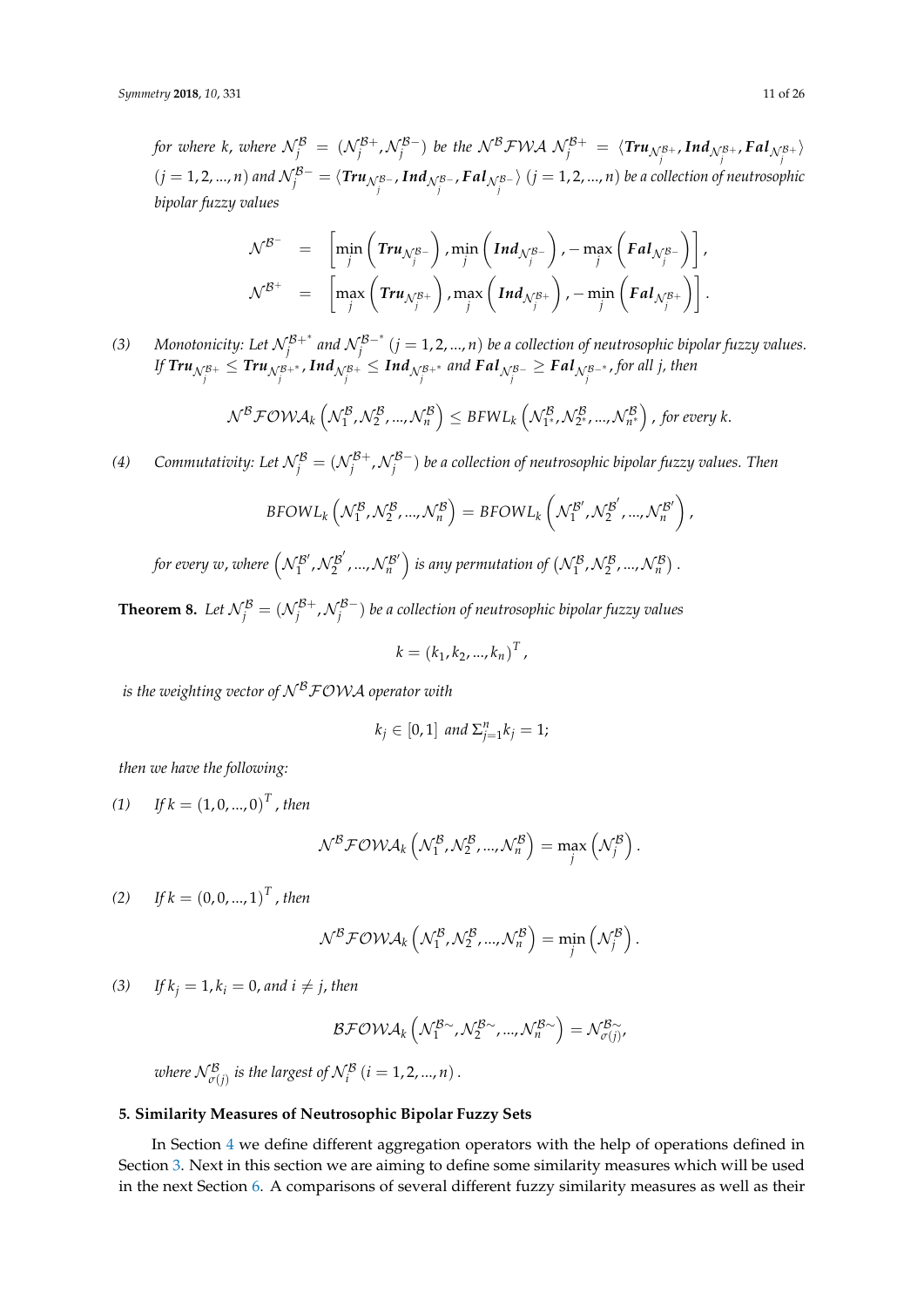aggregations have been studied by Beg and Ashraf [\[38](#page-24-14)[,39\]](#page-24-15). Theoretical and computational properties of the measures was further investigated with the relationships between them [\[15](#page-23-13)[,40](#page-24-16)[–42\]](#page-24-17). A review, or even a listing of all these similarity measures is impossible. Here in this section we define different kinds of similarity measures of neutrosophic bipolar fuzzy sets.

# *5.1. Neutrosophic Bipolar Fuzzy Distance Measures*

**Definition 14.** *A function*  $E: \mathcal{N}^B F S s(X) \rightarrow [0, 1]$  *is called an entropy for*  $\mathcal{N}^B F S s(X)$ ,

$$
(1) \qquad E\left(\mathcal{N}^{\mathcal{B}}\right) = 1 \Leftrightarrow \mathcal{N}^{\mathcal{B}} \text{ is a crisp set.}
$$

$$
(2) \qquad E\left(\mathcal{N}^{\mathcal{B}}\right) = 0 \Leftrightarrow
$$

$$
Tr u_{\mathcal{N}_1^{\mathcal{B}+}}(x)=-Tr u_{\mathcal{N}_1^{\mathcal{B}-}}(x),Ind_{\mathcal{N}_1^{\mathcal{B}+}}(x)=-Ind_{\mathcal{N}_1^{\mathcal{B}-}}(x), Fal_{\mathcal{N}_1^{\mathcal{B}+}}(x)=- Fal_{\mathcal{N}_1^{\mathcal{B}-}}(x) \,\forall \, x \in X.
$$

(3) 
$$
E(\mathcal{N}^{\mathcal{B}}) = E(\mathcal{N}^{\mathcal{B}c})
$$
 for each  $\forall \mathcal{N}^{\mathcal{B}} \in BFSs(X)$ .

(4)  $E(N_1^B) \le E(N_2^B)$  *if*  $N_1^B$  *is less than*  $N_2^B$ *, that is,* 

$$
\begin{array}{lcl}\n\textit{Tru}_{\mathcal{N}_{1}^{B+}}(x) & \leq & \textit{Tru}_{\mathcal{N}_{2}^{B+}}(x) \textit{,} \textit{Ind}_{\mathcal{N}_{1}^{B+}}(x) \leq \textit{Ind}_{\mathcal{N}_{2}^{B+}}(x), \textit{ Fal}_{\mathcal{N}_{1}^{B+}}(x) \geq \textit{ Fal}_{\mathcal{N}_{2}^{B+}}(x), \\
\textit{Tru}_{\mathcal{N}_{1}^{B-}}(x) & \leq & \textit{Tru}_{\mathcal{N}_{2}^{B-}}(x) \textit{,} \textit{Ind}_{\mathcal{N}_{1}^{B-}}(x) \leq \textit{Ind}_{\mathcal{N}_{2}^{B-}}(x), \textit{ Fal}_{\mathcal{N}_{1}^{B-}}(x) \geq \textit{ Fal}_{\mathcal{N}_{2}^{B-}}(x),\n\end{array}
$$

 $for$   $\mathit{Tru}_{\mathcal{N}_{2}^{\mathcal{B}+}}(x) \leq \left| \mathit{Tru}_{\mathcal{N}_{2}^{\mathcal{B}-}}(x) \right|$ 

or 
$$
\text{Tru}_{\mathcal{N}_1^{B+}}(x) \geq \text{Tru}_{\mathcal{N}_2^{B+}}(x)
$$
,  $\text{Ind}_{\mathcal{N}_1^{B+}}(x) \geq \text{Ind}_{\mathcal{N}_2^{B+}}(x)$ ,

*and*

$$
\mathbf{Fal}_{\mathcal{N}_1^{\mathcal{B}-}}(x) \leq \mathbf{Fal}_{\mathcal{N}_2^{\mathcal{B}-}}(x) \leq \mathcal{N}_{B_2}^{\mathcal{B}-}(x) \text{ for } \mathbf{Tru}_{\mathcal{N}_1^{\mathcal{B}+}}(x) \geq \mathbf{Fal}_{\mathcal{N}_2^{\mathcal{B}-}}(x).
$$

**Definition 15.** Let  $X = \{x_1, x_2, ..., x_n\}$  and  $\mathcal{N}^B = (\mathcal{N}^{B+}, \mathcal{N}^{B-})$  be an  $\mathcal{N}^B F S$ . The entropy of  $\mathcal{N}^B F S$  is *denoted by E*(N<sup>B+</sup>,N<sup>B−</sup>) and given by

$$
E(\mathcal{N}^{B+}) = \frac{1}{n} \sum_{i=1}^{n} \frac{\min((Tru_{\mathcal{N}_{1}^{B+}}(x)), \min(Ind_{\mathcal{N}_{1}^{B+}}(x)), Fal_{\mathcal{N}_{1}^{B+}}(x))}{\max((Tru_{\mathcal{N}_{1}^{B+}}(x)), \max(Ind_{\mathcal{N}_{1}^{B+}}(x)), Fal_{\mathcal{N}_{1}^{B+}}(x))}
$$
  

$$
E(\mathcal{N}^{B-}) = \frac{1}{n} \sum_{i=1}^{n} \frac{\min((Tru_{\mathcal{N}_{1}^{B-}}(x)), \min(Ind_{\mathcal{N}_{1}^{B-}}(x)), Fal_{\mathcal{N}_{1}^{B-}}(x))}{\max((Tru_{\mathcal{N}_{1}^{B-}}(x)), \max(Ind_{\mathcal{N}_{1}^{B-}}(x)), Fal_{\mathcal{N}_{1}^{B-}}(x))}
$$
(3)

and for a neutrosophic bipolar fuzzy number  $\mathcal{N}^{\mathcal{B}}=\langle\mathcal{N}^{\mathcal{B}+}_{L}$  ,  $\mathcal{N}^{\mathcal{B}-}_{L}\rangle$ , the bipolar fuzzy entropy is given by

$$
E(\mathcal{N}_L^{\mathcal{B}+}) = \frac{\min((\text{Tr}u_{L_1^+}(x), \min(\text{Ind}_{L_1^+}(x))) | \text{Fal}_{L_1^+}(x) \rangle)}{\max(\text{Tr}u_{L_1^+}(x)), \max(\text{Ind}_{L_1^+}(x)), |\text{Fal}_{L_1^+}(x) \rangle}
$$
  

$$
E(\mathcal{N}_L^{\mathcal{B}-}) = \frac{\min((\text{Tr}u_{L_1^-}(x), \min(\text{Ind}_{L_1^-}(x))) | \text{Fal}_{L_1^-}(x) \rangle)}{\max(\text{Tr}u_{L_1^-}(x)), \max(\text{Ind}_{L_1^-}(x)), |\text{Fal}_{L_1^-}(x) \rangle}
$$
(4)

**Definition 16.** Let  $X = \{x_1, x_2, ..., x_n\}$ . We define the Hamming distance between  $\mathcal{N}_1^B$  and  $\mathcal{N}_2^B$  belonging to N <sup>B</sup>*FSs*(*X*) *defined as follows:*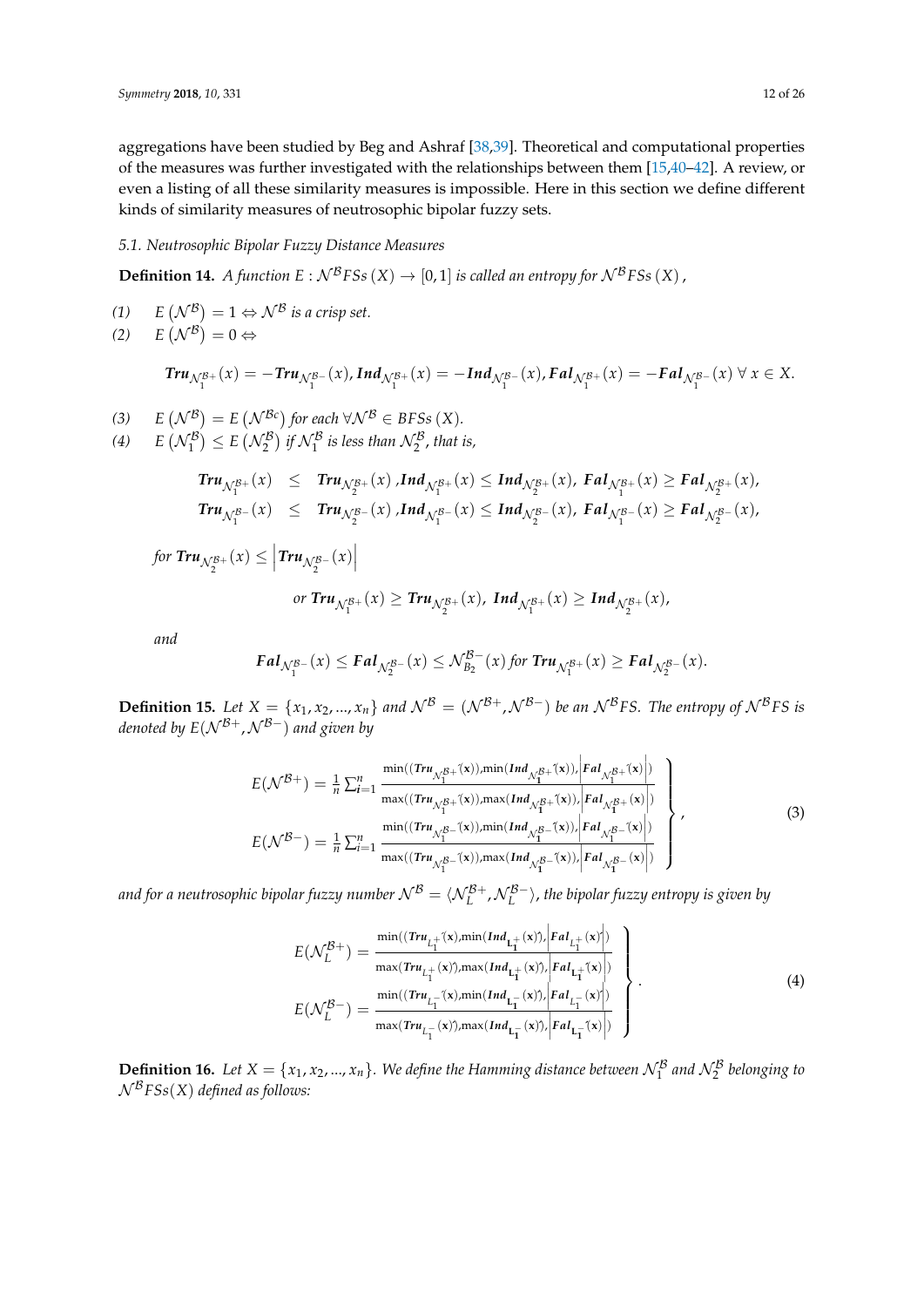*(1) The Hamming distance:*

<span id="page-12-0"></span>
$$
d(\mathcal{N}_1^{B+}, \mathcal{N}_2^{B+}) = \frac{1}{2} \sum_{j=1}^n (| \text{Tr} u_{\mathcal{N}_1^{B+}}(x_j) - \text{Tr} u_{\mathcal{N}_2^{B+}}(x_j) | + | \text{Ind}_{\mathcal{N}_1^{B+}}(x_j) - \text{Ind}_{\mathcal{N}_2^{B+}}(x_j) | + | \text{F} al_{\mathcal{N}_1^{B+}}(x_j) - \text{F} al_{\mathcal{N}_1^{B+}}(x_j) ||)
$$
\n
$$
= \frac{1}{2} \sum_{j=1}^n (| \text{Tr} u_{\mathcal{N}_1^{B+}}(x_j) - \text{Tr} u_{\mathcal{N}_2^{B-}}(x_j) || )
$$
\n
$$
= \frac{1}{2} \sum_{j=1}^n (| \text{Tr} u_{\mathcal{N}_1^{B-}}(x_j) - \text{Tr} u_{\mathcal{N}_2^{B-}}(x_j) | + | \text{Ind}_{\mathcal{N}_1^{B-}}(x_j) - \text{Ind}_{\mathcal{N}_2^{B-}}(x_j) ||
$$
\n
$$
+ | \text{Tr} al_{\mathcal{N}_1^{B-}}(x_j) - \text{Tr} a I_{\mathcal{N}_1^{B-}}(x_j) || )
$$
\n
$$
= \frac{1}{2} \sum_{j=1}^n (| \text{Tr} u_{\mathcal{N}_1^{B-}}(x_j) - \text{Tr} u_{\mathcal{N}_2^{B-}}(x_j) || )
$$
\n
$$
= \frac{1}{2} \sum_{j=1}^n (| \text{Tr} u_{\mathcal{N}_1^{B-}}(x_j) - \text{Tr} u_{\mathcal{N}_2^{B-}}(x_j) || )
$$
\n
$$
= \frac{1}{2} \sum_{j=1}^n (| \text{Tr} u_{\mathcal{N}_1^{B-}}(x_j) - \text{Tr} u_{\mathcal{N}_2^{B-}}(x_j) || )
$$
\n
$$
= \frac{1}{2} \sum_{j=1}^n (| \text{Tr} u_{\mathcal{N}_1^{B-}}(x_j) - \text{Tr} u_{\mathcal{N}_2^{B-}}(x_j) || )
$$
\n
$$
= \frac{1}{2} \sum
$$

# *(2) The normalized Hamming distance:*

<span id="page-12-1"></span>
$$
d(\mathcal{N}_1^{B+}, \mathcal{N}_2^{B+}) = \frac{1}{2n} \sum_{j=1}^n (| \text{Tr} u_{\mathcal{N}_1^{B+}}(x_j) - \text{Tr} u_{\mathcal{N}_2^{B+}}(x_j) | + | \text{Ind}_{\mathcal{N}_1^{B+}}(x_j) - \text{Ind}_{\mathcal{N}_2^{B+}}(x_j) | + | \text{F} a \text{I}_{\mathcal{N}_1^{B+}}(x_j) - \text{F} a \text{I}_{\mathcal{N}_2^{B+}}(x_j) ||)
$$
\n
$$
d(\mathcal{N}_1^{B-}, \mathcal{N}_2^{B-}) = \frac{1}{2n} \sum_{j=1}^n (| \text{Tr} u_{\mathcal{N}_1^{B+}}(x_j) - \text{Tr} u_{\mathcal{N}_2^{B+}}(x_j) | + | \text{Ind}_{\mathcal{N}_1^{B+}}(x_j) - \text{Tr} u_{\mathcal{N}_2^{B+}}(x_j) | + | \text{Ind}_{\mathcal{N}_1^{B+}}(x_j) - \text{Ind}_{\mathcal{N}_2^{B+}}(x_j) || ) + | \text{Id}_{\mathcal{N}_1^{B+}}(x_j) - \text{F} a \text{I}_{\mathcal{N}_1^{B+}}(x_j) || )
$$
\n
$$
normalized Hamming distance for negative neutrosophic bipolar sets
$$
\n(6)

# 1 1 *normalized Hamming distance for negative neutrosophic bipolar sets*

## *(3) The Euclidean distance:*

<span id="page-12-2"></span>
$$
d(\mathcal{N}_1^{B+}, \mathcal{N}_2^{B+}) = \begin{bmatrix} \frac{1}{2} \sum_{j=1}^n (Tr u_{\mathcal{N}_1^{B+}}(x_j) - Tr u_{\mathcal{N}_2^{B+}}(x_j))^2 \\ + (Ind_{\mathcal{N}_1^{B+}}(x_j) - Ind_{\mathcal{N}_2^{B+}}(x_j))^2 \\ + (Fal_{\mathcal{N}_1^{B+}}(x_j) - Fal_{\mathcal{N}_1^{B+}}(x_j))^2 \end{bmatrix}
$$
  

$$
d(\mathcal{N}_1^{B-}, \mathcal{N}_2^{B-}) = \begin{bmatrix} \frac{1}{2} \sum_{j=1}^n (Tr u_{\mathcal{N}_1^{B+}}(x_j) - Fal_{\mathcal{N}_2^{B-}}(x_j))^2 \\ + (Ind_{\mathcal{N}_1^{B-}}(x_j) - Ind_{\mathcal{N}_2^{B-}}(x_j))^2 \\ + (Fal_{\mathcal{N}_1^{B-}}(x_j) - Fal_{\mathcal{N}_1^{B-}}(x_j))^2 \end{bmatrix}.
$$
 (7)

# *(4) The normalized Euclidean distance:*

<span id="page-12-3"></span>
$$
d(\mathcal{N}_1^{\mathcal{B}+}, \mathcal{N}_2^{\mathcal{B}+}) = \sqrt{\frac{\frac{1}{2n} \sum_{j=1}^n (\mathit{Tru}_{\mathcal{N}_1^{\mathcal{B}+}}(x_j) - \mathit{Tru}_{\mathcal{N}_2^{\mathcal{B}+}}(x_j))^2 + (\mathit{Ind}_{\mathcal{N}_1^{\mathcal{B}+}}(x_j) - \mathit{Ind}_{\mathcal{N}_2^{\mathcal{B}+}}(x_j))^2 + (\mathit{Fal}_{\mathcal{N}_1^{\mathcal{B}+}}(x_j) - \mathit{Fal}_{\mathcal{N}_1^{\mathcal{B}+}}(x_j))^2 + (\mathit{Fal}_{\mathcal{N}_1^{\mathcal{B}+}}(x_j) - \mathit{Tru}_{\mathcal{N}_2^{\mathcal{B}+}}(x_j))^2 + (\mathit{Ind}_{\mathcal{N}_1^{\mathcal{B}+}}(x_j) - \mathit{Ind}_{\mathcal{N}_2^{\mathcal{B}+}}(x_j))^2 + (\mathit{Fal}_{\mathcal{N}_1^{\mathcal{B}+}}(x_j) - \mathit{Fal}_{\mathcal{N}_1^{\mathcal{B}+}}(x_j))^2
$$
\n(8)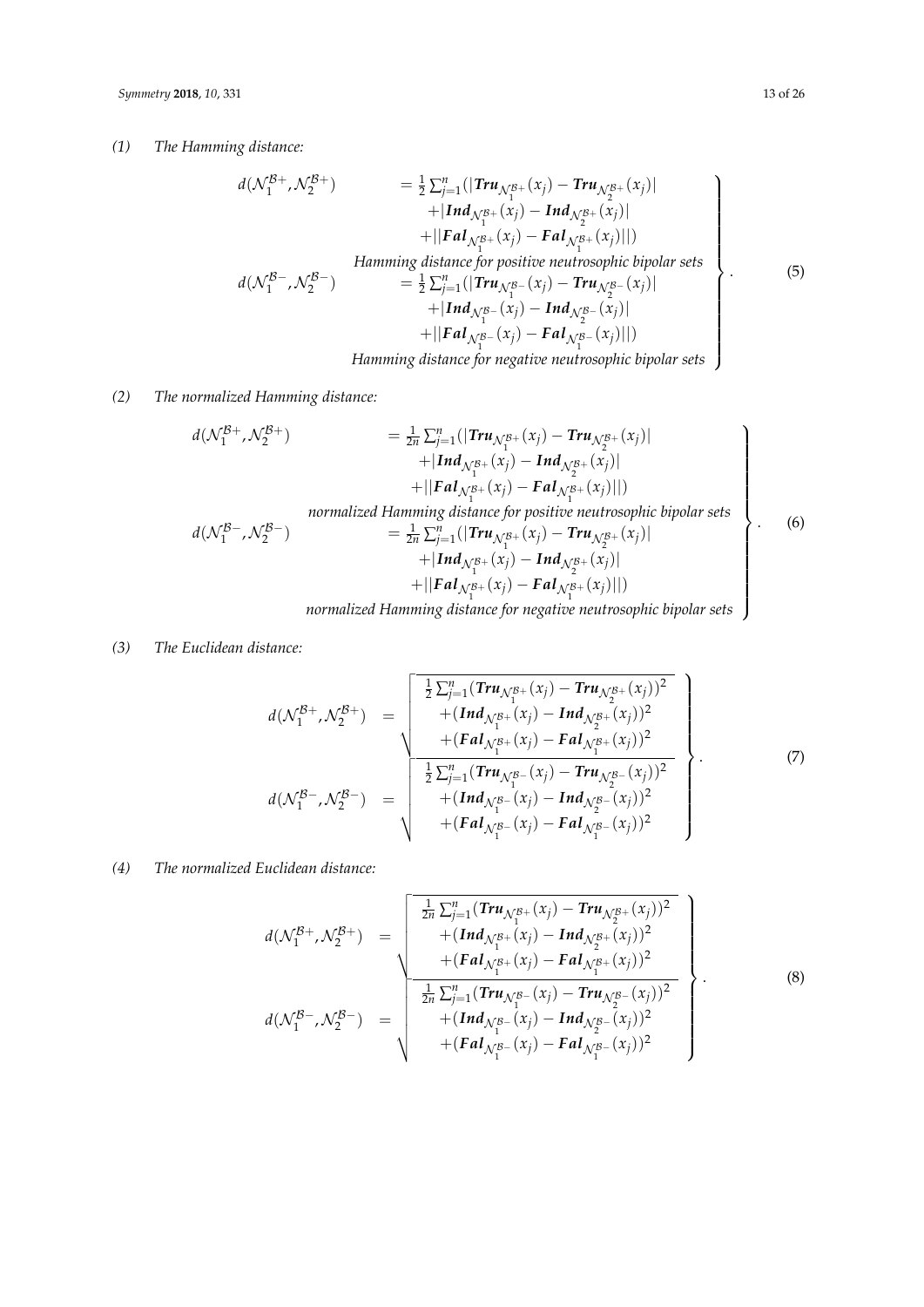# *(5) Based on the geometric distance formula, we have*

<span id="page-13-0"></span>
$$
d(\mathcal{N}_{1}^{\mathcal{B}+}, \mathcal{N}_{2}^{\mathcal{B}+}) = \begin{bmatrix} \frac{1}{2} \sum_{j=1}^{n} (\text{Tr}u_{\mathcal{N}_{1}^{\mathcal{B}+}}(x_{j}) - \text{Tr}u_{\mathcal{N}_{2}^{\mathcal{B}+}}(x_{j}))^{L} \\ + (\text{Ind}_{\mathcal{N}_{1}^{\mathcal{B}+}}(x_{j}) - \text{Ind}_{\mathcal{N}_{2}^{\mathcal{B}+}}(x_{j}))^{L} \\ + (\text{F}a_{\mathcal{N}_{1}^{\mathcal{B}+}}(x_{j}) - \text{F}a_{\mathcal{N}_{1}^{\mathcal{B}+}}(x_{j}))^{L} \\ d(\mathcal{N}_{1}^{\mathcal{B}-}, \mathcal{N}_{2}^{\mathcal{B}-}) = \begin{bmatrix} \frac{1}{2} \sum_{j=1}^{n} (\text{Tr}u_{\mathcal{N}_{1}^{\mathcal{B}-}}(x_{j}) - \text{Tr}u_{\mathcal{N}_{2}^{\mathcal{B}-}}(x_{j}))^{L} \\ + (\text{Ind}_{\mathcal{N}_{1}^{\mathcal{B}-}}(x_{j}) - \text{Ind}_{\mathcal{N}_{2}^{\mathcal{B}-}}(x_{j}))^{L} \\ + (\text{F}a_{\mathcal{N}_{1}^{\mathcal{B}-}}(x_{j}) - \text{F}a_{\mathcal{N}_{1}^{\mathcal{B}-}}(x_{j}))^{L} \end{bmatrix}^{k}
$$
\n(9)

*(6) Normalized geometric distance formula:*

<span id="page-13-1"></span>
$$
d(\mathcal{N}_{1}^{B+}, \mathcal{N}_{2}^{B+}) = \begin{bmatrix} \frac{1}{2n} \sum_{j=1}^{n} (Tru_{\mathcal{N}_{1}^{B+}}(x_{j}) - Tru_{\mathcal{N}_{2}^{B+}}(x_{j}))^{L} \\ + (Ind_{\mathcal{N}_{1}^{B+}}(x_{j}) - Ind_{\mathcal{N}_{2}^{B+}}(x_{j}))^{L} \\ + (Fal_{\mathcal{N}_{1}^{B+}}(x_{j}) - Fal_{\mathcal{N}_{1}^{B+}}(x_{j}))^{L} \end{bmatrix}^{k}
$$
  
\n
$$
d(\mathcal{N}_{1}^{B-}, \mathcal{N}_{2}^{B-}) = \begin{bmatrix} \frac{1}{2n} \sum_{j=1}^{n} (Tru_{\mathcal{N}_{1}^{B-}}(x_{j}) - Tru_{\mathcal{N}_{2}^{B-}}(x_{j}))^{L} \\ + (Ind_{\mathcal{N}_{1}^{B-}}(x_{j}) - Ind_{\mathcal{N}_{2}^{B-}}(x_{j}))^{L} \\ + (Fal_{\mathcal{N}_{1}^{B-}}(x_{j}) - Fal_{\mathcal{N}_{1}^{B-}}(x_{j}))^{L} \end{bmatrix}^{k}
$$
\n(10)

*where*  $\alpha > 0$ *.* 

(i) If 
$$
\alpha = 1
$$
, then Equations (9) and (10), reduce to Equations (5) and (6).

- *(ii) If α* = 2*, then Equations [\(9\)](#page-13-0) and [\(10\)](#page-13-1), reduce to Equations [\(7\)](#page-12-2) and [\(8\)](#page-12-3).*
- *(iii) We define a weighted distance as follows:*

<span id="page-13-2"></span>
$$
d(\mathcal{N}_{1}^{B+}, \mathcal{N}_{2}^{B+}) = \left[\frac{1}{2}\sum_{j=1}^{n}k_{j}\left(\begin{array}{c} \left|\left(\mathbf{Tru}_{\mathcal{N}_{1}^{B+}}(x_{j}) - \mathbf{Tru}_{\mathcal{N}_{2}^{B+}}(x_{j})\right)\right|^{L} \\ + \left|\left(\mathbf{Ind}_{\mathcal{N}_{1}^{B+}}(x_{j}) - \mathbf{Ind}_{\mathcal{N}_{2}^{B+}}(x_{j})\right)\right|^{L} \\ + \left|\left(\mathbf{Fal}_{\mathcal{N}_{1}^{B+}}(x_{j}) - \mathbf{Fal}_{\mathcal{N}_{1}^{B+}}(x_{j})\right)\right|^{L} \end{array}\right)\right]_{1}^{\frac{1}{\alpha}}
$$
\n
$$
d(\mathcal{N}_{1}^{B-}, \mathcal{N}_{2}^{B-}) = \left[\frac{1}{2}\sum_{j=1}^{n}k_{j}\left(\begin{array}{c} \left|\left(\mathbf{Tru}_{\mathcal{N}_{1}^{B-}}(x_{j}) - \mathbf{Tru}_{\mathcal{N}_{2}^{B-}}(x_{j})\right)\right|^{L} \\ + \left|\left(\mathbf{Ind}_{\mathcal{N}_{1}^{B-}}(x_{j}) - \mathbf{Ind}_{\mathcal{N}_{2}^{B-}}(x_{j})\right)\right|^{L} \\ + \left|\left(\mathbf{Fal}_{\mathcal{N}_{1}^{B-}}(x_{j}) - \mathbf{Fal}_{\mathcal{N}_{1}^{B-}}(x_{j})\right)\right|^{L} \end{array}\right)\right]^{1}
$$
\n(11)

 $\alpha$  *where k*  $= (k_1, k_2, ..., k_n)^T$  is the weight vector of  $x_j (j = 1, 2, ..., n)$ , and  $\alpha > 0$ .

*(i) Especially, if α* = 1*, then Equation [\(11\)](#page-13-2) is reduced as*

<span id="page-13-3"></span>
$$
d(\mathcal{N}_{1}^{\mathcal{B}+}, \mathcal{N}_{2}^{\mathcal{B}+}) = \left[\frac{1}{2}\sum_{j=1}^{n}k_{j}\left(\begin{array}{c} \left|\left(\mathbf{Tr}u_{\mathcal{N}_{1}^{\mathcal{B}+}}(x_{j})-\mathbf{Tr}u_{\mathcal{N}_{2}^{\mathcal{B}+}}(x_{j})\right)\right| \\ + \left|\left(\mathbf{Ind}_{\mathcal{N}_{1}^{\mathcal{B}+}}(x_{j})-\mathbf{Ind}_{\mathcal{N}_{2}^{\mathcal{B}+}}(x_{j})\right)\right| \\ + \left|\left(\mathbf{F}a\mathbf{I}_{\mathcal{N}_{1}^{\mathcal{B}+}}(x_{j})-\mathbf{F}a\mathbf{I}_{\mathcal{N}_{1}^{\mathcal{B}+}}(x_{j})\right)\right|\right)\right] \\ d(\mathcal{N}_{1}^{\mathcal{B}-}, \mathcal{N}_{2}^{\mathcal{B}-}) = \left[\frac{1}{2}\sum_{j=1}^{n}k_{j}\left(\begin{array}{c} \left|\left(\mathbf{Tr}u_{\mathcal{N}_{1}^{\mathcal{B}+}}(x_{j})-\mathbf{Tr}u_{\mathcal{N}_{2}^{\mathcal{B}+}}(x_{j})\right)\right| \\ + \left|\left(\mathbf{Ind}_{\mathcal{N}_{1}^{\mathcal{B}+}}(x_{j})-\mathbf{Ind}_{\mathcal{N}_{2}^{\mathcal{B}+}}(x_{j})\right)\right|\right)\end{array}\right]\right]\n\tag{12}
$$

1

 $\overline{\phantom{a}}$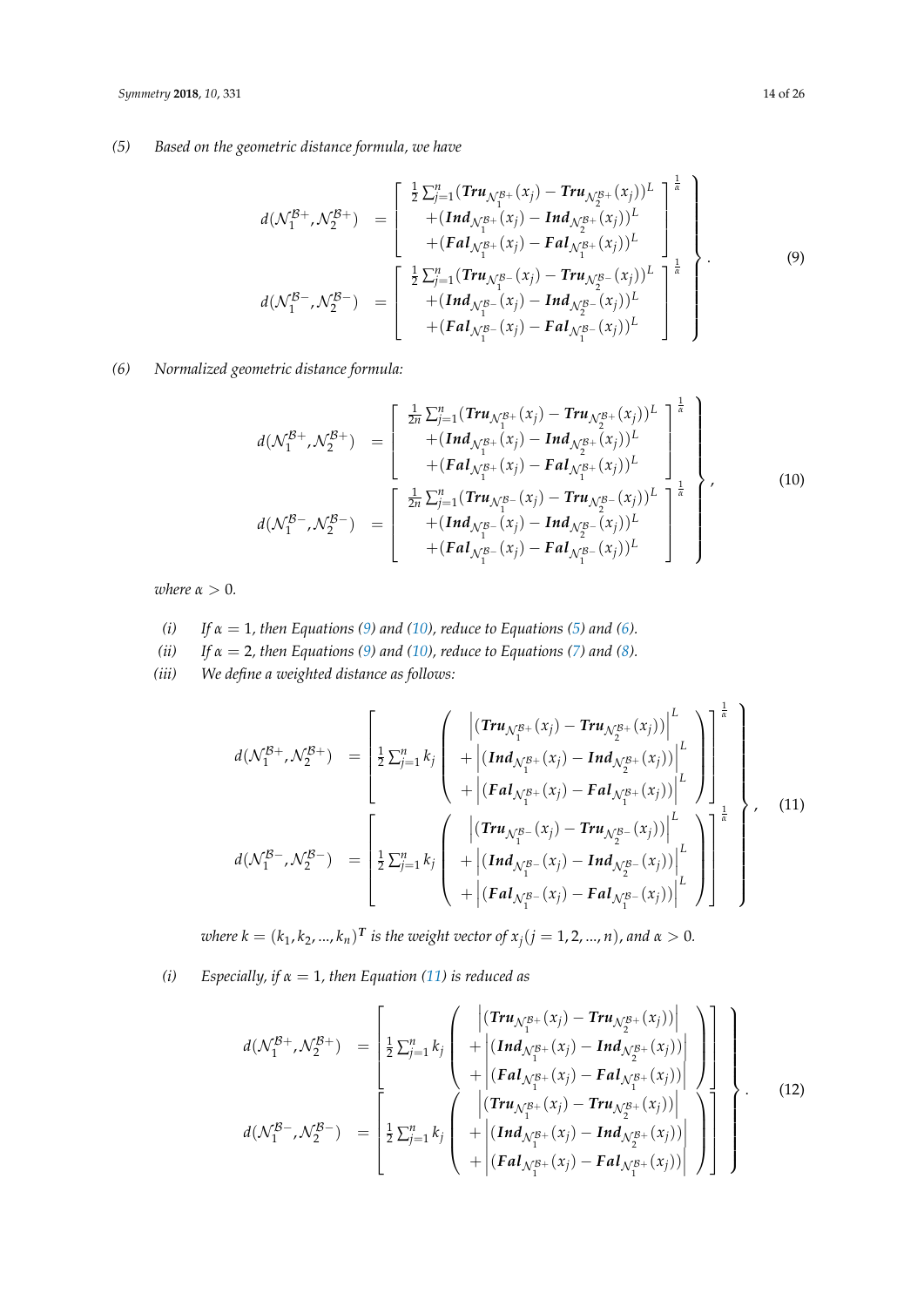*If*  $k = (\frac{1}{n}, \frac{1}{n}, \dots, \frac{1}{n})^T$ , then Equation [\(11\)](#page-13-2) goes to Equation [\(10\)](#page-13-1), and Equation [\(12\)](#page-13-3) goes to *Equation [\(6\)](#page-12-1).*

*(ii)* If  $\alpha = 2$ , then Equation [\(11\)](#page-13-2) is reduced to the as:

<span id="page-14-0"></span>
$$
d(\mathcal{N}_{1}^{B+}, \mathcal{N}_{2}^{B+}) = \sqrt{\frac{\frac{1}{2}\sum_{j=1}^{n}(Tru_{\mathcal{N}_{1}^{B+}}(x_{j}) - Tru_{\mathcal{N}_{2}^{B+}}(x_{j}))^{2}}{[(Fau_{\mathcal{N}_{1}^{B+}}(x_{j}) - Ind_{\mathcal{N}_{2}^{B+}}(x_{j}))^{2} + (Fau_{\mathcal{N}_{1}^{B+}}(x_{j}) - Fau_{\mathcal{N}_{1}^{B+}}(x_{j}))^{2}}{[\frac{1}{2}\sum_{j=1}^{n}(Tru_{\mathcal{N}_{1}^{B-}}(x_{j}) - Tru_{\mathcal{N}_{2}^{B-}}(x_{j}))^{2} + (Ind_{\mathcal{N}_{1}^{B-}}(x_{j}) - Ind_{\mathcal{N}_{2}^{B-}}(x_{j}))^{2} + (Fau_{\mathcal{N}_{1}^{B-}}(x_{j}) - Fau_{\mathcal{N}_{1}^{B-}}(x_{j}))^{2}]}
$$
\n(13)

*If*  $k = (\frac{1}{n}, \frac{1}{n}, \dots, \frac{1}{n})^T$ , then Equation [\(13\)](#page-14-0) is reduced to Equation [\(8\)](#page-12-3).

*5.2. Similarity Measures of Neutrosophic Bipolar Fuzzy Set*

**Definition 17.** Let  $\hat{s}$  be a mapping  $\hat{s}$ :  $\Omega(X)^2 \to [0, 1]$ , then the degree of similarity between  $\mathcal{N}_1^{\mathcal{B}} \in \Omega(X)$  and  $\mathcal{N}_2^{\mathcal{B}} \in \Omega(X)$  is defined as  $\hat{s}(\mathcal{N}_1^{\mathcal{B}}, \mathcal{N}_2^{\mathcal{B}})$ , which satisfies the following properties: [\[43,](#page-25-0)[44\]](#page-25-1).

- (1)  $0 \leq \hat{s}(\mathcal{N}_1^{\mathcal{B}}, \mathcal{N}_2^{\mathcal{B}}) \leq 1;$
- (2)  $\hat{s}(\mathcal{N}_1^{\mathcal{B}}, \mathcal{N}_2^{\mathcal{B}}) = 1 \text{ if } \mathcal{N}_1^{\mathcal{B}} = \mathcal{N}_2^{\mathcal{B}};$
- (3)  $\hat{s}(N_1^B, N_2^B) = \hat{s}(N_2^B, N_1^B);$
- (4) If  $\hat{s}(N_1^B, N_2^B) = 0$  and  $\hat{s}(N_1^B, N_3^B) = 0$ ,  $N_3^B \in \Omega(X)$ , then  $\hat{s}(N_2^B, N_3^B) = 0$ . We define a similarity *measure of*  $\mathcal{N}_1^{\mathcal{B}}$  and  $\mathcal{N}_2^{\mathcal{B}}$  as:

<span id="page-14-2"></span>
$$
\hat{s}(\mathcal{N}_{1}^{B+}, \mathcal{N}_{2}^{B+}) = 1 - \begin{bmatrix} \frac{1}{2n} \sum_{j=1}^{n} (Tr u_{\mathcal{N}_{1}^{B+}}(x_{j}) - Tr u_{\mathcal{N}_{2}^{B+}}(x_{j}))^{L} \\ + (Ind_{\mathcal{N}_{1}^{B+}}(x_{j}) - Ind_{\mathcal{N}_{2}^{B+}}(x_{j}))^{L} \\ + (F a l_{\mathcal{N}_{1}^{B+}}(x_{j}) - F a l_{\mathcal{N}_{1}^{B+}}(x_{j}))^{L} \end{bmatrix}^{\frac{1}{\alpha}}
$$
\n
$$
\hat{s}(\mathcal{N}_{1}^{B-}, \mathcal{N}_{2}^{B-}) = 1 - \begin{bmatrix} \frac{1}{2n} \sum_{j=1}^{n} (Tr u_{\mathcal{N}_{1}^{B-}}(x_{j}) - Tr u_{\mathcal{N}_{2}^{B-}}(x_{j}))^{L} \\ + (Ind_{\mathcal{N}_{1}^{B-}}(x_{j}) - Ind_{\mathcal{N}_{2}^{B-}}(x_{j}))^{L} \\ + (F a l_{\mathcal{N}_{1}^{B-}}(x_{j}) - F a l_{\mathcal{N}_{1}^{B-}}(x_{j}))^{L} \end{bmatrix}^{\frac{1}{\alpha}}
$$
\n(14)

where  $\alpha>0$ , and  $\hat s(\mathcal{N}_1^{\mathcal{B}},\mathcal{N}_2^{\mathcal{B}})$  is the degree of similarity of  $\mathcal{N}_1^{\mathcal{B}}$  and  $\mathcal{N}_2^{\mathcal{B}}$ . Now by considering the weight *of every element we have,*

<span id="page-14-1"></span>
$$
\hat{s}(\mathcal{N}_{1}^{\mathcal{B}+},\mathcal{N}_{2}^{\mathcal{B}+}) = 1 - \left[\frac{1}{2}\sum_{j=1}^{n}k_{j}\left(\frac{\left|\left(\mathbf{Tr}\mathbf{u}_{\mathcal{N}_{1}^{\mathcal{B}+}}(x_{j}) - \mathbf{Tr}\mathbf{u}_{\mathcal{N}_{2}^{\mathcal{B}+}}(x_{j})\right)\right|^{L}}{\left|\left(\mathbf{F}\mathbf{a}\mathbf{I}_{\mathcal{N}_{1}^{\mathcal{B}+}}(x_{j}) - \mathbf{I}\mathbf{n}\mathbf{d}_{\mathcal{N}_{2}^{\mathcal{B}+}}(x_{j})\right)\right|^{L}}\right]\right]^{1}_{L}
$$
\n
$$
d(\mathcal{N}_{1}^{\mathcal{B}-},\mathcal{N}_{2}^{\mathcal{B}-}) = 1 - \left[\frac{1}{2}\sum_{j=1}^{n}k_{j}\left(\frac{\left|\left(\mathbf{Tr}\mathbf{u}_{\mathcal{N}_{1}^{\mathcal{B}+}}(x_{j}) - \mathbf{F}\mathbf{a}\mathbf{I}_{\mathcal{N}_{1}^{\mathcal{B}+}}(x_{j})\right)\right|^{L}}{\left|\left(\mathbf{I}\mathbf{n}\mathbf{d}_{\mathcal{N}_{1}^{\mathcal{B}+}}(x_{j}) - \mathbf{I}\mathbf{n}\mathbf{d}_{\mathcal{N}_{2}^{\mathcal{B}+}}(x_{j})\right)\right|^{L}}\right]^{1}_{L}
$$
\n
$$
+ \left|\left(\mathbf{I}\mathbf{n}\mathbf{d}_{\mathcal{N}_{1}^{\mathcal{B}+}}(x_{j}) - \mathbf{I}\mathbf{n}\mathbf{d}_{\mathcal{N}_{2}^{\mathcal{B}+}}(x_{j})\right)\right|^{L}
$$
\n
$$
+ \left|\left(\mathbf{F}\mathbf{a}\mathbf{I}_{\mathcal{N}_{1}^{\mathcal{B}-}}(x_{j}) - \mathbf{F}\mathbf{a}\mathbf{I}_{\mathcal{N}_{1}^{\mathcal{B}+}}(x_{j})\right)\right|^{L}
$$
\n
$$
(15)
$$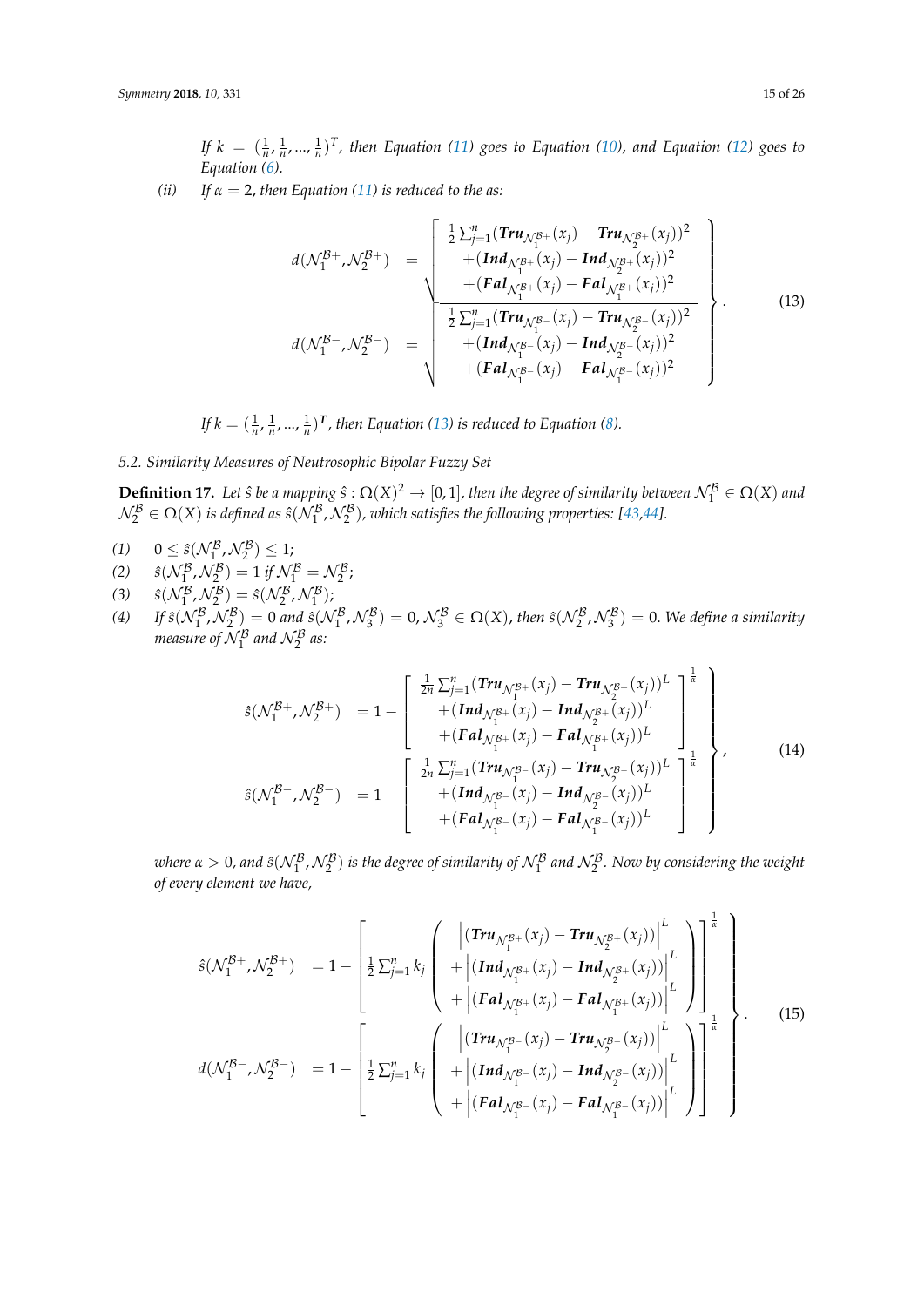*If we give equal importance to every member then Equation [\(15\)](#page-14-1) is reduced to Equation [\(14\)](#page-14-2). Similarly we may use*

<span id="page-15-1"></span>
$$
\hat{s}(\mathcal{N}_{1}^{B+},\mathcal{N}_{2}^{B+}) = 1 - \left[\frac{\sum_{j=1}^{n}(|(Tru_{\mathcal{N}_{1}^{B+}}(x_{j}) - Tru_{\mathcal{N}_{2}^{B+}}(x_{j}))|_{L}^{k}}{+ |(Ind_{\mathcal{N}_{1}^{B+}}(x_{j}) - Ind_{\mathcal{N}_{2}^{B+}}(x_{j}))|_{L}^{k}} + |(Fal_{\mathcal{N}_{1}^{B+}}(x_{j}) - Tru_{\mathcal{N}_{2}^{B+}}(x_{j}))|_{L}^{k}} + |(Ind_{\mathcal{N}_{1}^{B+}}(x_{j}) - Ind_{\mathcal{N}_{2}^{B+}}(x_{j}))|_{L}^{k}} + |(Ind_{\mathcal{N}_{1}^{B+}}(x_{j}) - Ind_{\mathcal{N}_{2}^{B+}}(x_{j}))|_{L}^{k}} + |(Fal_{\mathcal{N}_{1}^{B+}}(x_{j}) - Fal_{\mathcal{N}_{1}^{B+}}(x_{j}))|_{L}^{k}} + |(Ind_{\mathcal{N}_{1}^{B-}}(x_{j}) - Tru_{\mathcal{N}_{2}^{B-}}(x_{j}))|_{L}^{k}} + |(Ind_{\mathcal{N}_{1}^{B-}}(x_{j}) - Ind_{\mathcal{N}_{2}^{B-}}(x_{j}))|_{L}^{k}} + |(Ind_{\mathcal{N}_{1}^{B-}}(x_{j}) - Fal_{\mathcal{N}_{1}^{B-}}(x_{j}))|_{L}^{k}} + |(Fal_{\mathcal{N}_{1}^{B-}}(x_{j}) - Fal_{\mathcal{N}_{2}^{B-}}(x_{j}))|_{L}^{k}} + |(Ind_{\mathcal{N}_{1}^{B-}}(x_{j}) - Tru_{\mathcal{N}_{2}^{B-}}(x_{j}))|_{L}^{k}} + |(Ind_{\mathcal{N}_{1}^{B-}}(x_{j}) - Fal_{\mathcal{N}_{1}^{B-}}(x_{j}))|_{L}^{k}} + |(Fal_{\mathcal{N}_{1}^{B-}}(x_{j}) - Fal_{\mathcal{N}_{1}^{B-}}(x_{j}))|_{L}^{k}} + |(Fal_{\mathcal{N}_{1}^{B-}}(x_{j}) - Fal_{\mathcal{N}_{1}^{B-}}(x_{j}))|_{L}^{k}} + |(Fal_{\mathcal{N}_{
$$

*Now by considering the weight of every element we have*

<span id="page-15-0"></span>
$$
\hat{s}(\mathcal{N}_{1}^{B+},\mathcal{N}_{2}^{B+}) = 1 - \left[\begin{array}{c} \sum_{j=1}^{n} k_{j}(\left|\left(\text{Tr}u_{\mathcal{N}_{1}^{B+}}(x_{j}) - \text{Tr}u_{\mathcal{N}_{2}^{B+}}(x_{j})\right)\right|^{L} \\ + \left|\left(\text{Ind}_{\mathcal{N}_{1}^{B+}}(x_{j}) - \text{Ind}_{\mathcal{N}_{2}^{B+}}(x_{j})\right)\right|^{L} \\ + \left|\left(\text{Fal}_{\mathcal{N}_{1}^{B+}}(x_{j}) - \text{Fal}_{\mathcal{N}_{2}^{B+}}(x_{j})\right)\right|^{L} \\ + \left|\left(\text{Ind}_{\mathcal{N}_{1}^{B+}}(x_{j}) - \text{Ind}_{\mathcal{N}_{2}^{B+}}(x_{j})\right)\right|^{L} \\ + \left|\left(\text{Fal}_{\mathcal{N}_{1}^{B+}}(x_{j}) - \text{Fal}_{\mathcal{N}_{2}^{B+}}(x_{j})\right)\right|^{L} \right] \\ + \left|\left(\text{Fal}_{\mathcal{N}_{1}^{B+}}(x_{j}) - \text{Fal}_{\mathcal{N}_{2}^{B+}}(x_{j})\right)\right|^{L} \\ + \left|\left(\text{Tr}u_{\mathcal{N}_{1}^{B-}}(x_{j}) - \text{Tr}u_{\mathcal{N}_{2}^{B-}}(x_{j})\right)\right|^{L} \\ + \left|\left(\text{Ind}_{\mathcal{N}_{1}^{B-}}(x_{j}) - \text{Ind}_{\mathcal{N}_{2}^{B-}}(x_{j})\right)\right|^{L} \\ + \left|\left(\text{Tr}u_{\mathcal{N}_{1}^{B-}}(x_{j}) - \text{Tr}u_{\mathcal{N}_{2}^{B-}}(x_{j})\right)\right|^{L} \\ + \left|\left(\text{Tr}u_{\mathcal{N}_{1}^{B-}}(x_{j}) - \text{Tr}u_{\mathcal{N}_{2}^{B-}}(x_{j})\right)\right|^{L} \\ + \left|\left(\text{Tr}u_{\mathcal{N}_{1}^{B-}}(x_{j}) - \text{Tr}u_{\mathcal{N}_{2}^{B-}}(x_{j})\right)\right|^{L} \\ + \left|\left(\text{Tr}u_{\mathcal{N}_{1}^{B-}}(x_{j
$$

*If we give equal importance to every member, then Equation [\(17\)](#page-15-0) is reduced to Equation [\(16\)](#page-15-1).*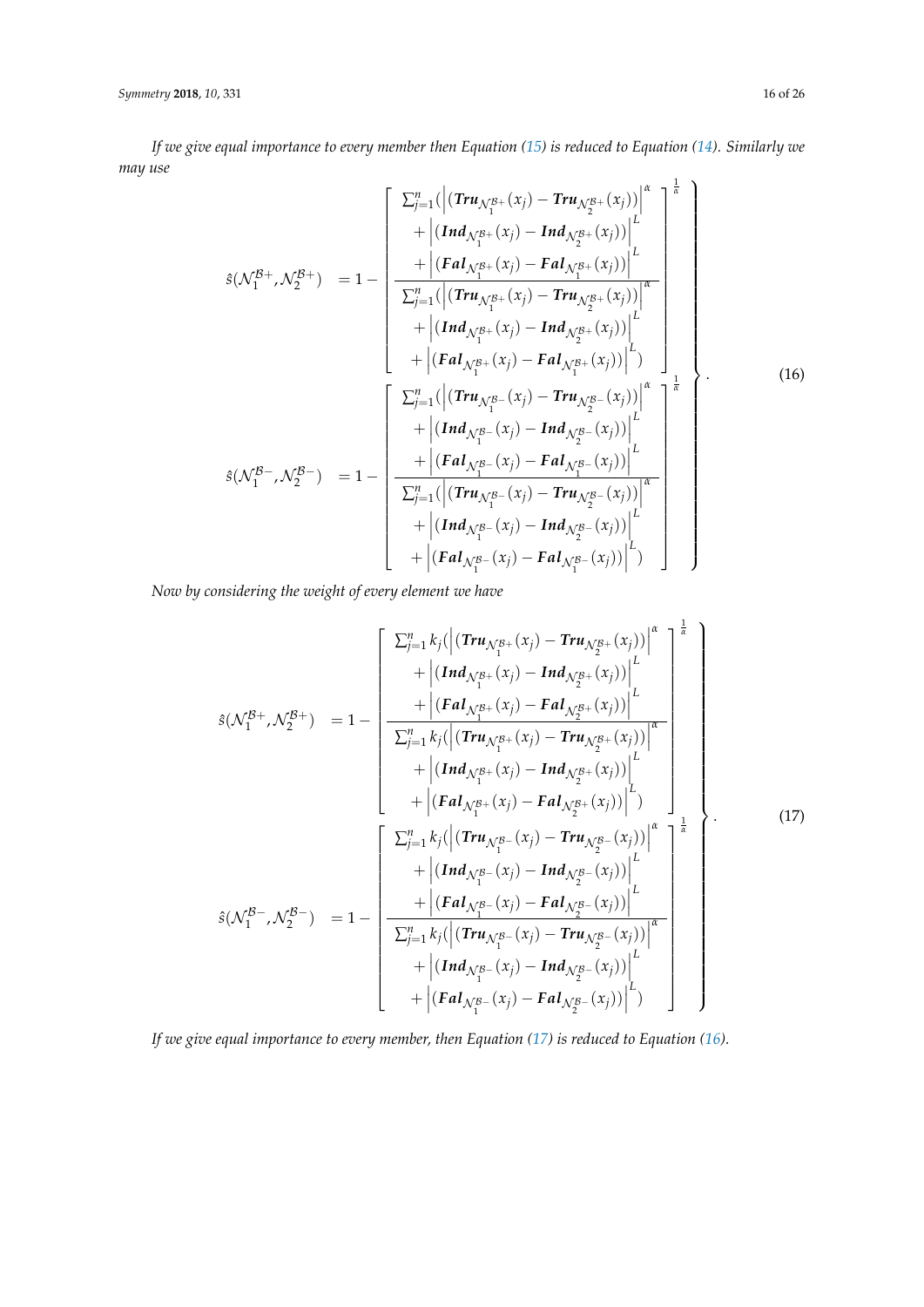**Definition 18.** Let  $\mathcal{N}_1^{\mathcal{B}} \in \Omega(X)$  and  $\mathcal{N}_2^{\mathcal{B}} \in \Omega(X)$ . Then, we define a similarity measure  $\mathcal{N}_1^{\mathcal{B}}$  and  $\mathcal{N}_2^{\mathcal{B}}$  from *the point of set-theoretic view as:*

<span id="page-16-1"></span>
$$
\sum_{j=1}^{n} \langle \min(Tru_{\mathcal{N}_{1}^{B+}}(x_{j}), Tru_{\mathcal{N}_{2}^{B+}}(x_{j})) + \min(Ind_{\mathcal{N}_{1}^{B+}}(x_{j}), Ind_{\mathcal{N}_{2}^{B+}}(x_{j}))
$$
\n
$$
\hat{s}(\mathcal{N}_{1}^{B+}, \mathcal{N}_{2}^{B+}) = \frac{+\min(|Fal_{\mathcal{N}_{1}^{B+}}(x_{j}), Ind_{\mathcal{N}_{2}^{B+}}(x_{j}))|}{\sum_{j=1}^{n} \langle \max(Tru_{\mathcal{N}_{1}^{B+}}(x_{j}), Tru_{\mathcal{N}_{2}^{B+}}(x_{j})) + \max(Ind_{\mathcal{N}_{1}^{B+}}(x_{j}), Ind_{\mathcal{N}_{2}^{B+}}(x_{j}))| \rangle + \max(|Fal_{\mathcal{N}_{1}^{B+}}(x_{j}), Ind_{\mathcal{N}_{2}^{B+}}(x_{j}))| \rangle
$$
\n
$$
\sum_{j=1}^{n} \langle \min(Tru_{\mathcal{N}_{1}^{B-}}(x_{j}), Tru_{\mathcal{N}_{2}^{B-}}(x_{j}))| + \min(Ind_{\mathcal{N}_{1}^{B-}}(x_{j}), Ind_{\mathcal{N}_{2}^{B-}}(x_{j}))| \rangle + \min(|Fal_{\mathcal{N}_{1}^{B-}}(x_{j}), Ind_{\mathcal{N}_{2}^{B-}}(x_{j}))| \rangle + \max(Ind_{\mathcal{N}_{1}^{B-}}(x_{j}), Ind_{\mathcal{N}_{2}^{B-}}(x_{j}))| + \max(Ind_{\mathcal{N}_{1}^{B-}}(x_{j}), Ind_{\mathcal{N}_{2}^{B-}}(x_{j}))| + \max(|Fal_{\mathcal{N}_{1}^{B-}}(x_{j}), Ind_{\mathcal{N}_{2}^{B-}}(x_{j})|)|
$$

*Now by considering the weight of every element we have*

<span id="page-16-0"></span>
$$
\sum_{j=1}^{n} k_{j}(\min(Tru_{\mathcal{N}_{1}^{B+}}(x_{j}), Tru_{\mathcal{N}_{2}^{B+}}(x_{j})) + \min(Ind_{\mathcal{N}_{1}^{B+}}(x_{j}),
$$
\n
$$
\hat{s}(\mathcal{N}_{1}^{B+}, \mathcal{N}_{2}^{B+}) = \frac{Ind_{\mathcal{N}_{2}^{B+}}(x_{j}) + \min(|Fal_{\mathcal{N}_{1}^{B+}}(x_{j})|, |Fal_{\mathcal{N}_{2}^{B+}}(x_{j})|)}{\sum_{j=1}^{n} k_{j}(\max(Tru_{\mathcal{N}_{1}^{B+}}(x_{j}), Tru_{\mathcal{N}_{2}^{B+}}(x_{j})) + \max(Ind_{\mathcal{N}_{1}^{B+}}(x_{j}),
$$
\n
$$
Ind_{\mathcal{N}_{2}^{B+}}(x_{j}) + \max(|Fal_{\mathcal{N}_{1}^{B+}}(x_{j})|, |Fal_{\mathcal{N}_{2}^{B+}}(x_{j})|)
$$
\n
$$
\sum_{j=1}^{n} k_{j}(\min(Tru_{\mathcal{N}_{1}^{B-}}(x_{j}), Tru_{\mathcal{N}_{2}^{B-}}(x_{j})) + \min(Ind_{N\mathcal{N}_{1}^{B-}}(x_{j}),
$$
\n
$$
\hat{s}(\mathcal{N}_{1}^{B-}, \mathcal{N}_{2}^{B-}) = \frac{Ind_{\mathcal{N}_{2}^{B-}}(x_{j}) + \min(|Fal_{\mathcal{N}_{1}^{B-}}(x_{j})|, |Fal_{\mathcal{N}_{2}^{B-}}(x_{j})|)}{\sum_{j=1}^{n} k_{j}(\max(Tru_{\mathcal{N}_{1}^{B+}}(x_{j}), Tru_{\mathcal{N}_{2}^{B+}}(x_{j})) + \max(Ind_{\mathcal{N}_{1}^{B+}}(x_{j}),
$$
\n
$$
Ind_{\mathcal{N}_{2}^{B+}}(x_{j}) + \max(|Fal_{\mathcal{N}_{1}^{B-}}(x_{j})|, |Fal_{\mathcal{N}_{2}^{B-}}(x_{j})|))
$$
\n
$$
\tag{19}
$$

*If we give equal importance to every member, then Equation [\(19\)](#page-16-0) is reduced to Equation [\(18\)](#page-16-1).*

# *5.4. Similarity Measures Based on the Matching Functions*

We cover the matching function to agreement through the similarity measure of  $N^BFSs$ .

**Definition 19.** Let  $\mathcal{N}_1^{\mathcal{B}} \in \Omega(X)$  and  $\mathcal{N}_2^{\mathcal{B}} \in \Omega(X)$ , formerly we explain the degree of similarity of  $\mathcal{N}_1^{\mathcal{B}}$  and  $\mathcal{N}_{2}^{\mathcal{B}}$  based on the matching function as:

<span id="page-16-2"></span>
$$
\hat{s}(\mathcal{N}_{1}^{\mathcal{B}+},\mathcal{N}_{2}^{\mathcal{B}+}) = \frac{\sum_{j=1}^{n}((\text{Tr}u_{N\mathcal{N}_{1}^{\mathcal{B}+}}(x_{j}))\cdot(\text{Tr}u_{\mathcal{N}_{2}^{\mathcal{B}+}}(x_{j}))\cdot(\text{Tr}u_{\mathcal{N}_{2}^{\mathcal{B}+}}(x_{j}))\cdot|\text{F}al_{\mathcal{N}_{1}^{\mathcal{B}+}}(x_{j})||\text{F}al_{\mathcal{N}_{2}^{\mathcal{B}+}}(x_{j})|)}{\max\left(\sum_{j=1}^{n}\left((\text{Tr}u_{\mathcal{N}_{1}^{\mathcal{B}+}})^{2}(x_{j})+(\text{Tr}d_{\mathcal{N}_{1}^{\mathcal{B}+}})^{2}(x_{j})+(\text{F}d_{\mathcal{N}_{1}^{\mathcal{B}+}})^{2}(x_{j})\right),\right)}{\sum_{j=1}^{n}k_{j}\left((\text{Tr}u_{\mathcal{N}_{2}^{\mathcal{B}+}})^{2}(x_{j})+(\text{Tr}d_{\mathcal{N}_{1}^{\mathcal{B}+}})^{2}(x_{j})+(\text{F}d_{\mathcal{N}_{2}^{\mathcal{B}+}})^{2}(x_{j}))\right)}
$$
\n
$$
\hat{s}(\mathcal{N}_{1}^{\mathcal{B}-},\mathcal{N}_{2}^{\mathcal{B}-}) = \frac{\sum_{j=1}^{n}((\text{Tr}u_{\mathcal{N}_{1}^{\mathcal{B}-}}(x_{j})\cdot\text{Tr}u_{\mathcal{N}_{2}^{\mathcal{B}-}}(x_{j}))\cdot(\text{Tr}d_{\mathcal{N}_{1}^{\mathcal{B}-}}(x_{j})\cdot\text{Tr}d_{\mathcal{N}_{2}^{\mathcal{B}-}}(x_{j}))\cdot|\text{F}d_{\mathcal{N}_{2}^{\mathcal{B}-}}(x_{j})||\text{F}d_{\mathcal{N}_{2}^{\mathcal{B}-}}(x_{j})|)}{\max\left(\sum_{j=1}^{n}k_{j}\left((\text{Tr}u_{\mathcal{N}_{1}^{\mathcal{B}-}})^{2}(x_{j})+(\text{Tr}d_{\mathcal{N}_{2}^{\mathcal{B}-}})^{2}(x_{j})+(\
$$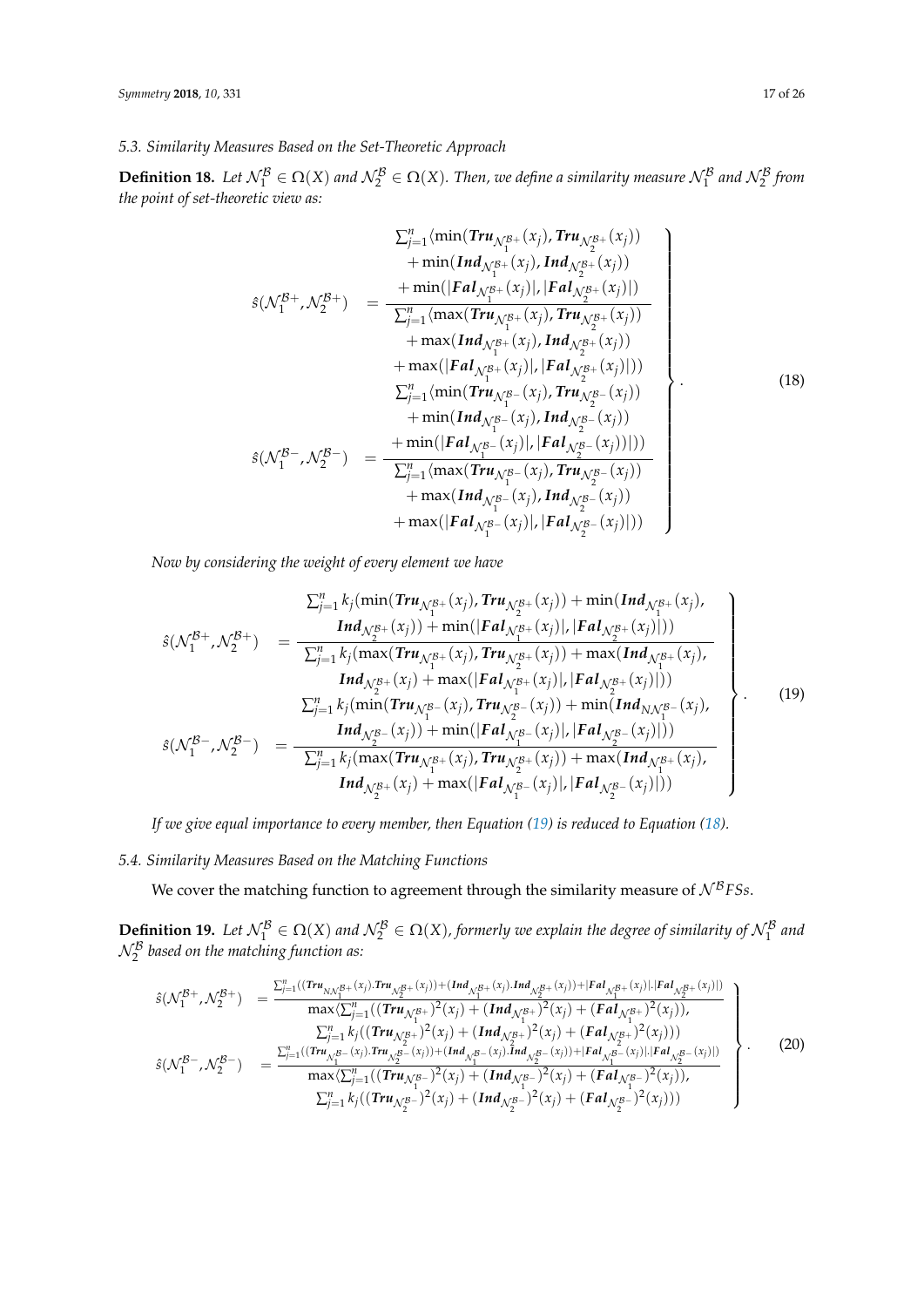*Now by considering the weight of every element we have*

<span id="page-17-1"></span>
$$
s(\mathcal{N}_{1}^{\mathcal{B}+},\mathcal{N}_{2}^{\mathcal{B}+}) = \frac{\sum_{j=1}^{n} k_{j} (Tru_{\mathcal{N}_{1}^{\mathcal{B}+}}(x_{j}))Tru_{\mathcal{N}_{2}^{\mathcal{B}+}}(x_{j})) + (Ind_{\mathcal{N}_{1}^{\mathcal{B}+}}(x_{j}))\cdot |Fal_{\mathcal{N}_{2}^{\mathcal{B}+}}(x_{j}))|Fal_{\mathcal{N}_{2}^{\mathcal{B}+}}(x_{j})|)}{\max\langle\sum_{j=1}^{n} k_{j} ((Tru_{\mathcal{N}_{1}^{\mathcal{B}+}})^{2}(x_{j}) + (Ind_{\mathcal{N}_{1}^{\mathcal{B}+}})^{2}(x_{j}) + (FdI_{\mathcal{N}_{1}^{\mathcal{B}+}})^{2}(x_{j}))
$$
\n
$$
s(\mathcal{N}_{1}^{\mathcal{B}-},\mathcal{N}_{2}^{\mathcal{B}-}) = \frac{\sum_{j=1}^{n} k_{j} ((Tru_{\mathcal{N}_{1}^{\mathcal{B}-}}(x_{j}))\cdot Tru_{\mathcal{N}_{2}^{\mathcal{B}-}}(x_{j})) + (Ind_{\mathcal{N}_{1}^{\mathcal{B}+}})^{2}(x_{j}) + (FdI_{\mathcal{N}_{2}^{\mathcal{B}+}})^{2}(x_{j}))}{\max\langle\sum_{j=1}^{n} k_{j} ((Tru_{\mathcal{N}_{1}^{\mathcal{B}-}}(x_{j}))\cdot Tru_{\mathcal{N}_{2}^{\mathcal{B}-}}(x_{j})) + (Ind_{\mathcal{N}_{1}^{\mathcal{B}-}}(x_{j})\cdot Tru_{\mathcal{N}_{1}^{\mathcal{B}-}})^{2}(x_{j}) + (FdI_{\mathcal{N}_{1}^{\mathcal{B}-}})^{2}(x_{j})\cdot (Fal_{\mathcal{N}_{2}^{\mathcal{B}-}}(x_{j}))}
$$
\n
$$
\sum_{j=1}^{n} k_{j} ((Tru_{\mathcal{N}_{2}^{\mathcal{B}-}})^{2}(x_{j}) + (Ind_{\mathcal{N}_{2}^{\mathcal{B}-}})^{2}(x_{j}) + (FdI_{\mathcal{N}_{2}^{\mathcal{B}-}})^{2}(x_{j}))
$$
\n
$$
(
$$

*(1) If we give equal importance to every member, then Equation [\(21\)](#page-17-1) is reduced to Equation [\(20\)](#page-16-2).*

(2) If the value of  $\hat{s}(N_1^B, N_2^B)$  is larger then its mean  $N_1^B$  and  $N_2^B$  are more closer to each other.

### <span id="page-17-0"></span>**6. Application**

In this Section [5](#page-10-0) after defining some similarity measures we proceed towards the main section namely application of the developed model. In this section we provide an algorithm for solving a multiatribute decision making problem related with the HOPE foundation with the help of neutrosophic bipolar fuzzy aggregation operators, neutrosophic bipolar similarity measures under the neutrosophic bipolar fuzzy sets. For detail see [\[13,](#page-23-11)[42\]](#page-24-17).

**Definition 20.** Let  $L = \{L_1, L_2, ..., L_m\}$  consists of alternatives, and let  $P = \{P_1, P_2, ..., P_n\}$  containing the attributes and  $k = (k_1, k_2, ..., k_n)^T$  be the weight vector that describe the importance of attributes such that  $k_j \in [0,1]$  and  $\sum_{j=1}^n k_j = 1$ . Let us use the neutrosophic bipolar fuzzy sets for  $L_i$  as under:

$$
L_i^+ = \{ \langle P_{j}, (Tru)_{Li}^+(P_j), (Ind)_{Li}^+(P_j), (Fal)_{Li}^+(P_j) \rangle | P_j \in P \}, i = 1, 2, 3, ..., mL_i^- = \{ \langle P_{j}, (Tru)_{Li}^-(P_j), (Ind)_{Li}^-(P_j), (Fal)_{Li}^-(P_j) \rangle | P_j \in P \}, i = 1, 2, 3, ..., m
$$
\n(22)

*such that*

$$
(\textit{Tru})_{Li}^{+}(P_{j}) \in [0,3], (\textit{Ind})_{Li}^{+}(P_{j}) \in [0,3], (\textit{Fal})_{Li}^{+}(P_{j}) \in [0,3],
$$
  
\n
$$
0 \leq (\textit{Tru})_{Li}^{+}(P_{j}), (\textit{Ind})_{Li}^{+}P_{j}), (\textit{Fal})_{Li}^{+}(P_{j}) \leq 3.
$$
  
\n
$$
(\textit{Tru})_{Li}^{-}(P_{j}) \in [-3,0], (\textit{Ind})_{Li}^{-}(P_{j}) \in [-3,0], (\textit{Fal})_{Li}^{-}(P_{j}) \in [-3,0],
$$
  
\n
$$
-3 \leq (\textit{Tru})_{Li}^{-}(P_{j}), (\textit{Ind})_{Li}^{-}P_{j}), (\textit{Fal})_{Li}^{-}(P_{j}) \leq 0.
$$

Now we define the positive and negative ideal solutions as under:

<span id="page-17-2"></span>
$$
L_i^+ = \{ \langle P_{j\prime}(Tru)_{L^+}^+(P_j), (Ind)_{L^+}^+(P_j), (Fal)_{L^+}^+(P_j) \rangle | P_j \in P \} \} L_i^- = \{ \langle P_{j\prime}(Tru)_{L^+}^-(P_j), (Ind)_{L^+}^-(P_j), (Fal)_{L^+}^-(P_j) \rangle | P_j \in P \} \} \t\tag{23}
$$

and

<span id="page-17-3"></span>
$$
L^{+} = \{ \langle P_{j}, (Tru)^{+}_{L^{-}}(P_{j}), (Ind)^{+}_{L^{-}}(P_{j}), (Fal)^{+}_{L^{-}}(P_{j}) \rangle | P_{j} \in P \} \} \nL^{-} = \{ \langle P_{j}, (Tru)^{-}_{L^{-}}(P_{j}), (Ind)^{-}_{L^{-}}(P_{j}), (Fal)^{-}_{L^{-}}(P_{j}) \rangle | P_{j} \in P \} \} \n
$$
(24)
$$
$$

where

$$
(Tru)^{+}_{L^{+}}(P_{j}) = \max_{i} \{ (Tru)^{+}_{Li}(P_{j}), (Tru)^{-}_{L^{+}}(P_{j}) \} = \min_{i} \{ (Tru)^{+}_{Li}(P_{j}) \}, (Tru)^{-}_{Li}(P_{j})
$$
  
\n
$$
= \max_{i} \{ (Tru)^{-}_{Li}(P_{j}), (Tru)^{+}_{L^{+}}(P_{j}) \} = \min_{i} \{ (Tru)^{-}_{Li}(P_{j}) \} (Ind)^{+}_{L^{+}}(P_{j})
$$
  
\n
$$
= \max_{i} \{ (Ind)^{+}_{Li}(P_{j}), (Ind)^{-}_{L^{+}}(P_{j}) \} = \min_{i} \{ (Ind)^{+}_{Li}(P_{j}) \} (Ind)^{-}_{L^{+}}(P_{j})
$$
  
\n
$$
= \max_{i} \{ (Ind)^{-}_{Li}(P_{j}), (Ind)^{+}_{L^{+}}(P_{j}) \} = \min_{i} \{ (Ind)^{+}_{Li}(P_{j}) \}.
$$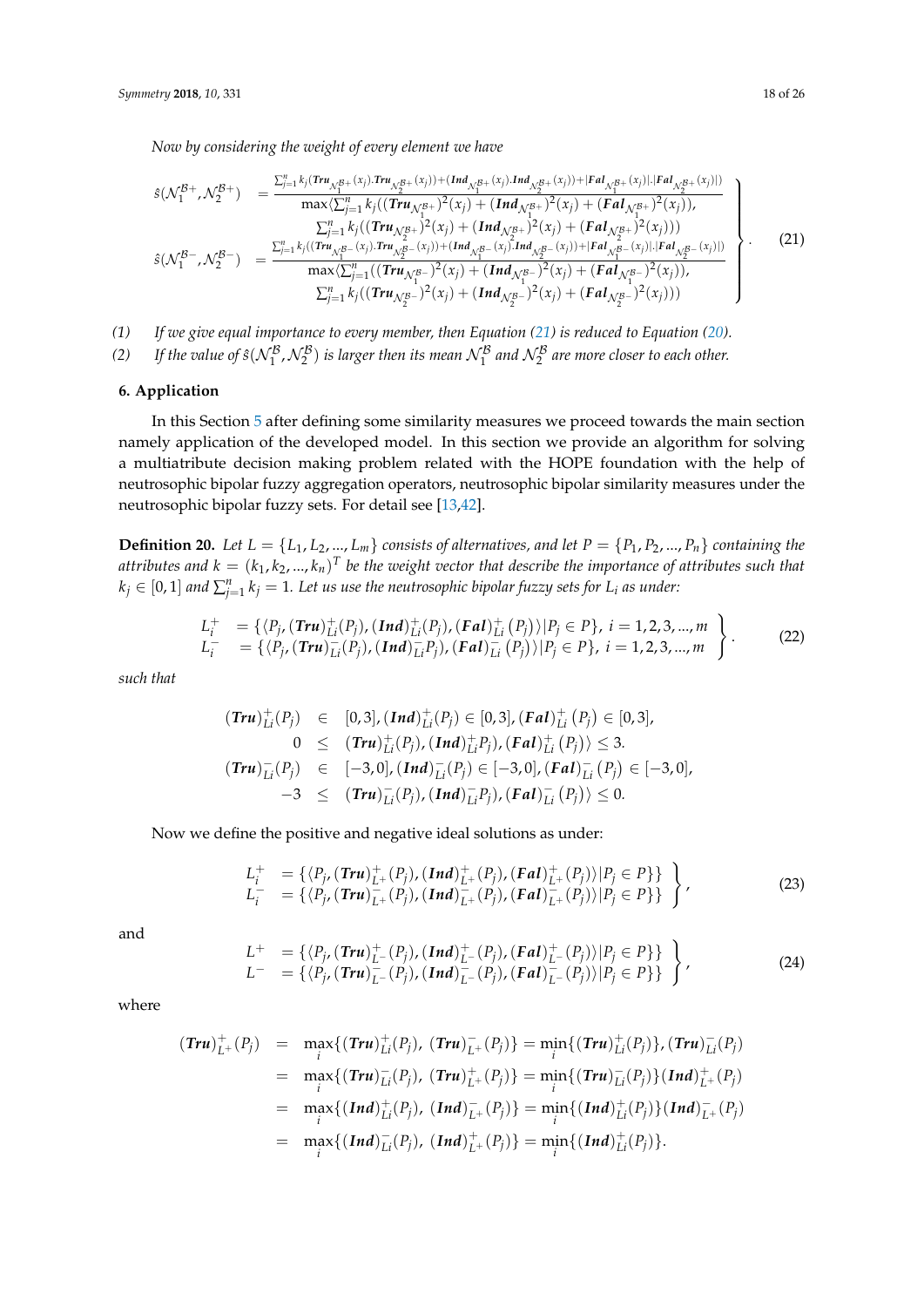$$
(\text{Fal})_{Li}^+(P_j) = \min_i \{ (\text{Fal})_{Li}^+(P_j), (\text{Fal})_{L^+}^-(P_j) \} = \max_i \{ (\text{Fal})_{Li}^+(P_j) \}.
$$
  

$$
(\text{Fal})_{Li}^-(P_j) = \min_i \{ (\text{Fal})_{Li}^-(P_j), (\text{Fal})_{L^+}^+(P_j) \} = \max_i \{ (\text{Fal})_{Li}^-(P_j) \}.
$$

Now using Equation [\(15\)](#page-14-1), we find the degree of similarity for *L* <sup>+</sup>, *L<sup>i</sup>* , and *L* <sup>−</sup>, *L<sup>i</sup>* , as under:

<span id="page-18-0"></span>
$$
\hat{s}_{1}(L^{+}, L_{i}^{+}) = 1 - \begin{bmatrix} \frac{1}{2} \sum_{j=1}^{n} k_{j} (|(Tru)_{L^{+}}^{+}(x_{j}) - (Tru)_{Li}^{+}(x_{j})|^{\alpha} \\ + |(Ind)_{L^{+}}^{+}(x_{j}) - (Ind)_{Li}^{+}(x_{j})|^{\alpha} \\ + |(Fal)_{L^{+}}^{+}(x_{j}) - (Fal)_{Li}^{+}(x_{j})|^{\alpha}) \end{bmatrix}^{k}
$$
\n
$$
\hat{s}_{1}(L^{+}, L_{i}^{-}) = 1 - \begin{bmatrix} \frac{1}{2} \sum_{j=1}^{n} k_{j} (|(Tru)_{L^{+}}^{-}(x_{j}) - (Tru)_{Li}^{-}(x_{j})|^{\alpha} \\ + |(Ind)_{L^{+}}^{-}(x_{j}) - (Ind)_{Li}^{-}(x_{j})|^{\alpha} \\ + |(Fal)_{L^{+}}^{-}(x_{j}) - (Fal)_{Li}^{-}(x_{j})|^{\alpha} \end{bmatrix}^{k}
$$
\n(25)

and

<span id="page-18-1"></span>
$$
\hat{s}_{1}(L^{-}, L_{i}^{+}) = 1 - \begin{bmatrix} \frac{1}{2} \sum_{j=1}^{n} k_{j} (|(Tru)_{L^{-}}^{+}(x_{j}) - (Tru)_{Li}^{+}(x_{j})|^{\alpha} \\ + |(Ind)_{L^{-}}^{+}(x_{j}) - (Ind)_{Li}^{+}(x_{j})|^{\alpha} \\ + |(Ful)_{L^{-}}^{+}(x_{j}) - (Ful)_{Li}^{+}(x_{j})|^{\alpha}) \end{bmatrix}^{k}
$$
\n
$$
\hat{s}_{1}(L^{-}, L_{i}^{-}) = 1 - \begin{bmatrix} \frac{1}{2} \sum_{j=1}^{n} k_{j} (|(Tru)_{L^{-}}^{-}(x_{j}) - (Tru)_{Li}^{-}(x_{j})|^{\alpha} \\ + |(Ind)_{L^{-}}^{-}(x_{j}) - (Ind)_{Li}^{-}(x_{j})|^{\alpha} \\ + |(Ful)_{L^{-}}^{-}(x_{j}) - (Ful)_{Li}^{-}(x_{j})|^{\alpha} \end{bmatrix}^{k}
$$
\n(26)

Using Equations [\(25\)](#page-18-0) and [\(26\)](#page-18-1), calculate *di* of *L<sup>i</sup>* as under:

<span id="page-18-2"></span>
$$
d_i^+ = \frac{s_1(L^+, L_i^+)}{s_1(L^+, L_i^+) + s_1(L^-, L_i^+)}, \ i = 1, 2, ..., n.
$$
  
\n
$$
d_i^- = \frac{s_1(L^+, L_i^-)}{s_1(L^+, L_i^-) + s_1(L^-, L_i^-)}, \ i = 1, 2, ..., n.
$$
\n(27)

If the value of  $d_i$  is greater, then the alternative  $L_i$  is better.

Also using Equations [\(17\)](#page-15-0), [\(19\)](#page-16-0) and [\(21\)](#page-17-1), we find the degree of similarity for  $L^+$ ,  $L_i$ , and  $L^-$ ,  $L_i$ , as under:

# (1) Based on Equation [\(17\)](#page-15-0), we define the following: We define the following:

<span id="page-18-3"></span>
$$
\hat{s}_{1}(L^{+}, L_{i}^{+}) = 1 - \left[\frac{\sum_{j=1}^{n} k_{j}(\left|\left(\mathbf{Tr} u_{L^{+}}(x_{j}) - \mathbf{Tr} u_{L_{i}^{+}}(x_{j})\right)\right|^{2}}{+\left|\left(\mathbf{F} a I_{L^{+}}(x_{j}) - \mathbf{F} a I_{L_{i}^{+}}(x_{j})\right)\right|^{2}} + \left|\frac{\left(\mathbf{F} a I_{L^{+}}(x_{j}) - \mathbf{F} a I_{L_{i}^{+}}(x_{j})\right)\right|^{2}}{\sum_{j=1}^{n} k_{j}(\left|\left(\mathbf{Tr} u_{L^{+}}(x_{j}) - \mathbf{Tr} u_{L_{i}^{+}}(x_{j})\right)\right|^{2}} + \left|\left(\mathbf{F} a I_{L^{+}}(x_{j}) - \mathbf{F} a I_{L_{i}^{+}}(x_{j})\right)\right|^{2}} + \left|\frac{\left(\mathbf{F} a I_{L^{+}}(x_{j}) - \mathbf{F} a I_{L_{i}^{+}}(x_{j})\right)\right|^{2}}{\sum_{j=1}^{n} k_{j}(\left|\left(\mathbf{Tr} u_{L^{-}}(x_{j}) - \mathbf{Tr} u_{L_{i}^{-}}(x_{j})\right)\right|^{2}} + \left|\frac{\left(\mathbf{F} a I_{L^{-}}(x_{j}) - \mathbf{F} a I_{L_{i}^{-}}(x_{j})\right)\right|^{2}}{\sum_{j=1}^{n} k_{j}(\left|\left(\mathbf{Tr} u_{L^{-}}(x_{j}) - \mathbf{F} a I_{L_{i}^{-}}(x_{j})\right)\right|^{2}} + \left|\frac{\left(\mathbf{F} a I_{L^{-}}(x_{j}) - \mathbf{F} a I_{L_{i}^{-}}(x_{j})\right)\right|^{2}}{\sum_{j=1}^{n} k_{j}(\left|\left(\mathbf{Tr} u_{L^{-}}(x_{j}) - \mathbf{F} a I_{L_{i}^{-}}(x_{j})\right)\right|^{2}} + \left|\frac{\left(\mathbf{F} a I_{L^{-}}(x_{j}) - \mathbf{F} a I_{L_{i}^{-}}(x_{j})\right)\right|^{2}}{\left|\frac{\left(\mathbf{F} a I_{L^{-}}(x_{j}) - \mathbf{F} a I_{L_{i}^{-}}(x_{j})
$$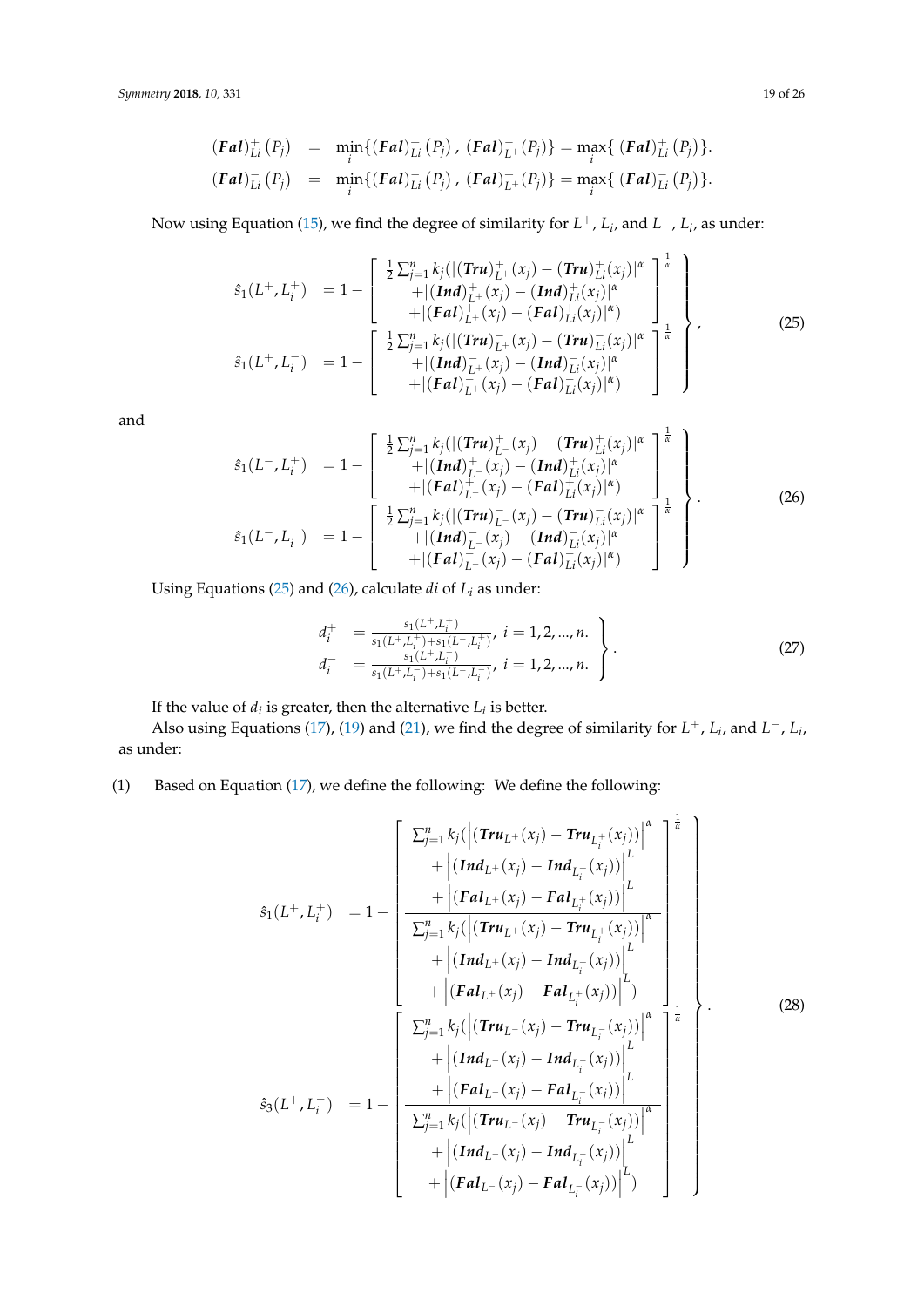### (2) Based on Equation [\(19\)](#page-16-0), we define the following: We define the following:

<span id="page-19-1"></span>
$$
\hat{s}_{2}(L^{+}, L_{i}^{+}) = \frac{\sum_{j=1}^{n} k_{j}(\min(Tru_{L^{+}}(x_{j})) + \min(Ind_{L^{+}}(x_{j}),Ind_{L_{i}^{+}}(x_{j})) + \min(| Fal_{L^{+}}(x_{j})|,| Fal_{L_{i}^{+}}(x_{j})|))}{\sum_{j=1}^{n} k_{j}(\max(Tru_{L^{+}}(x_{j})) + \max(Ind_{L^{+}}(x_{j}),Ind_{L_{i}^{+}}(x_{j})) + \min(Ind_{L^{+}}(x_{j})) + \min(Ind_{L^{+}}(x_{j})) + \min(Ind_{L^{+}}(x_{j})) + \min(Ind_{L^{+}}(x_{j}),Ind_{L_{i}^{-}}(x_{j})) + \min(Ind_{L^{+}}(x_{j}),Ind_{L_{i}^{-}}(x_{j})) + \min(Ind_{L^{+}}(x_{j}),Ind_{L_{i}^{-}}(x_{j})) + \max(Ind_{L^{+}}(x_{j}),Ind_{L_{i}^{-}}(x_{j})) + \max(Ind_{L^{+}}(x_{j}),Ind_{L_{i}^{-}}(x_{j})) + \max(Ind_{L^{+}}(x_{j}),Ind_{L_{i}^{-}}(x_{j}) + \max(Ind_{L^{+}}(x_{j}),Ind_{L_{i}^{-}}(x_{j})) + \max(| Fal_{L^{+}}(x_{j})|,| Fal_{L_{i}^{-}}(x_{j})|))
$$
\n(29)

### (3) Based on Equation [\(21\)](#page-17-1), we define the following: We define the following:

<span id="page-19-2"></span>
$$
\Sigma_{j=1}^{n} k_{j}(\min((\text{Tr}u)_{L^{+}}^{+}(x_{j}), (\text{Tr}u)_{L^{i}}^{+}(x_{j})) \n+ \min((\text{Tr}d)_{L^{+}}^{+}(x_{j}), (\text{Tr}u)_{L^{i}}^{+}(x_{j})) \n+ \min((\text{Tr}d)_{L^{+}}^{+}(x_{j}), (\text{Tr}u)_{L^{i}}^{+}(x_{j})) \n+ \min((\text{Tr}d)_{L^{+}}^{+}(x_{j}), (\text{Tr}u)_{L^{i}}^{+}(x_{j})) \n+ (\max((\text{Tr}d)_{L^{+}}^{+}(x_{j}), (\text{Tr}u)_{L^{i}}^{+}(x_{j})) \n+ \max((\text{Tr}d)_{L^{+}}^{+}(x_{j}), (\text{Tr}u)_{L^{i}}^{+}(x_{j})) \n+ \max((\text{Tr}d)_{L^{+}}^{+}(x_{j}), (\text{Tr}u)_{L^{i}}^{-}(x_{j})) \n+ \min((\text{Tr}d)_{L^{+}}^{-}(x_{j}), (\text{Tr}u)_{L^{i}}^{-}(x_{j})) \n+ \min((\text{Tr}d)_{L^{+}}^{-}(x_{j}), (\text{Tr}u)_{L^{i}}^{-}(x_{j})) \n+ (\max((\text{Tr}u)_{L^{+}}^{-}(x_{j}), (\text{Tr}u)_{L^{i}}^{-}(x_{j})) \n+ (\max((\text{Tr}d)_{L^{+}}^{-}(x_{j}), (\text{Tr}u)_{L^{i}}^{-}(x_{j})) \n+ \max((\text{Tr}d)_{L^{+}}^{-}(x_{j}), (\text{Tr}u)_{L^{i}}^{-}(x_{j}))
$$
\n(30)

Then use [\(27\)](#page-18-2).

### <span id="page-19-0"></span>**7. Numerical Example**

Now we provide a daily life example which shows the applicability of the algorithm provided in Section [6.](#page-17-0)

**Example 1.** *The HOPE foundation is an international organization which provides the financial support to the health sector of children of many families in round about 22 different countries in southwest Missouri. This organization provides the support when other organization does not play their role. Every day a child is diagnosed with a severe illness, sustains a debilitating injury, and a family loses the battle with an illness. With these emergencies come unexpected expenses. Here we discuss a problem related with HOPE foundation as:*

*HOPE foundation is planning to build a children hospital and they are planning to fit a suitable air conditioning system in the hospital. Different companies offers them different systems. Companies offer three feasible alternatives*  $L_i = (i = 1, 2, 3)$ *, by observing the hospital' physical structures. Assume that*  $P_1$  *and P*2*, are the two attributes which are helpful in the installation of air conditioning system with the weight*  $vector$  as  $k = (0.4, 0.6)^{\text{T}}$  for the attributes. Now using neutrosophic bipolar fuzzy sets for the alternatives  $L_i = (i = 1, 2, 3)$  by examining the different characteristics as under:

$$
L_1^+ = \{ \langle P_1, 0.3, 0.4, 0.7 \rangle, \langle P_2, 0.8, 0.8, 0.6 \rangle \},
$$
  
\n
$$
L_1^- = \{ \langle P_1, -0.3, -0.2, -0.1 \rangle, \langle P_2, -0.4, -0.6, -0.8 \rangle \}.
$$
  
\n
$$
L_2^+ = \{ \langle P_1, 0.4, 0.6, 0.2 \rangle, \langle P_2, 0.3, 0.9, 0.2 \rangle \},
$$
  
\n
$$
L_2^- = \{ \langle P_1, -0.1, -0.3, -0.4 \rangle, \langle P_2, -0.8, -0.7, -0.1 \rangle \}.
$$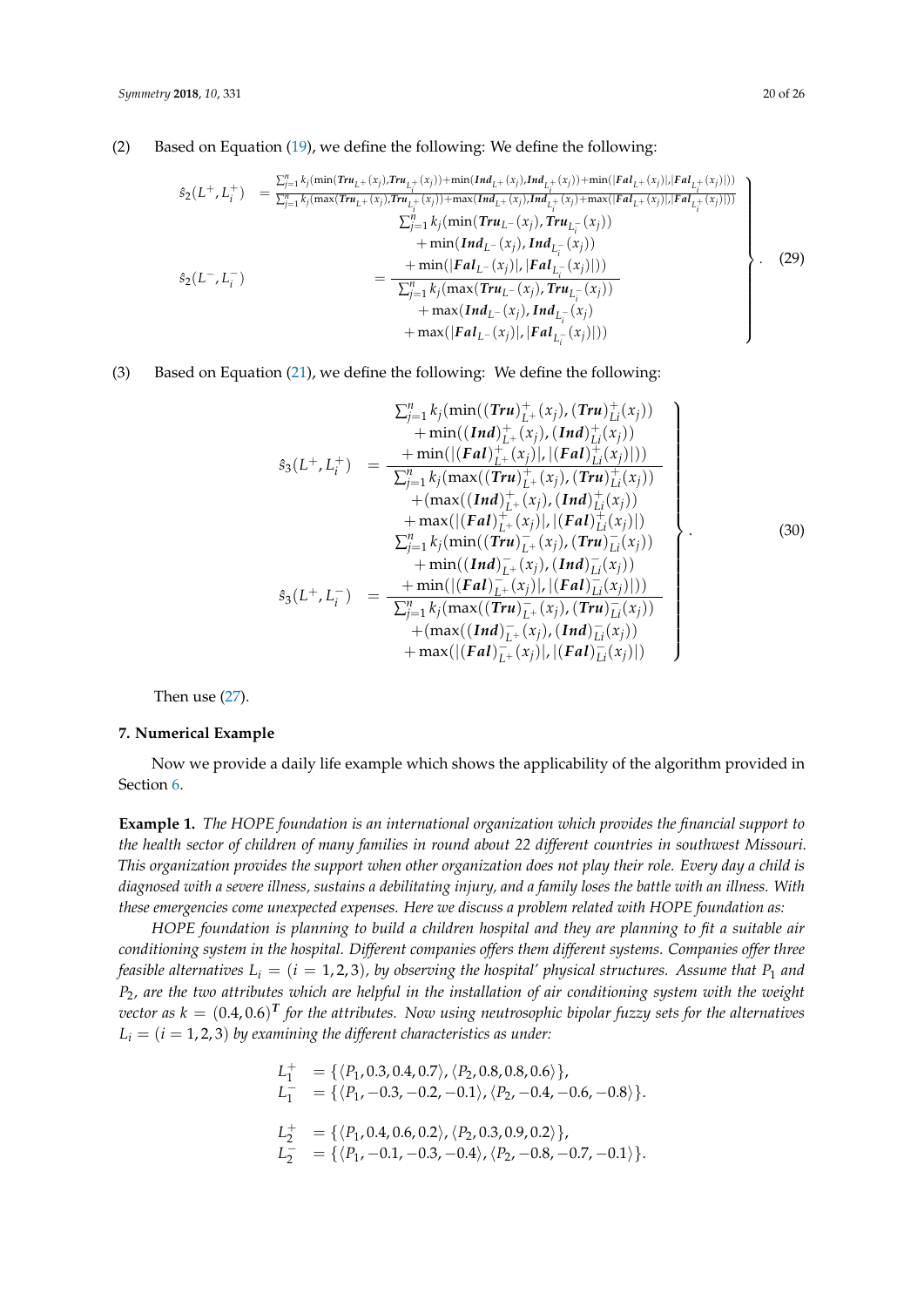$$
L_3^+ = \{ \langle P_1, 0.3, 0.5, 0.7 \rangle, \langle P_2, 0.2, 0.30.6 \rangle \},
$$
  
\n
$$
L_3^- = \{ \langle P_1, -0.5, -0.1, -0.4 \rangle, \langle P_2, -0.3, -0.2, -0.8 \rangle \}.
$$

where  $L_1^+ = \{$   $\langle P_1, 0.3, 0.4, 0.7 \rangle$  ,  $\langle P_2, 0.8, 0.8, 0.6 \rangle\}$  *means that the alternative*  $L_1$  *has the positive preferences which is desirable:* 0.3, 0.8 *as a truth function for past,* 0.4, 0.8 *as a indeterminacy function for future and* 0.7, 0.6 *as a falsity function for present time with respect to the attributes P*<sup>1</sup> *and P*<sup>2</sup> *respectively.*

Similarly  $L_1^- = \{ \langle P_1, -0.3, -0.2, -0.1 \rangle, \langle P_2, -0.4, -0.6, -0.8 \rangle \}$  means that the alternative  $L_1$  has the negative preferences which is unacceptable: −0.3, −0.4 as a truth function for past, −0.2, −0.6 as a indeterminacy function for future and −0.1, −0.8 as a falsity function for present time with respect to the attributes  $P_1$  and  $P_2$  respectively.

(1) By Equations [\(23\)](#page-17-2) and [\(24\)](#page-17-3) we first calculate  $L^+$  and  $L^-$  of the alternatives  $L_i = (i = 1, 2, 3)$ , as

$$
L^+ = \{ \langle P_1, 0.4, 0.6, 0.7 \rangle, \langle P_2, 0.5, 0.9, 0.6 \rangle \},
$$
  

$$
L^- = \{ \langle P_1, 0.3, 0.4, 0.2 \rangle, \langle P_2, 0.2, 0.3, 0.2 \rangle \},
$$

and

$$
L^+ = \{ \langle P_1, -0.1, -0.1, -0.1 \rangle, \langle P_2, -0.3, -0.2, -0.1 \rangle \},
$$
  

$$
L^- = \{ \langle P_1, -0.5, -0.3, -0.4 \rangle, \langle P_2, -0.8, -0.7, -0.8 \rangle \}.
$$

Then by using Equations [\(25\)](#page-18-0)–[\(27\)](#page-18-2), (suppose that  $\alpha = 2$  and  $k = 1$ ), we have

$$
\begin{array}{rcl}\n\hat{s}_1(L^+,L_1^+) & = & 0.8267, \hat{s}_1(L^+,L_2^+) = 0.775, \hat{s}_1(L^+,L_3^+) = 0.5152, \\
\hat{s}_1(L^+,L_1^-) & = & -0.5732, \hat{s}_1(L^+,L_2^-) = -0.8721, \hat{s}_1(L^+,L_3^-) = -0.7776.\n\end{array}
$$

$$
\begin{array}{rcl}\n\hat{s}_1(L^-,L_1^+) & = & 0.3876, \hat{s}_1(L^-,L_2^+) = 0.5, \hat{s}_1(L^-,L_3^+) = 0.5417, \\
\hat{s}_1(L^-,L_1^-) & = & -0.1038, \hat{s}_1(L^-,L_2^-) = -0.2449, \hat{s}_1(L^-,L_3^-) = -0.1119,\n\end{array}
$$

and

$$
\hat{s}_1(L^+, L_1^+) = -0.2609, \hat{s}_1(L^+, L_2^+) = -0.1157, \hat{s}_1(L^+, L_3^+) = -0.2439,
$$
  

$$
\hat{s}_1(L^+, L_1^-) = -0.1485, \hat{s}_1(L^+, L_2^-) = -0.075, \hat{s}_1(L^+, L_3^-) = -0.0243.
$$

$$
\hat{s}_1(L^-, L_1^+) = -0.6229, \hat{s}_1(L^-, L_2^+) = -0.7146, \hat{s}_1(L^-, L_3^+) = -0.7958,
$$
  

$$
\hat{s}_1(L^-, L_1^-) = 0.6062, \hat{s}_1(L^-, L_2^-) = 0.3636, \hat{s}_1(L^-, L_3^-) = 0.4803.
$$

Now by Equation [\(27\)](#page-18-2), we have

<span id="page-20-0"></span>
$$
d_1^+ = 0.7207, d_2^+ = 0.1393, d_3^+ = 0.9093, L_1 > L_2 > L_3
$$
\n(31)

<span id="page-20-1"></span>
$$
d_1^- = -0.3244, d_2^- = -0.2598, d_3^- = -0.0532, \n\left.\begin{matrix}\n1 & 0.0532, \\
1 & 0.0532, \\
1 & 0.0532\n\end{matrix}\right\},\n\tag{32}
$$

and

$$
d_1^+ = 0.2813, d_2^+ = 0.4031, d_3^+ = 0.4728, L_3 > L_2 > L_1
$$
\n(33)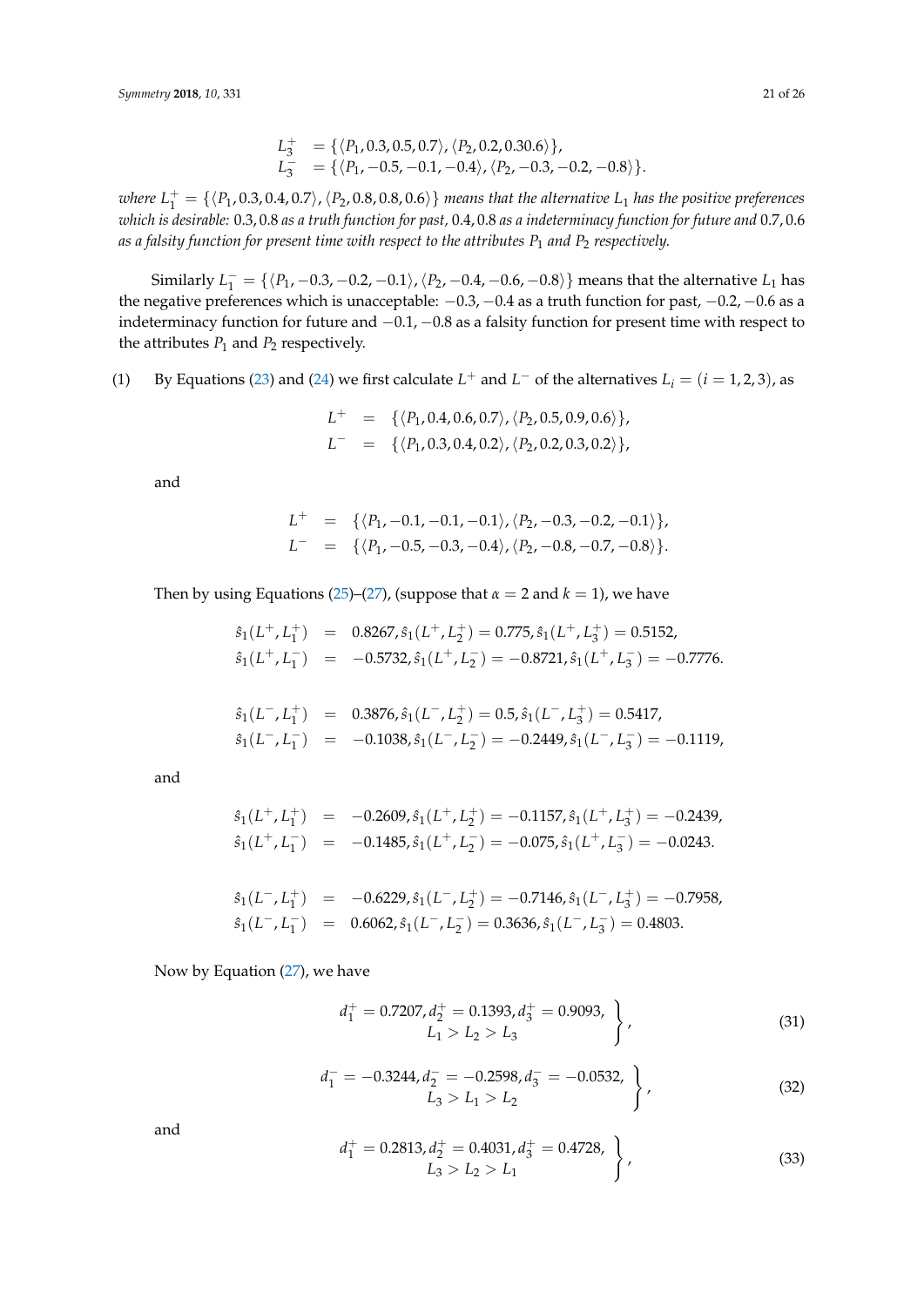$$
d_1^- = 0.06184, d_2^- = 0.1190, d_3^- = 0.1942, \n\left.\begin{matrix}\nL_3 > L_2 > L_1\n\end{matrix}\right\}.
$$
\n
$$
(34)
$$

(2) Now by Equations [\(28\)](#page-18-3) and [\(29\)](#page-19-1) (suppose that  $\alpha = 3$ ), we have

$$
\hat{s}_2(L^+, L_1^+) = 0.9051, \hat{s}_2(L^+, L_2^+) = 0.7283, \hat{s}_2(L^+, L_3^+) = 0.6873,
$$
  

$$
\hat{s}_2(L^+, L_1^-) = -1.9845, \hat{s}_2(L^+, L_2^-) = -2.338, \hat{s}_2(L^+, L_3^-) = -1.3894.
$$

$$
\begin{array}{rcl}\n\hat{s}_2(L^-,L_1^+) & = & 0.6940, \hat{s}_2(L^-,L_2^+) = 0.4952, \hat{s}_2(L^-,L_3^+) = 0.577, \\
\hat{s}_2(L^-,L_1^-) & = & -1.0988, \hat{s}_2(L^-,L_2^-) = -1.0717, \hat{s}_2(L^-,L_3^-) = -1.004,\n\end{array}
$$

and

$$
\begin{array}{rcl}\n\hat{s}_2(L^+,L_1^+) &=& -0.6210, \hat{s}_2(L^+,L_2^+) = -0.6086, \hat{s}_2(L^+,L_3^+) = -0.4944, \\
\hat{s}_2(L^+,L_1^-) &=& 0.3714, \hat{s}_2(L^+,L_2^-) = 0.5139, \hat{s}_2(L^+,L_3^-) = 0.3358.\n\end{array}
$$

$$
\begin{array}{rcl}\n\hat{s}_2(L^-,L_1^+) &=& -2.3840, \hat{s}_2(L^-,L_2^+) = -1.968, \hat{s}_2(L^-,L_3^+) = -2.2632, \\
\hat{s}_2(L^-,L_1^-) &=& 0.6972, \hat{s}_2(L^-,L_2^-) = 0.5752, \hat{s}_2(L^-,L_3^-) = 0.6691.\n\end{array}
$$

Now again using Equation [\(27\)](#page-18-2), we have

<span id="page-21-0"></span>
$$
d_1^+ = 0.5660, d_2^+ = 0.5952, d_3^+ = 0.5436, \n\nL_2 > L_1 > L_3
$$
\n(35)

$$
d_1^- = 0.6436, d_2^- = 0.6856, d_3^- = 0.5805, L_2 > L_1 > L_3
$$
\n(36)

and

$$
d_1^+ = 0.2066, d_2^+ = 0.2362, d_3^+ = 0.179, L_2 > L_1 > L_3
$$
\n(37)

$$
d_1^- = 0.3475, d_2^- = 0.4719, d_3^- = 0.3341, L_2 > L_1 > L_3
$$
\n(38)

(3) Thus, by Equations  $(27)$ ,  $(30)$  and  $(31)$ , we have

$$
\begin{array}{rcl}\n\hat{s}_3(L^+,L_1^+) & = & 0.4285, \hat{s}_3(L^+,L_2^+) = 0.5675, \hat{s}_3(L^+,L_3^+) = 0.7027, \\
\hat{s}_3(L^+,L_1^-) & = & -0.6468, \hat{s}_3(L^+,L_2^-) = -0.6486, \hat{s}_3(L^+,L_3^-) = -0.6316,\n\end{array}
$$

and

$$
\begin{array}{rcl}\n\hat{s}_3(L^-,L_1^+) & = & 0.4848, \hat{s}_3(L^-,L_2^+) = 0.1538, \hat{s}_3(L^-,L_3^+) = 0.6153, \\
\hat{s}_3(L^-,L_1^-) & = & -1.375, \hat{s}_3(L^-,L_2^-) = -1.0625, \hat{s}_2(L^-,L_3^-) = -1.4375.\n\end{array}
$$

By Equations [\(30\)](#page-19-2)–[\(32\)](#page-20-1) we have

$$
\hat{s}_3(L^+, L_1^+) = -0.2727, \hat{s}_3(L^+, L_2^+) = -0.3913, \hat{s}_3(L^+, L_3^+) = -0.3461,
$$
  

$$
\hat{s}_3(L^+, L_1^-) = 2.6666, \hat{s}_3(L^+, L_2^-) = 2.6666, \hat{s}_3(L^+, L_3^-) = 2.5555.
$$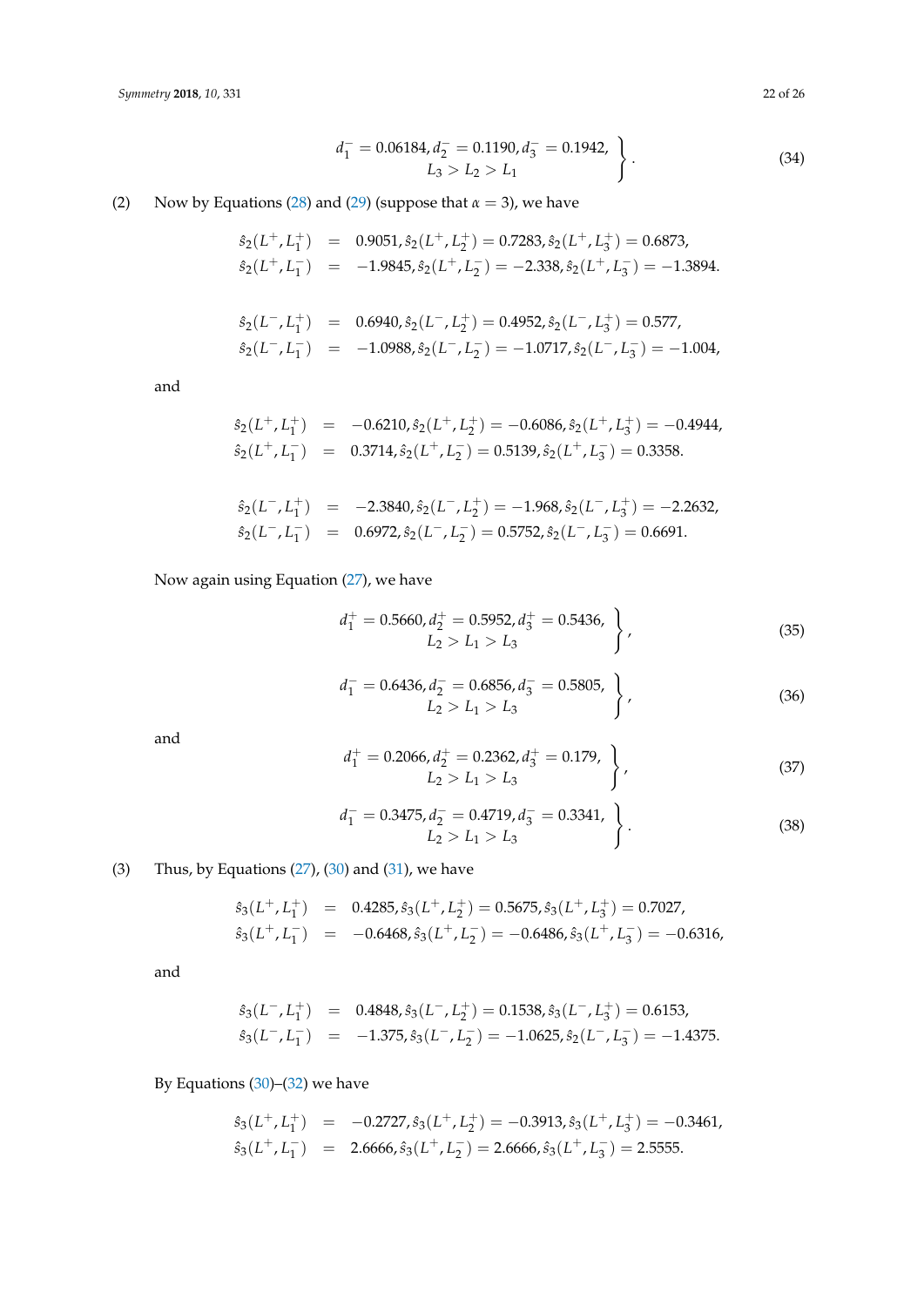$$
\begin{array}{rcl}\n\hat{s}_3(L^-,L_1^+) & = & -1.060, \hat{s}_3(L^-,L_2^+) = & -1.3461, \hat{s}_3(L^-,L_3^+) = & -1.4000, \\
\hat{s}_3(L^-,L_1^-) & = & 1.4585, \hat{s}_3(L^-,L_2^-) = & 1.7500, \hat{s}_3(L^-,L_3^-) = & 5217.\n\end{array}
$$

By Equations  $(30)$ – $(32)$ , we have

$$
d_1^+ = 0.4691, d_2^+ = 0.7868, d_3^+ = 0.5331, L_2 > L_3 > L_1
$$
\n(39)

$$
d_1^- = 0.3199, d_2^- = 0.3790, d_3^- = 0.3018, \n\nL_2 > L_1 > L_3
$$
\n(40)

and

$$
d_1^+ = 0.2046, d_2^+ = 0.2252, d_3^+ = 0.1982, \n\nL_2 > L_1 > L_3
$$
\n(41)

<span id="page-22-2"></span>
$$
d_1^- = 0.3475, d_2^- = 0.6037, d_3^- = 0.6267, L_2 > L_3 > L_1
$$
\n(42)

From the Equations  $(35)$ – $(42)$ , we have that the alternative  $L_2$  (feasible alternative) is the best one obtained by all the similarity measures. Thus we conclude that air-conditioning system  $L<sub>2</sub>$  is better to installed in the hospital after considering its negative and the positive preferences for past, future and present time.

#### <span id="page-22-0"></span>**8. Comparison Analysis**

There are a lot of different techniques used so for in decision making problems. For example Chen et al. [\[23\]](#page-24-2) used fuzzy sets, Atanassov [\[26\]](#page-24-5) used intutionistic fuzzy sets, Dubios et al. [\[9\]](#page-23-8), used bipolar fuzzy sets, Zavadskas et al. [\[37\]](#page-24-13) used neutrosophic sets, Zhan et al. [\[25\]](#page-24-4), used neutrosophic cubic sets, Ali et al. [\[33\]](#page-24-12) used bipolar neutrosophic soft sets and so many others discuss decision making problems with respect to the different versions of fuzzy sets. Beg et al., and Xu [\[38](#page-24-14)[,39](#page-24-15)[,41\]](#page-24-18) discussed similarity measures for fuzzy sets, intutionistic fuzzy sets respectively. In this paper by applying bipolarity to neutrosophic sets allow us to distinguish between the negative and the positive preferences with respect to the past, future and present time which is the unique future of our model. Negative preferences denote what is unacceptable while positive preferences are less restrictive and express what is desirable with respect to the past, future and present time. If we consider only one time frame from the set {past, future and present} one can see our model coincide with bipolar fuzzy sets in decision making as Dubios et al. [\[9\]](#page-23-8) and Xu [\[41\]](#page-24-18).

### <span id="page-22-1"></span>**9. Conclusions**

We define neutrosophic bipolar fuzzy sets, aggregation operators for neutrosophic bipolar fuzzy sets, similarity measures for neutrosophic bipolar fuzzy sets and produce a real life application in decision making problems. This model can easily used in many directions such as,

- (1) Try to solve traffic optimization in transport networks based on local routing using neutrosophic bipolar fuzzy sets.
- (2) A hybrid clustering method based on improved artificial bee colony and fuzzy C-Means algorithm using neutrosophic bipolar fuzzy sets.
- (3) Hybrid multiattribute group decision making based on neutrosophic bipolar fuzzy sets information and GRA method.
- (4) Signatures theory by using neutrosophic bipolar fuzzy sets.
- (5) Risk analysis using neutrosophic bipolar fuzzy sets.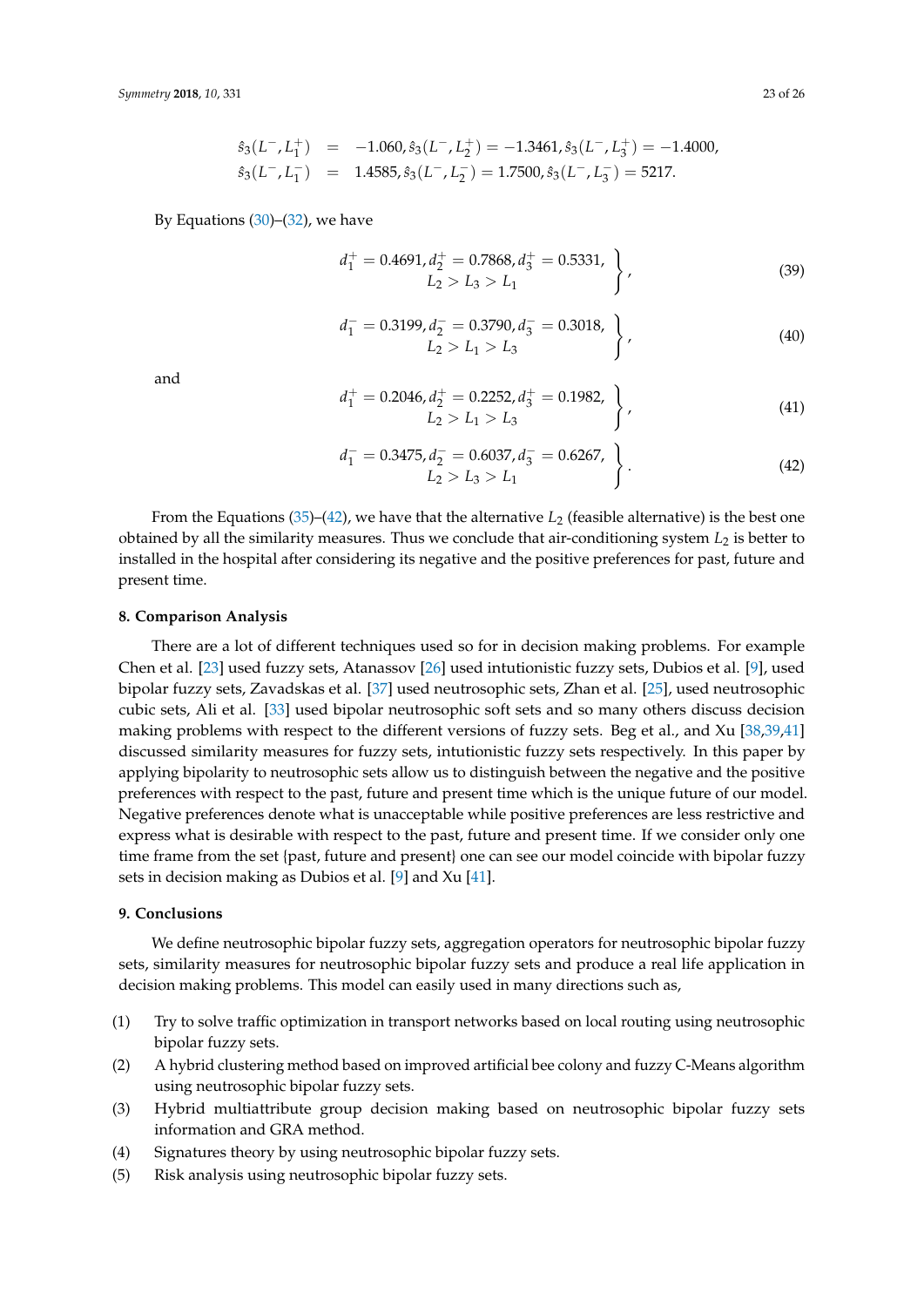**Author Contributions:** Conceptualization, M.G.; Methodology, R.M.H., M.G. and F.S.; Validation, F.S., M.G.; Formal Analysis, R.M.H. and M.G; Investigation, R.M.H. and M.G.; Resources, F.S. and M.G.; Data Curation, F.S. and M.G.; Writing—Original Draft Preparation, F.S., M.G., and R.M.H.; Visualization, M.G. and R.M.H.; Supervision, F.S.; Project Administration, M.G.; Funding Acquisition, F.S.

**Funding:** This research received no external funding.

**Conflicts of Interest:** The authors declare no conflict of interest.

**Acknowledgments:** We, the authors of this project are deeply grateful for the valuable suggestions and comments provided by the respected reviewers to improve the quality and worth or this research. We also acknowledge the professional and devoted attitude of the editor in chief Jose Carlos and associate editor Sunny Sun for providing us the opportunity to present our work in this journal.

### **References**

- <span id="page-23-0"></span>1. Zadeh, L.A. Fuzzy sets. *Inf. Control* **1965**, *8*, 338–353.
- <span id="page-23-1"></span>2. Zimmermann, H.J. *Fuzzy Set Theory and Its Applications*, 4th ed.; Kluwer Academic Publishers: Boston, MA, USA, 2001.
- <span id="page-23-2"></span>3. Lee, K.M. Comparison of interval-valued fuzzy sets, intuitionistic fuzzy sets, and bipolar-valued fuzzy sets. *J. Fuzzy Log. Intell. Syst.* **2004**, *14*, 125–129.
- <span id="page-23-3"></span>4. Atanassov, K. Intuitionistic fuzzy sets. *Fuzzy Sets Syst.* **1986**, *20*, 87–96.
- <span id="page-23-4"></span>5. Kandel, A.; Byatt, W. Fuzzy sets, Fuzzy algebra and fuzzy statistics. *Proc. IEEE* **1978**, *66*, 1619–1639.
- <span id="page-23-5"></span>6. Meghdadi, A.H.; Akbarzadeh, M. Probabilistic fuzzy logic and probabilistic fuzzy systems. In Proceedings of the The 10th IEEE International Conference on Fuzzy Systems, Melbourne, Australia, 2–5 December 2001.
- <span id="page-23-6"></span>7. Zhang, W.R. Bipolar fuzzy sets and relations: A computational framework for cognitive modeling and multiagent decision analysis. In Proceedings of the First International Joint Conference of The North American Fuzzy Information Processing Society Biannual Conference, San Antonio, TX, USA, 18–21 December 1994; pp. 305–309.
- <span id="page-23-7"></span>8. Zhang, W.R. Bipolar fuzzy sets. In Proceedings of the 1998 IEEE International Conference on Fuzzy Systems, Anchorage, AK, USA, 4–9 May 1998; pp. 835–840.
- <span id="page-23-8"></span>9. Dubois, D.; Kaci, S.; Prade, H. Bipolarity in reasoning and decision, an Introduction. *Inf. Process. Manag. Uncertain. IPMU* **2004**, *4*, 959–966.
- <span id="page-23-9"></span>10. Yaqoob, N.; Aslam, M.; Rehman, I.; Khalaf, M.M. New types of bipolar fuzzy sets in Γ-semihypergroups. *Songklanakarin J. Sci. Technol.* **2016**, *38*, 119–127.
- 11. Yaqoob, N.; Aslam, M.; Davvaz, B.; Ghareeb, A. Structures of bipolar fuzzy Γ-hyperideals in Γ-semihypergroups. *J. Intell. Fuzzy Syst.* **2014**, *27*, 3015–3032.
- <span id="page-23-10"></span>12. Yaqoob, N.; Ansari, M.A. Bipolar, (*λ*, *θ*)-fuzzy ideals in ternary semigroups. *Int. J. Math. Anal.* **2013**, *7*, 1775–1782.
- <span id="page-23-11"></span>13. Smarandache, F. *A Unifying Field in Logics: Neutrosophic Logic. Neutrosophy, Neutrosophic Set, Neutrosophic Probability*; American Reserch Press: Rehoboth, NM, USA, 1999.
- <span id="page-23-12"></span>14. Zhang, H.Y.; Wang, J.Q.; Chen, X.H. Interval neutrosophic sets and their application in multicriteria decision making problems. *Sci. World J.* **2014**, *2014*, 645953.
- <span id="page-23-13"></span>15. Majumdar, P.; Samanta, S.K. On similarity and entropy of neutrosophic sets. *J. Intell. Fuzzy Syst.* **2014**, *26*, 1245–1252.
- <span id="page-23-14"></span>16. Liu, P.; Wang, Y. Multiple attribute decision-making method based on single-valued neutrosophic normalized weighted Bonferroni mean. *Neural Comput. Appl.* **2014**, *25*, 2001–2010.
- <span id="page-23-15"></span>17. Liu, P.; Shi, L. The generalized hybrid weighted average operator based on interval neutrosophic hesitant set and its application to multiple attribute decision making. *Neural Comput. Appl.* **2015**, *26*, 457–471.
- <span id="page-23-16"></span>18. Peng, J.J.; Wang, J.Q.; Wang, J.; Zhang, H.Y.; Chen, X.H. Simplified neutrosophic sets and their applications in multi-criteria group decision-making problems. *Int. J. Syst. Sci.* **2015**, *47*, 2342–2358. [\[CrossRef\]](http://dx.doi.org/10.1080/00207721.2014.994050)
- <span id="page-23-17"></span>19. Sahin, R.; Kucuk, A. Subsethood measure for single valued neutrosophic sets. *J. Intell. Fuzzy Syst.* **2015**, *29*, 525–530.
- <span id="page-23-18"></span>20. Bausys, R.; Juodagalviene, B. Garage location selection for residential house by WASPAS-SVNS method. *J. Civ. Eng. Manag.* **2017**, *23*, 421–429.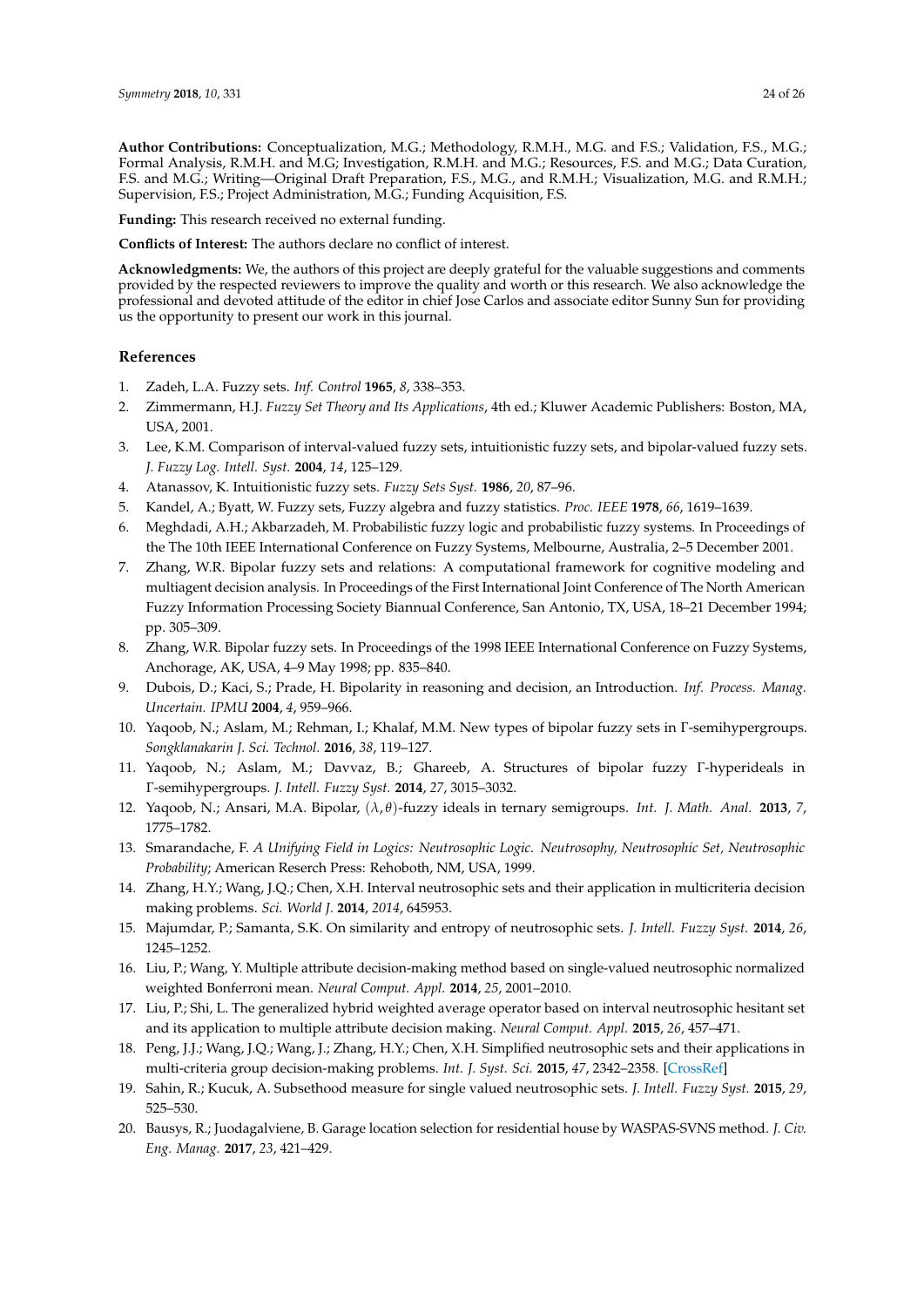- <span id="page-24-0"></span>21. Qun, W.; Peng, W.; Ligang, Z.; Huayou, C.; Xianjun, G. Some new Hamacher aggregation operators under single-valued neutrosophic 2-tuple linguistic environment and their applications to multi-attribute group decision making. *Comput. Ind. Eng.* **2017**, *116*, 144–162. [\[CrossRef\]](http://dx.doi.org/10.1016/j.cie.2017.12.024)
- <span id="page-24-1"></span>22. Zavadskas, E.K.; Bausys, R.; Juodagalviene, B. Garnyte-Sapranaviciene I. Model for residential house element and material selection by neutrosophic MULTIMOORA method. *Eng. Appl. Artif. Intell.* **2017**, *64*, 315–324.
- <span id="page-24-2"></span>23. Chen, S.M. A new approach to handling fuzzy decision-making problems. *IEEE Trans. Syst. Man Cybern.* **1988**, *18*, 1012–1016.
- <span id="page-24-3"></span>24. Hung, W.L.; Yang, M.S. Similarity measures of intuitionistic fuzzy sets based on Hausdorff distance. *Pattern Recognit. Lett.* **2004**, *25*, 1603–1611.
- <span id="page-24-4"></span>25. Zhan, J.; Khan, M.; Gulistan, M.; Ali, A. Applications of neutrosophic cubic sets in multi-criteria decision making. *Int. J. Uncertain. Quantif.* **2017**, *7*, 377–394. Quantification.2017020446. [\[CrossRef\]](http://dx.doi.org/10.1615/Int.J.Uncertainty Quantification.2017020446)
- <span id="page-24-5"></span>26. Atanassov, K.; Pasi, G.; Yager, R. Intuitionistic fuzzy interpretations of multi-criteria multi-person and multi-measurement tool decision making. *Int. J. Syst. Sci.* **2005**, *36*, 859–868.
- <span id="page-24-6"></span>27. Si, Y.J.; Wei, F.J. Hybrid multi-attribute decision making based on the intuitionistic fuzzy optimum selecting model. *Syst. Eng. Electron.* **2009**, *31*, 2893–2897.
- <span id="page-24-7"></span>28. Medina, J.; Ojeda-Aciego, M. Multi-adjoint t-concept lattices. *Inf. Sci.* **2010**, *180*, 712–725.
- <span id="page-24-8"></span>29. Nowaková, J.; Prílepok, M.; Snášel, V. Medical image retrieval using vector quantization and fuzzy S-tree. *J. Med. Syst.* **2017**, *41*, 1–16.
- <span id="page-24-9"></span>30. Kumar, A.; Kumar, D.; Jarial, S.K. A hybrid clustering method based on improved artificial bee colony and fuzzy C-Means algorithm. *Int. J. Artif. Intell.* **2017,** *15*, 40–60.
- <span id="page-24-10"></span>31. Scellato, S.; Fortuna, L.; Frasca, M.; G´omez-Gardenes, J.; Latora, V. Traffic optimization in transport networks based on local routing. *Eur. Phys. J. B* **2010**, *73*, 303–308.
- <span id="page-24-11"></span>32. Gulistan, M.; Yaqoob, N.; Rashid, Z.; Smarandache, F.; Wahab, H.A. A Study on Neutrosophic Cubic Graphs with Real Life Applications in Industries. *Symmetry* **2018**, *10*, 203. [\[CrossRef\]](http://dx.doi.org/10.3390/sym10060203)
- <span id="page-24-12"></span>33. Ali, M.; Son, L.H.; Delic, I.; Tien, N.D. Bipolar neutrosophic soft sets and applications in decision making. *J. Intell. Fuzzy Syst.* **2017**, *33*, 4077–4087.
- 34. Deli, İ.; Şubaş, Y. Bipolar Neutrosophic Refined Sets and Their Applications in Medical Diagnosis. In Proceedings of the International Conference on Natural Science and Engineering (ICNASE'16), Kilis, Turkey, 19–20 March 2016.
- 35. Deli, I.; Ali, M.; Smarandache, F. Bipolar Neutrosophic Sets and Their Application Based on Multi-Criteria Decision Making Problems. In Proceedings of the 2015 International Conference on Advanced Mechatronic Systems, Beijing, China, 22–24 August 2015.
- 36. Truck, I. Comparison and links between two 2-tuple linguistic models for decision making. *Knowl.-Based Syst.* **2015**, *87*, 61–68. [\[CrossRef\]](http://dx.doi.org/10.1016/j.knosys.2015.05.030)
- <span id="page-24-13"></span>37. Zavadskas, E.K.; Bausys, R.; Kaklauskas, A.; Ubarte, I.; Kuzminske, A.; Gudiene, N. Sustainable market valuation of buildings by the single-valued neutrosophic MAMVA method. *Appl. Soft Comput.* **2017**, *57*, 74–87.
- <span id="page-24-14"></span>38. Beg, I.; Ashraf, S. Similarity measures for fuzzy sets. *Appl. Comput. Math.* **2009**, *8*, 192–202.
- <span id="page-24-15"></span>39. Beg, I.; Rashid, T. Intuitionistic fuzzy similarity measure: Theory and applications. *J. Intell. Fuzzy Syst.* **2016**, *30*, 821–829.
- <span id="page-24-16"></span>40. Papakostas, G.A.; Hatzimichailidis, A.G.; Kaburlasos, V.G. Distance and similarity measures between intuitionistic fuzzy sets: A comparative analysis from a pattern recognition point of view. *Pattern Recognit. Lett.* **2013**, *34*, 1609–1622.
- <span id="page-24-18"></span>41. Xu, Z. Some similarity measures of intuitionistic fuzzy sets and their applications to multiple attribute decision making. *Fuzzy Optim. Decis. Mak.* **2007**, *6*, 109–121.
- <span id="page-24-17"></span>42. Zhang, H.; Zhang, W.; Mei, C. Entropy of interval-valued fuzzy sets based on distance and its relationship with similarity measure. *Knowl.-Based Syst.* **2009**, *22*, 449–454. [\[CrossRef\]](http://dx.doi.org/10.1016/j.knosys.2009.06.007)